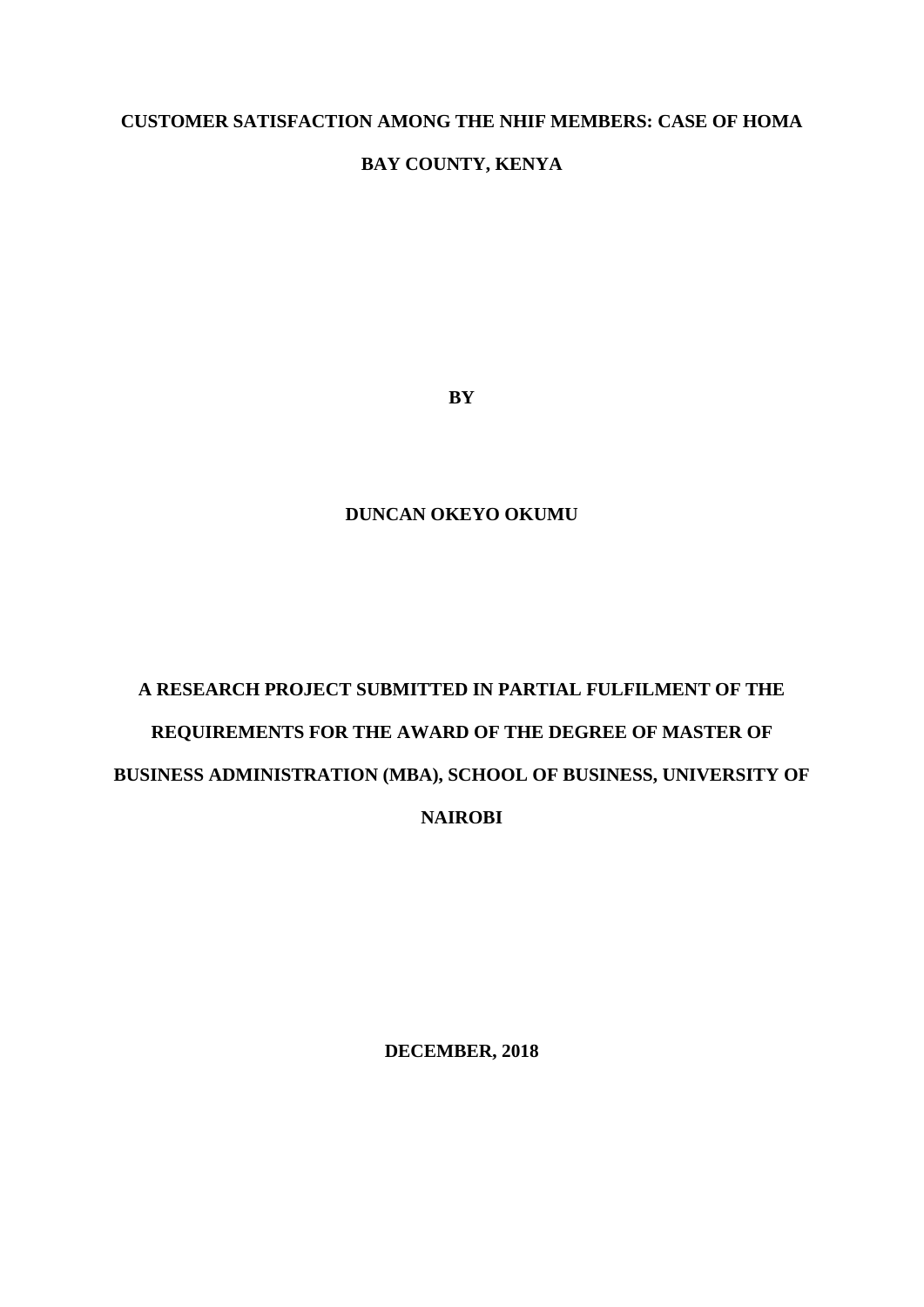# **DECLARATION**

## <span id="page-1-0"></span>**STUDENT DECLARATION**

This Research Project is my original work and has not been submitted for any award of a degree in any other University or institution for any other purpose

Signature ………………………. Date ………………………

Name: Duncan Okeyo Okumu

Registration Number: D61/89175/2016

## **SUPERVISOR DECLARATION**

This Research Project has been submitted for examination with our approval as the University of Nairobi Supervisor

Signature ………………………. Date ………………………

Name: Mr. Michael K. Chirchir

Lecturer School of Business

Department of Management Science, University of Nairobi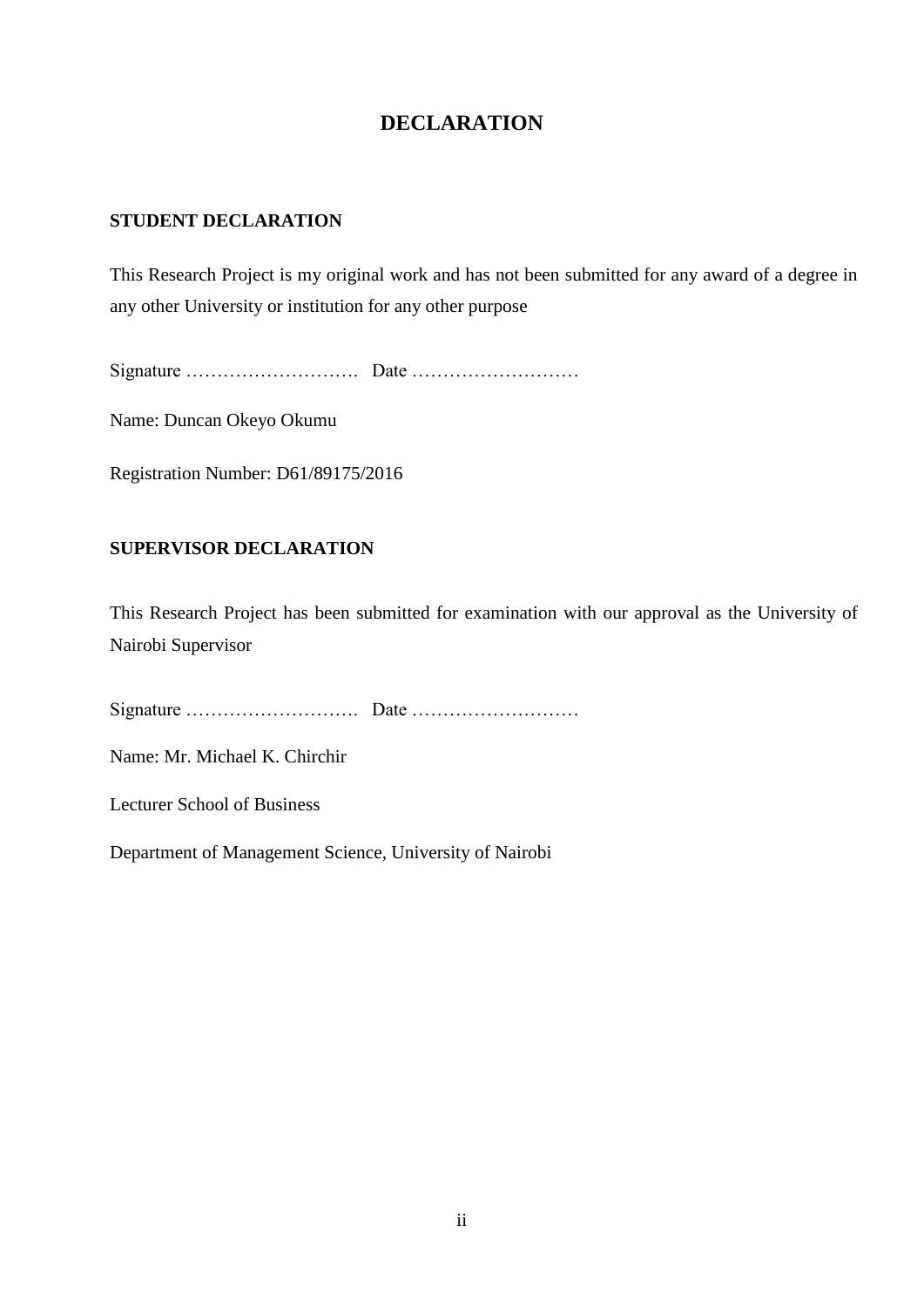# **DEDICATION**

<span id="page-2-0"></span>I dedicated this project to the Almighty God, my parents, my family and friends for their support and understanding while undertaking this research.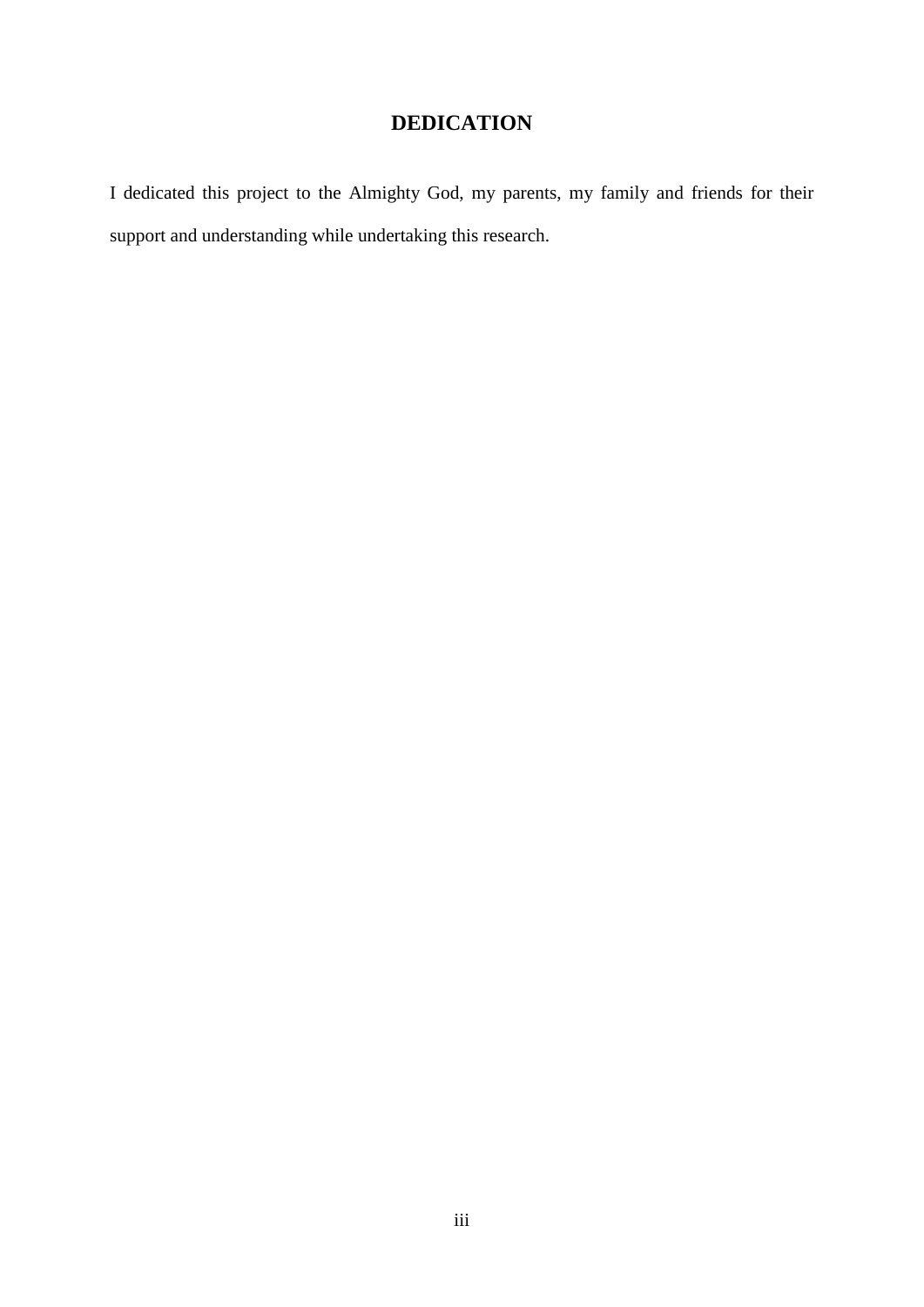## **ACKNOWLEDGMENT**

<span id="page-3-0"></span>First and foremost, I appreciate the contribution and encouragement from my family members for their inspiration and support while in pursuit of this Project.

I wish to thank my supervisor Mr. Chirchir for his correction and guidance right from the beginning of this project up to its completion. Without his commitment, this work couldn't have been a success.

My sincere gratitude goes to all the respondents, friends and well-wishers who participated, supported, and contributed immensely in making this work a success. I am very much indebted to you.

Finally, to the Almighty God whose unmerited mercy, provision and protection gave me the opportunity to live and undertake this work.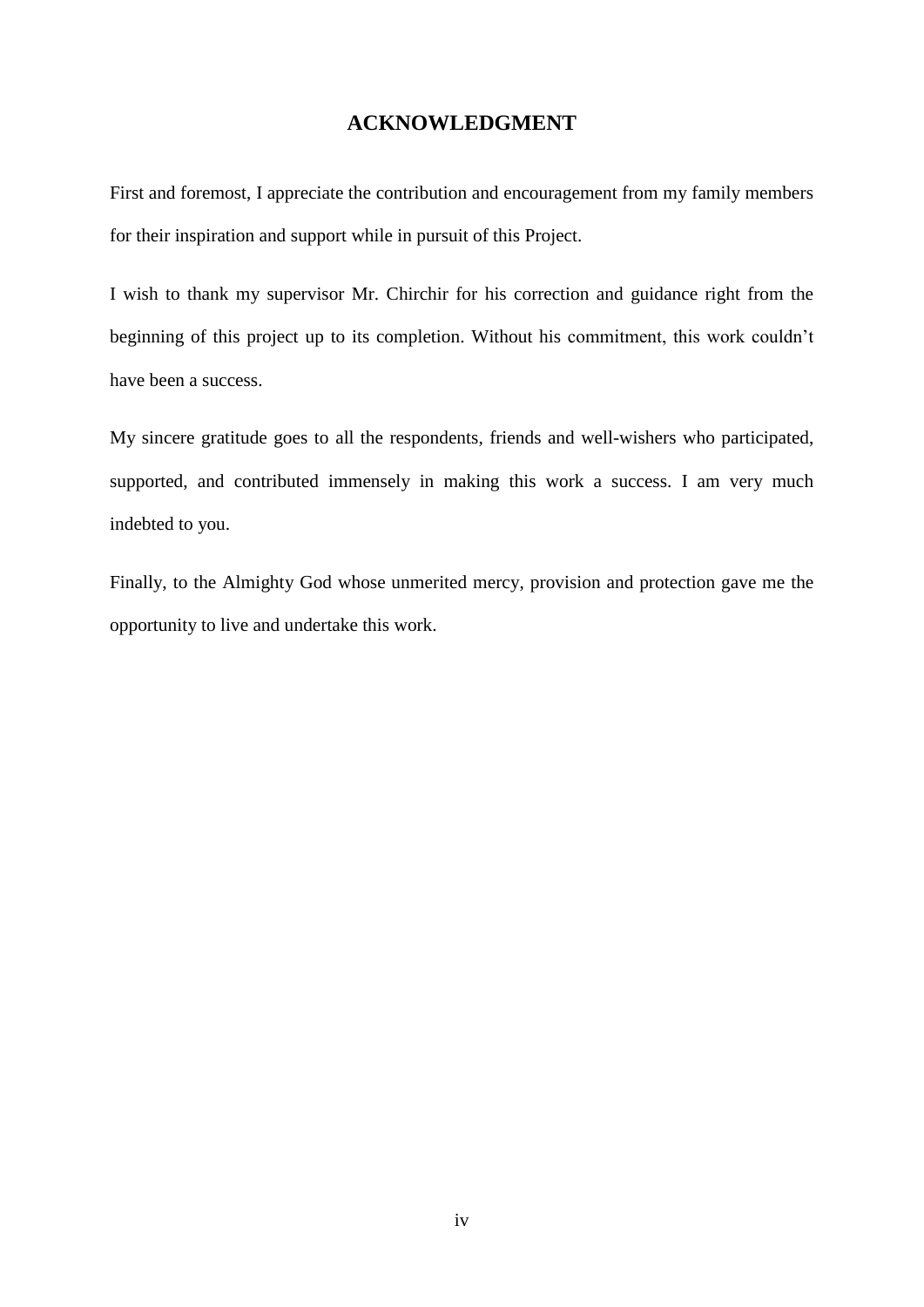# **TABLE OF CONTENTS**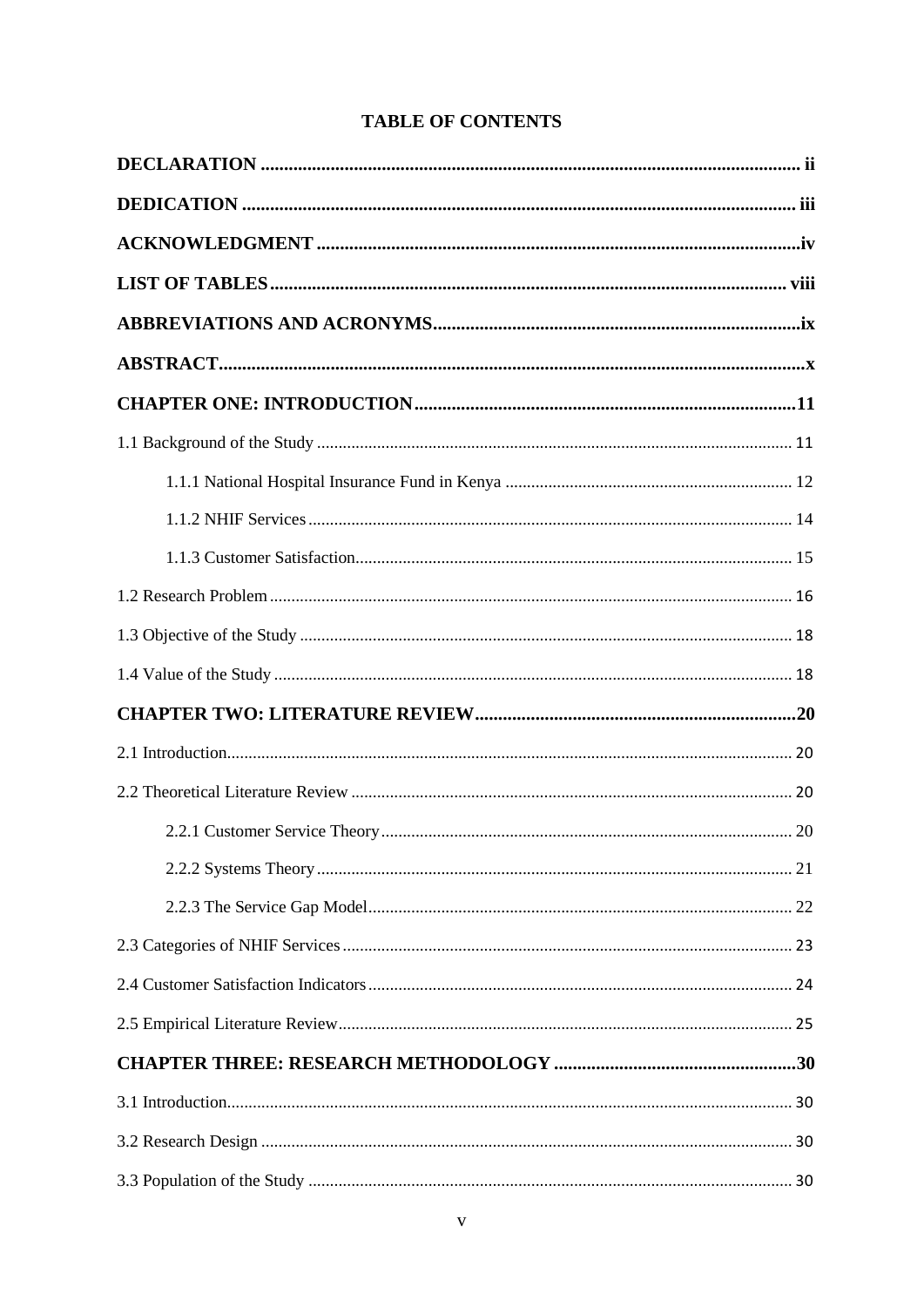| <b>CHAPTER FOUR: DATA PRESENTATION AND ANALYSIS 34</b>                                        |  |
|-----------------------------------------------------------------------------------------------|--|
|                                                                                               |  |
|                                                                                               |  |
|                                                                                               |  |
|                                                                                               |  |
|                                                                                               |  |
|                                                                                               |  |
|                                                                                               |  |
|                                                                                               |  |
|                                                                                               |  |
|                                                                                               |  |
|                                                                                               |  |
| 4.6 Chi-Square Test of association Between Categories of NHIF Services and levels of customer |  |
|                                                                                               |  |
|                                                                                               |  |
| CHAPTER FIVE: SUMMARY OF FINDINGS, CONCLUSIONS AND                                            |  |
|                                                                                               |  |
|                                                                                               |  |
|                                                                                               |  |
|                                                                                               |  |
|                                                                                               |  |
|                                                                                               |  |
|                                                                                               |  |
|                                                                                               |  |
|                                                                                               |  |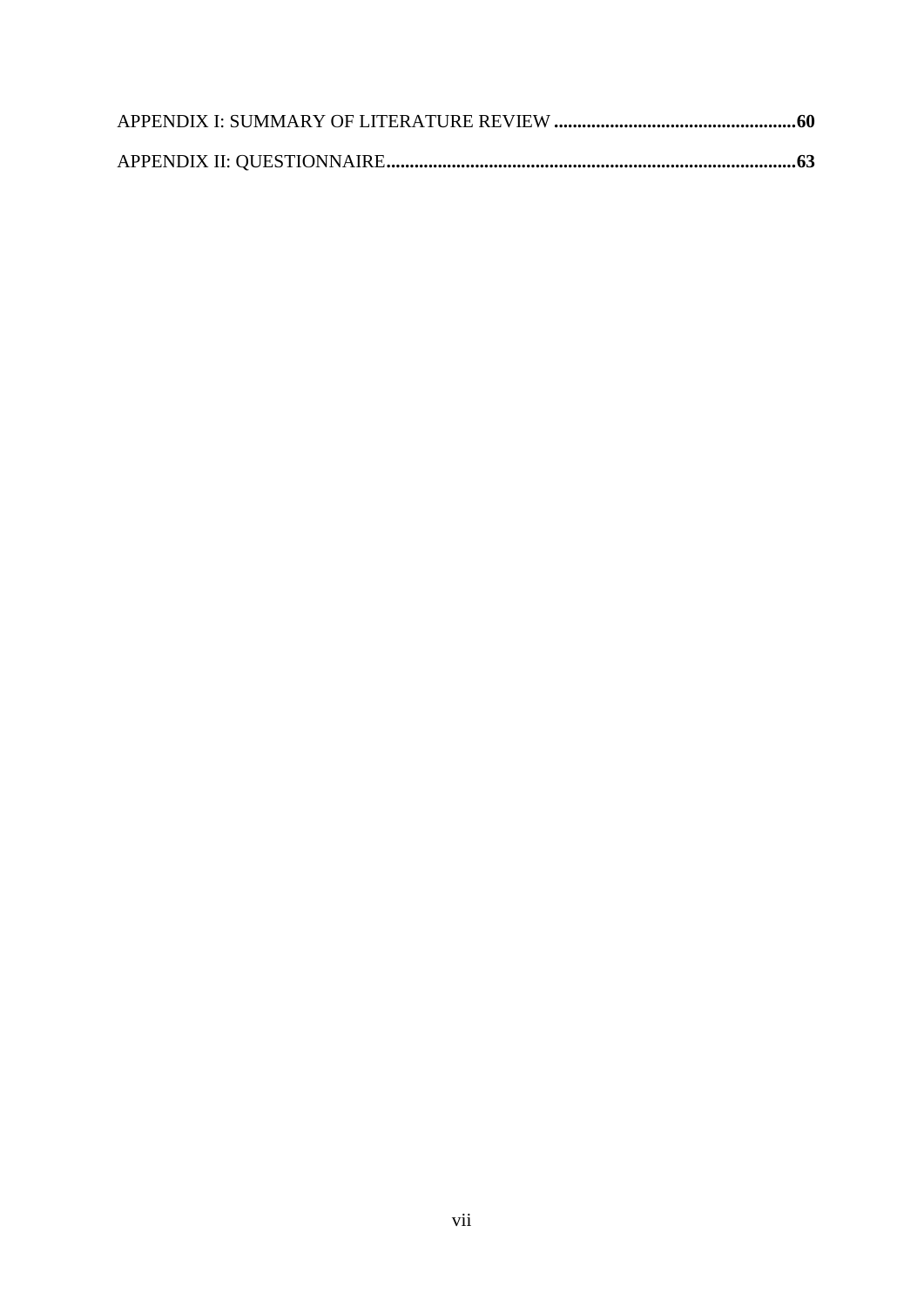# **LIST OF TABLES**

<span id="page-7-0"></span>

| Table 4.9: Comparison of NHIF Service Categories and Level of Customer Satisfaction  42 |  |
|-----------------------------------------------------------------------------------------|--|
|                                                                                         |  |
|                                                                                         |  |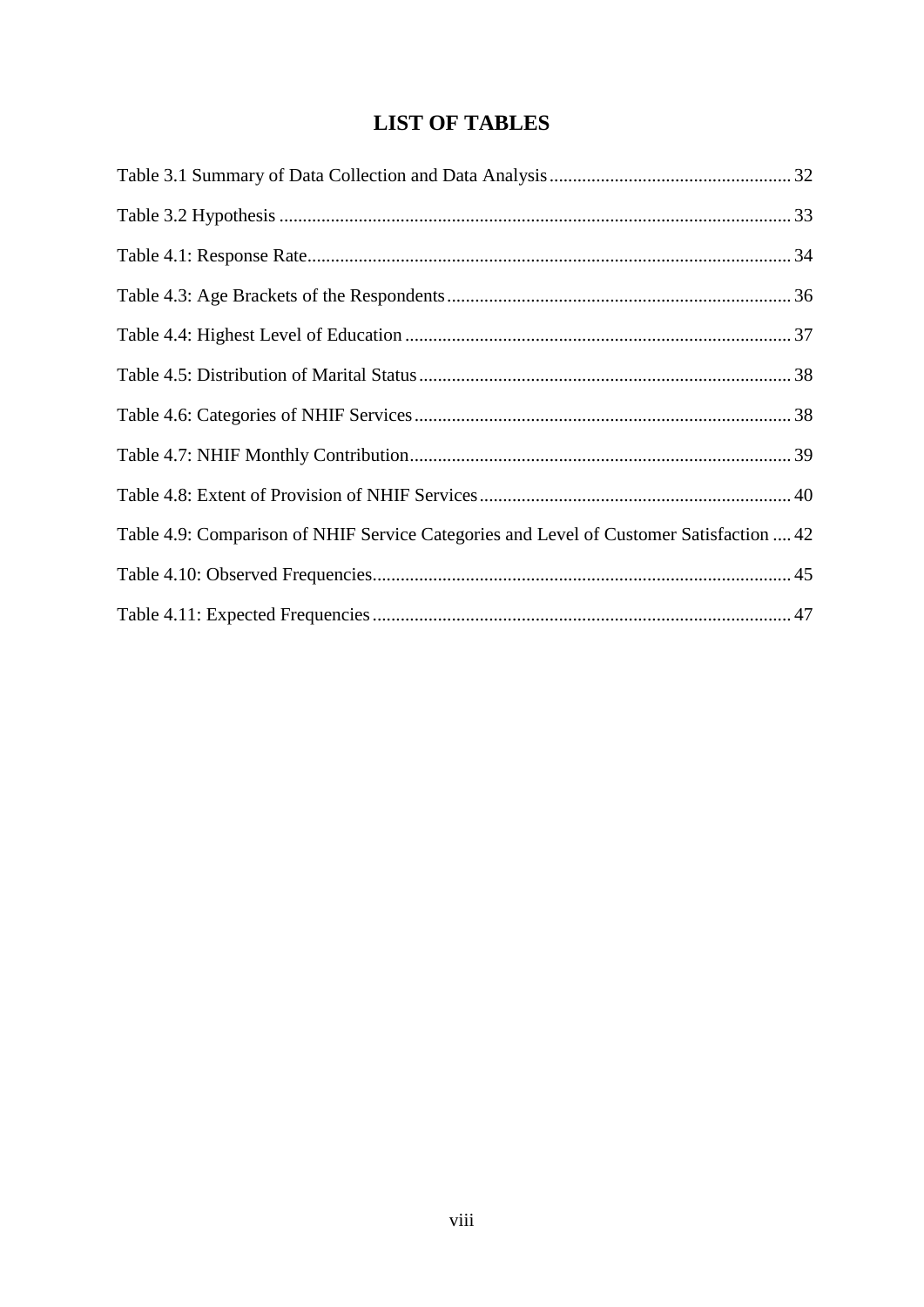## **ABBREVIATIONS AND ACRONYMS**

<span id="page-8-0"></span>

| <b>AKI</b>   | Association of Kenya Insurers                  |
|--------------|------------------------------------------------|
| <b>ANOVA</b> | Analysis of Variance                           |
| <b>GDP</b>   | <b>Gross Domestic Product</b>                  |
| <b>GOK</b>   | Government of Kenya                            |
| <b>MOH</b>   | Ministry of Health                             |
| <b>NHIF</b>  | National Hospital Insurance Fund               |
| <b>OOP</b>   | Out of Pocket                                  |
| <b>SHI</b>   | Social Health Insurance                        |
| <b>SPSS</b>  | <b>Statistical Package for Social Sciences</b> |
| <b>UHC</b>   | Universal Health Coverage                      |
| <b>WHO</b>   | World Health Organization                      |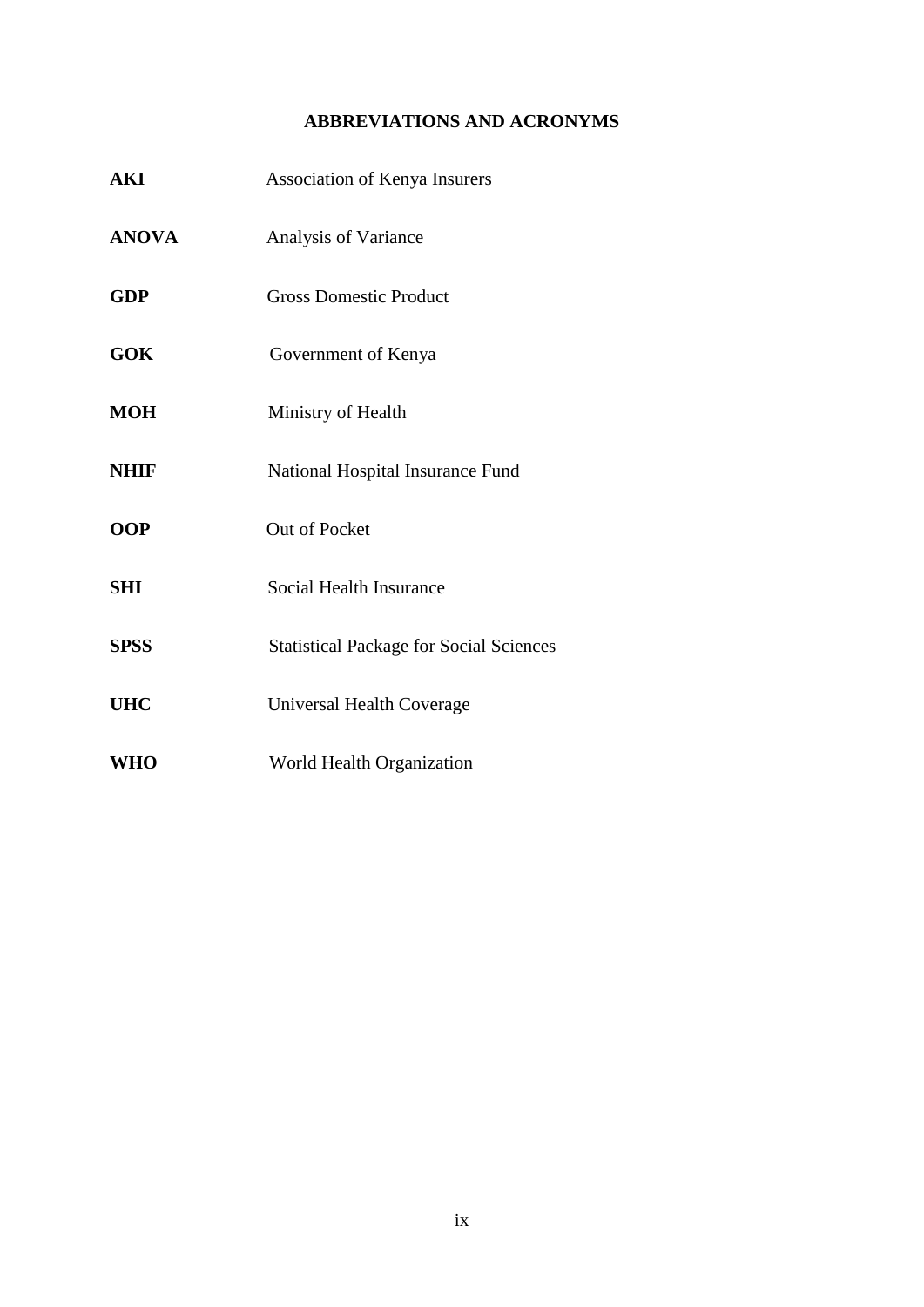## **ABSTRACT**

<span id="page-9-0"></span>Provision of quality and affordable health services can yield significant benefits to the respective institutions, governments and members. Social Health Insurance has been introduced by a number of developing countries so as to realize the World Health Organization agenda of universal health coverage. The complex nature of achieving customer satisfaction through designing and delivery of quality health insurance services has attracted many researchers who want to understand the underlying factors responsible for such an outcome. Kenya is faced with significant challenges in the provision of life insurance policies and health care services to its citizens even as the NHIF enhances its benefits in line with the planned universal health care agenda by the year 2022. The study therefore sought to examine customer satisfaction among the NHIF members with specific focus on Homa Bay County, Kenya. This study was based on the customer service theory, systems theory, service gap model, and the expectation fulfilment model. A descriptive survey design was adopted. This study targeted all the 200,000 Principal NHIF members in Homa Bay County from which a sample size of 100 respondents were selected through simple random sampling. The target groups were Civil servants, Employees of private and public enterprises, self-employed professionals, casual and migrant workers, agricultural workers and other self-employed, retired civil servants and employees, and selected group of non-working population like students, disabled an unemployed. The study gathered primary data which was obtained through use of a questionnaire. Descriptive statistics was used to analyse the extent to which NHIF services provided in Homa Bay County. Chi-Square analyses were used to test the association between category of NHIF services and level of customer satisfaction among NHIF members in Homa Bay County. The findings revealed that NHIF members within Homa Bay County were moderately satisfied with the NHIF services of national hospital insurance medical scheme; civil servant scheme; and NHIF SUPA Cover. On other hand, the study established that the members who participated in the study were very satisfied with the services offered under category of Linda Mama. The findings further revealed that customer satisfaction was not significantly associated to all the NHIF categories being investigated namely, national hospital insurance medical scheme services; the category of civil servant scheme services; the category of NHIF SUPA cover services; and that of Linda mama services. Therefore, the study recommended that there is need for NHIF to work together with all the stakeholders including the government, private employers, and principal members to enhance more accessibility to quality healthcare to the public. This should be done in line with the government's big four agenda one of them being health care.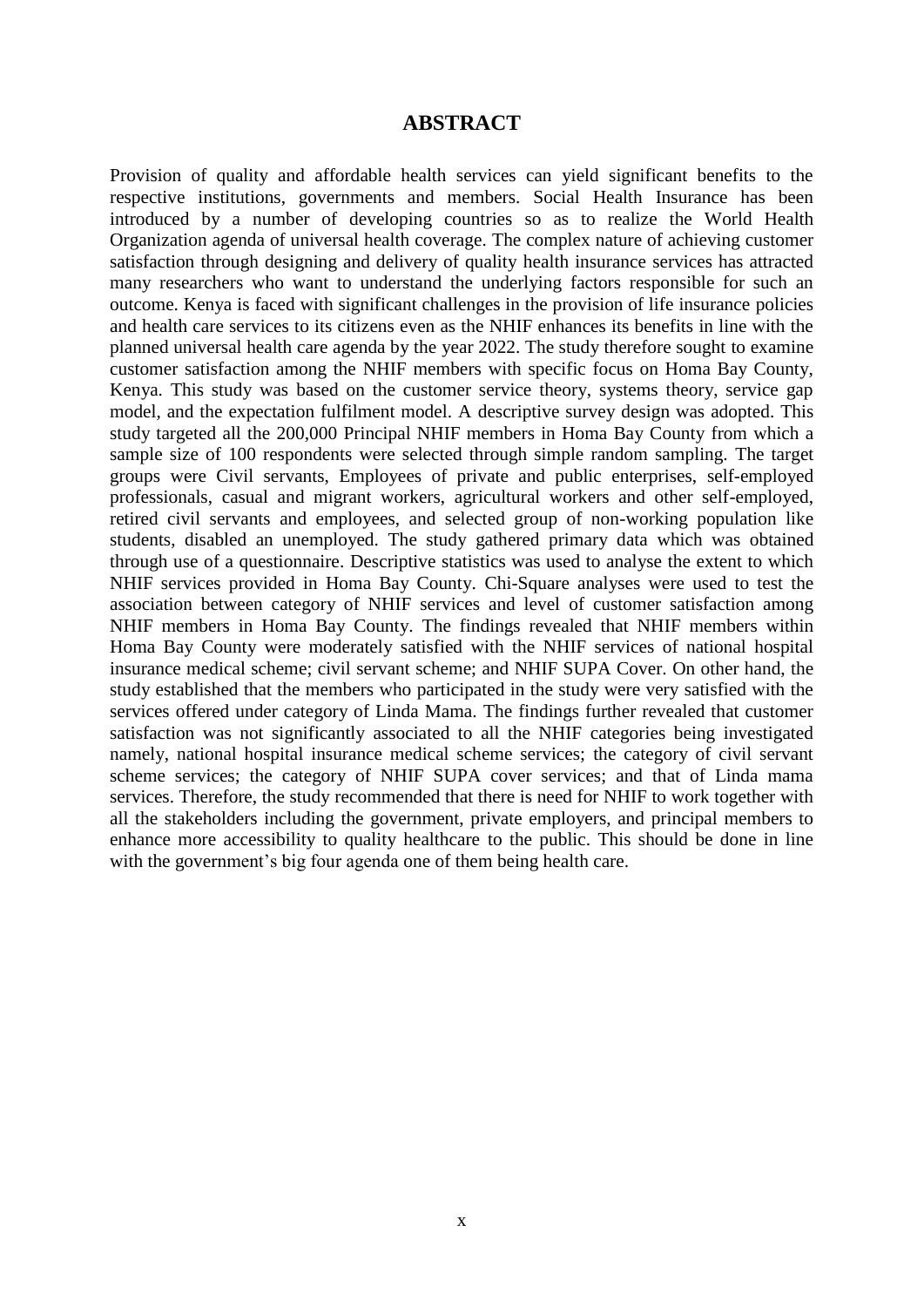## **CHAPTER ONE: INTRODUCTION**

#### <span id="page-10-1"></span><span id="page-10-0"></span>**1.1 Background of the Study**

Social Health Insurance (SHI) is a method of financing health care by providing financial protection against the risks through bringing together funds to spread the financial burden across population and over time (Carrin & James, 2004). To most people in African countries the concept of SHI is still new, Kenya being among them. Out of Pocket (OOP) payments to finance healthcare usually leads to unequal and regularly catastrophic situations among households. As a result, health insurance scheme has been established with a purpose is to alleviate this situation (McIntyre, 2008). Many of the developing countries have started SHI's realize the agenda of World Health Organization of achieving a universal coverage (WHO, 2010). SHI entails contributions by employees and employers who are either in the formal sector and informal sectors.

Funding of Health care is a key challenge for the developing economies. Regardless of the energies being expended by many developing countries to improve health care services, many low and middle-income economies have not yet realized the universal health coverage. About 1.3 billion cannot receive quality and affordable health care services, as well as drugs, surgeries. World Health Organization documented that the developing economies has a disease burden of 93% of the world's. This translates to only 18% of world income and 11% of world's health expenditure. A number of developed countries including France, the United Kingdom, Portugal, Denmark, and Germany have achieved universal coverage. African countries continue spending their scarce resources on social insurance initiatives, but most of the schemes provide services for a smaller proportion of the population mainly working in the formal sector (Wang, Hong & Nancy, 2012). Extending health insurance to the informal sector in many developing countries has been a challenge partly due to poverty and difficulty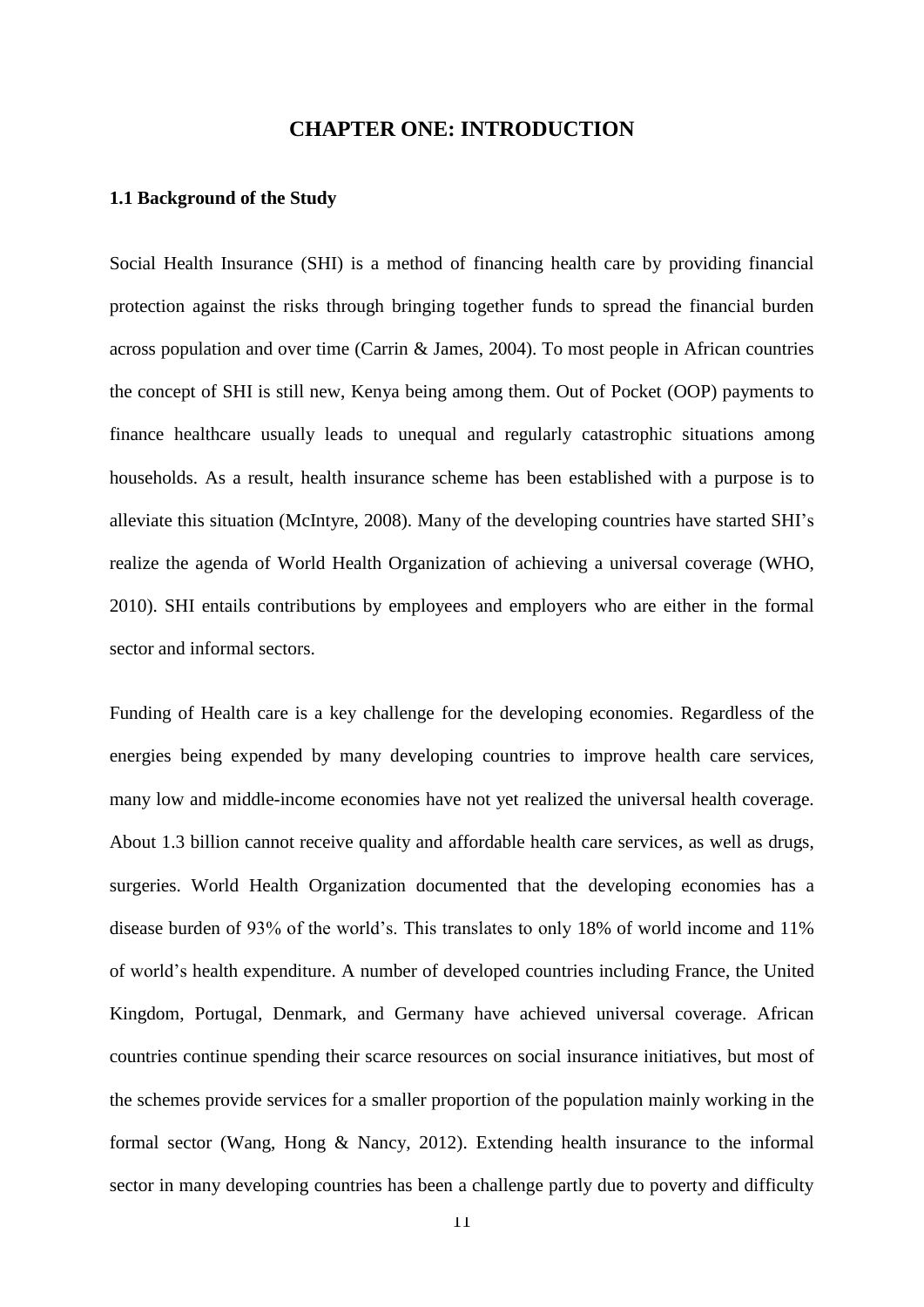in collecting premiums from the informal sector workers, most of who are geographically dispersed but a few African countries have however been successful in increasing access to healthcare through health insurance.

This study was based on the customer service theory, systems theory, service gap model, and the expectation fulfilment model. Customer service theory entails commitment to deliver high standards of service consistently. A service delivery process anchored on the systems approach provides an end-to-end process which interacts with the customer directly (Shostack, 1984). The end-to-end process comprises of the stages in the value creation process that a customer passes. The service gap model enable service providers to better understand the needs of their customers and focus on how to meet them. The success of service providers are hinged on the ability to zero the gap between required services and the services delivered (Zeithaml & Bitner, 2000). The expectation fulfilment model is based on the principle that expectation that is consistent with the expectations of the customer.

## <span id="page-11-0"></span>**1.1.1 National Hospital Insurance Fund in Kenya**

The NHIF Kenya was set up in 1966 making it to one of the oldest government insurance scheme in Africa. NHIF was formed under Cap 255 of the Laws of Kenya within the Health Ministry as a department. In1998, the original NHIF Act was replaced by the NHIF Act of 2012 through an amendment. This new Act established the Fund as an independent state corporation. The NHIF's transformation from a department under the MOH to a state corporation majorly focused on enhancing the funds operational efficiency. NHIF's major objective is to ensure that all Kenyans access affordable and quality medical services. Membership to NHIF is compulsory and therefore the act obligates all employers to deduct and remit the same to NHIF automatically through their payrolls. However, membership for self-employed and other informal sector workers is contributory (voluntary). According to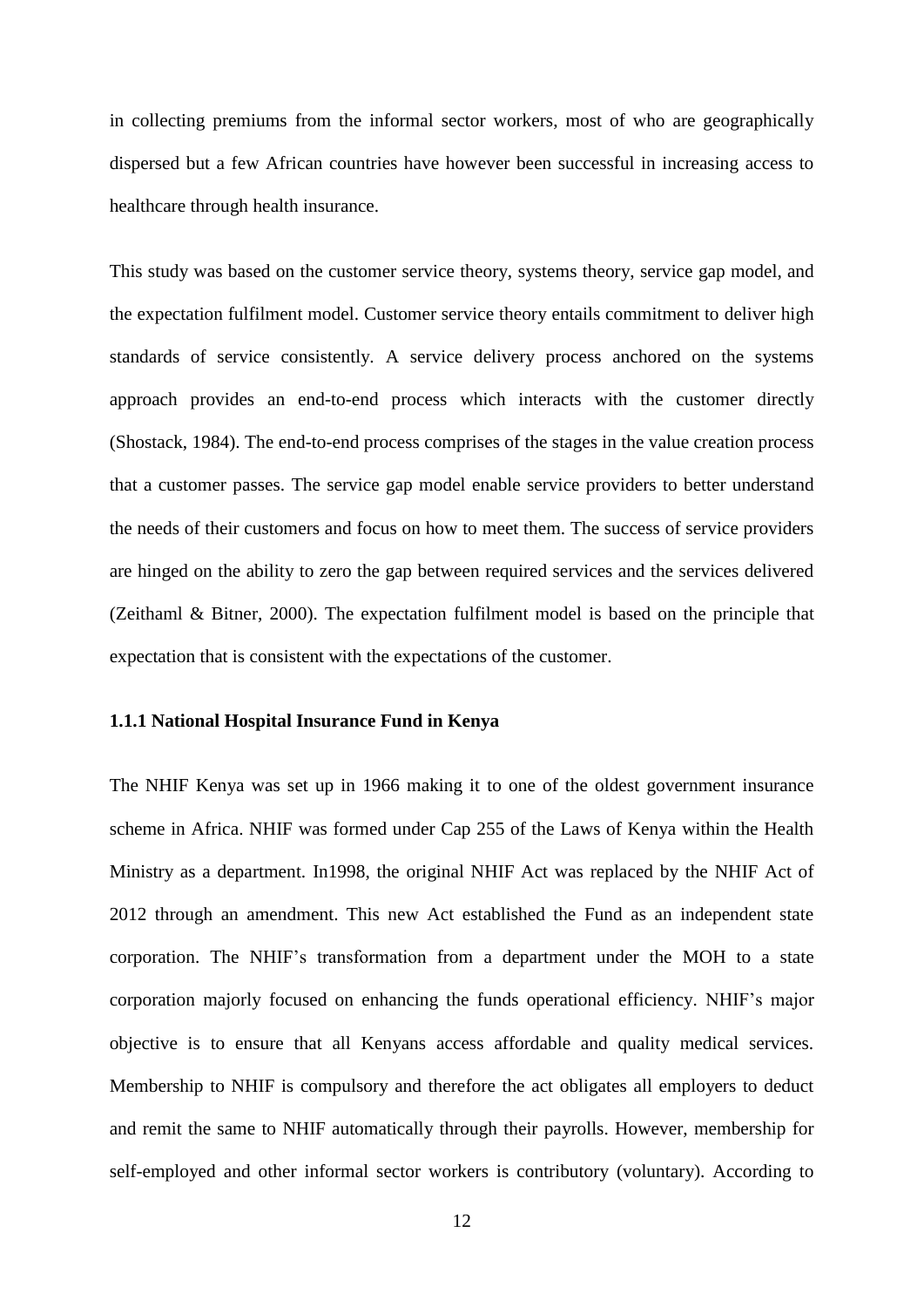NHIF records; recent statistics indicates that slightly above 10 percent of the population of Kenyan are insured. Therefore about 90% of Kenyans are uninsured primarily owing to unawareness and lack of knowledge but not financial incapability. In the past, the Insurer offered limited benefits with members majorly in the middle and higher earning range. However, today it is compulsory for all employees in formal employment to be members of NHIF. Those persons who are self-employed or informal employment join the fund on a voluntary basis.

NHIF have contract with more than 600 hospitals (Deloitte, 2011). These accredited service providers are public, private and mission hospitals spanning over the 47 Counties. The insurer provides both basic outpatient and inpatient insurance cover to individuals in the formal and informal sector. The hospitals have to be NHIF accredited and have to adhere to the laid down policies by the insurer. The Hospitals are categorized into three (3) different classes namely; Class A consists of public hospitals offering maternity in full, other ailments and surgery; Class B consists of both mission and private hospitals which offer services alike with those of class A other than surgery; Class C consist majorly with the private hospitals which according to the NHIF contract only give very restricted services to members (MOH, 2013).

Within the past decade the Fund have progressively invested in information technology to reach members and enhance service delivery. The introduction of modes of payment such as electronic funds transfer e.g. M-Pesa, point of sales systems, swipe cards and other innovations have enhanced the efficiency of the Fund. Through technology NHIF has improved its credit controls thereby streamlining their claims payment periods. The NHIF recent statistics has it that, slightly above 10 percent of the population of Kenya is insured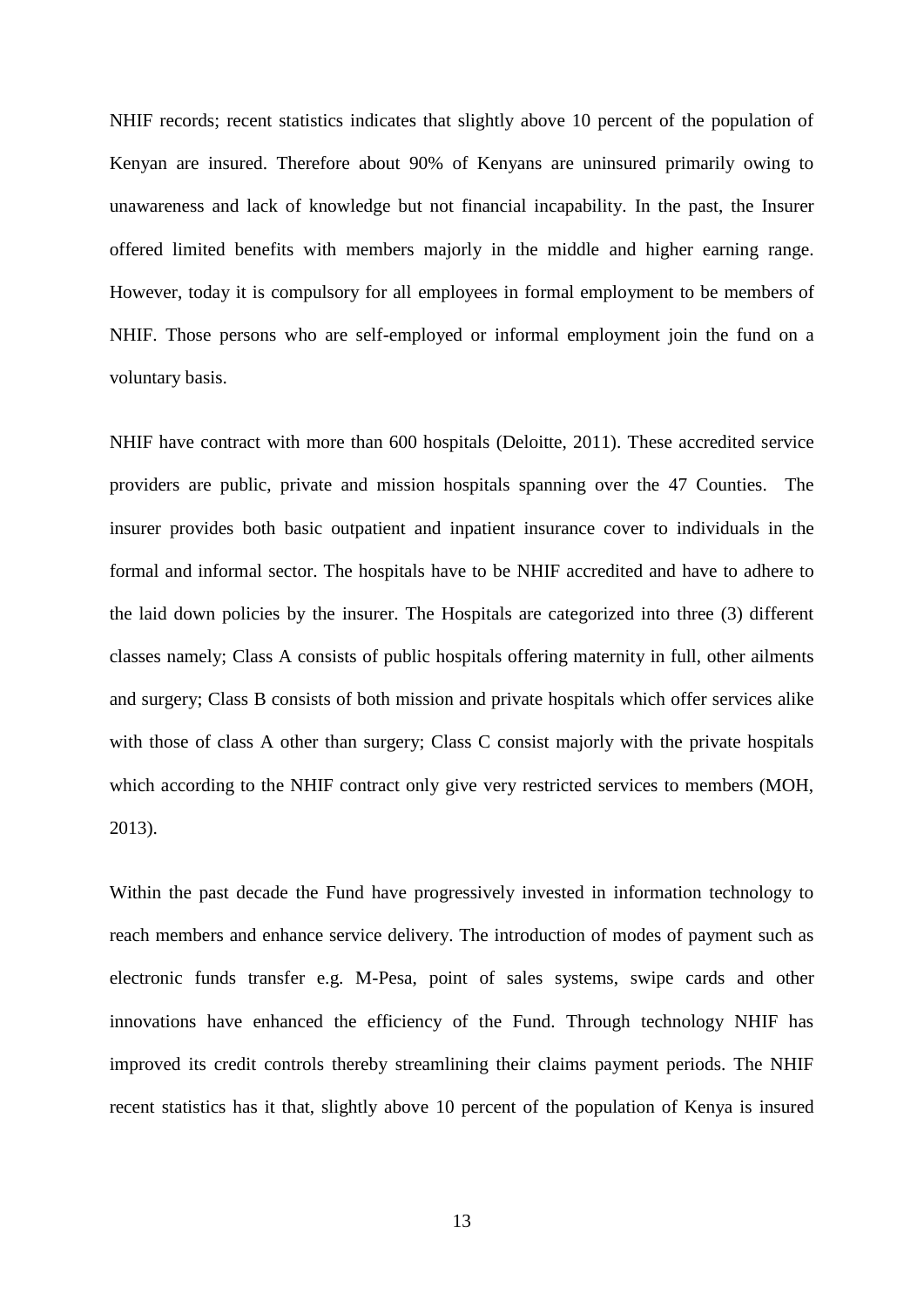currently. Therefore, about 90% of Kenyans are uninsured primarily owing to lack of knowledge or awareness but not necessarily their inability to pay.

The NHIF Homa Bay County has offices in three locations in namely; Homa Bay town, Mbita and Oyugis towns (NHIF 2018). Health care system in Homa Bay County still remains a challenge owing to the high prevalence rate of HIV in the County. The accredited hospitals are also few making it hard for the Lakeside County residents to access quality and reliable health care. According to the County Government of Homa Bay, by the year 2013 when devolution was conceived, health care service delivery in Homa Bay County was really wanting. There were staffs Shortage in nearly all the health care establishments in the county. Besides, inadequate supply of drugs was witnessed day in day out. However, today, the County Government purports to have improved the situation through substantial investment in health care infrastructure. Nonetheless, much needs to be done to enhance accessibility to quality and affordable health care services to the residents of the Lake side County.

## <span id="page-13-0"></span>**1.1.2 NHIF Services**

The NHIF offers different services to their members in Kenya. The National Hospital Insurance Medical Scheme is a comprehensive insurance service offered to Kenyans by NHIF. The Civil Servants and Disciplined Services Medical Cover (Civil Servant Scheme) is an insurance service which was bargained between the NHIF and the Government to cater for the medical needs of the civil servants. The NHIF SUPA Cover provides Kenyans with affordable, reliable and accessible medical care. The Linda Mama is scheme which is fully funded by the government with an objective of ensuring that expectant mothers access affordable and quality health care services. Finally, the EduAfya Services was signed by NHIF and the Cabinet Secretary in charge of education on 13<sup>th</sup> April 2018 with an aim to offer medical services to students in public secondary schools during their study period.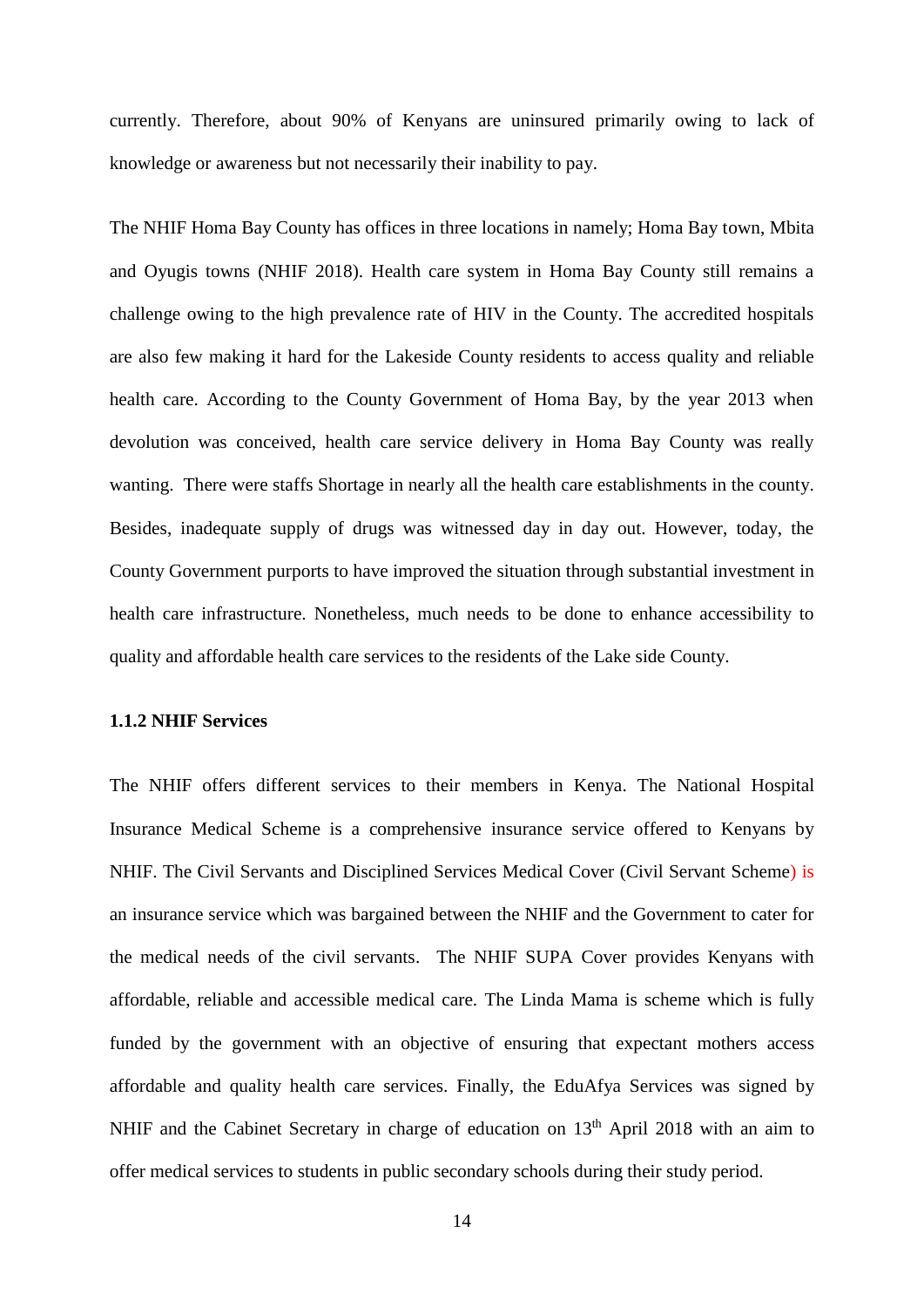## <span id="page-14-0"></span>**1.1.3 Customer Satisfaction**

Customer satisfaction is the assessment by the consumer to ascertain whether their expectations match their actual perception of the services received (Oliver, 1997) refers to. Wong and Sohal (2003) refer to customer satisfaction as the extent of fulfillment or contentment provided by products offered to the customers. It is the degree to which the product or service fulfills or surpasses the expectations of the customer. Kotler and Armstrong (2010) defined it as the perception of the consumers that equates their expectations before the purchase to their perception after the purchase. A customer who is satisfied is likely to make a repeat purchase and market the organization's product or service by talking good about his or her experience to other customers (Patterson, 1997).

Customer satisfaction encompasses the anticipation of the customer with regards to service delivery, the real delivery, the experience of the customer, and the surpassed or unmet expectations. A positive disconfirmation outcome occurs when the expectations are exceeded whereas when the outcomes are worse than expected a negative disconfirmation outcome occurs. Determining customer satisfaction isn't straight forward procedure as it differs from customer to another, and there are many variables in the middle of which are either psychological or physical or both (Chen and Popovich, 2003). In measuring customer satisfaction, analysis of customer feedback is critical since it is only the customer who can accurately rate his or her satisfaction (Oyeniyi and Joachim, 2008). Measuring the satisfaction levels of customer can afford administrators to know whether the customers will support their services in future.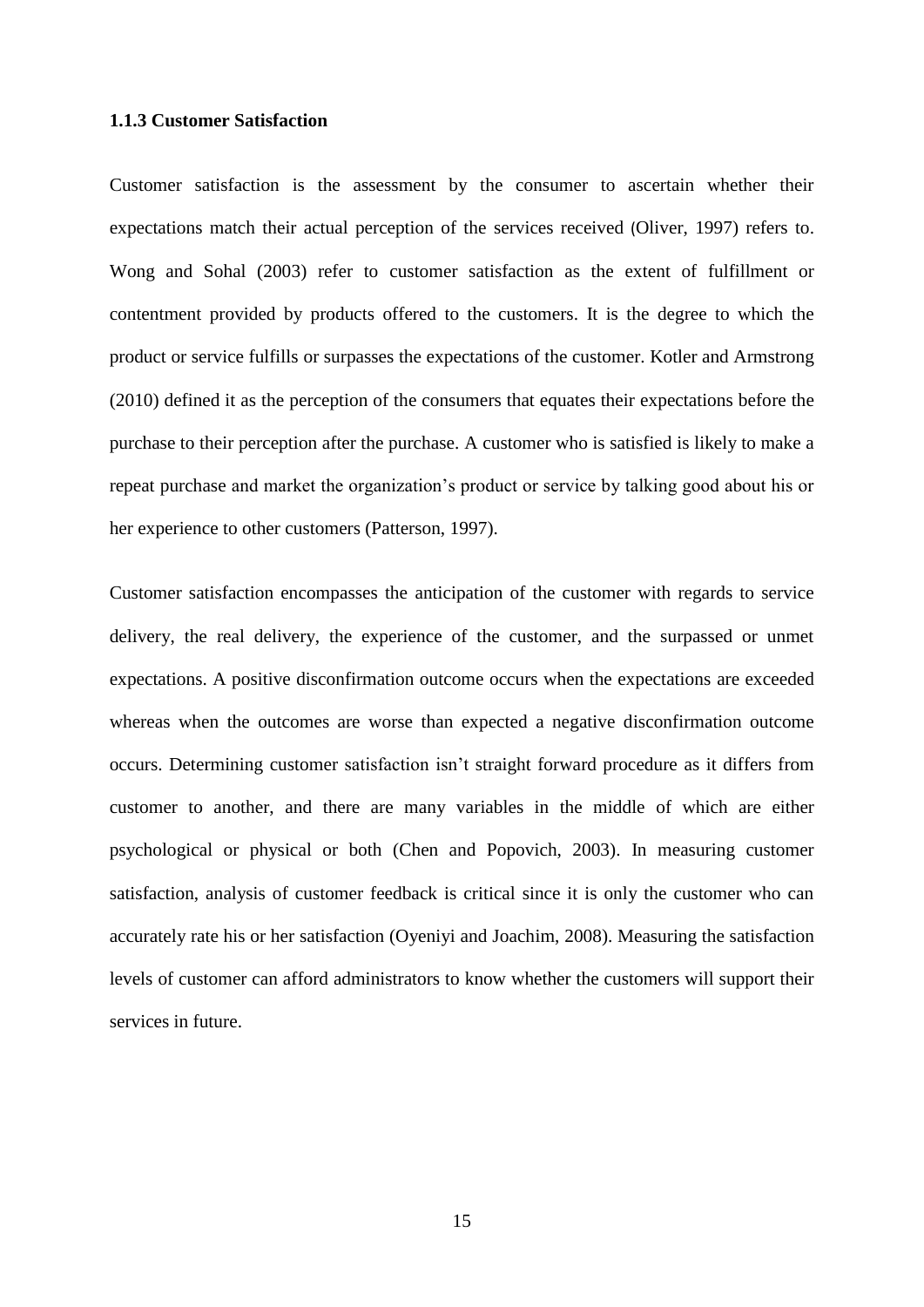### <span id="page-15-0"></span>**1.2 Research Problem**

The services provided by service organizations are fundamental to the success of the organization. Provision of quality and affordable services by NHIF may yield significant benefits to the organization. Quality services are important for service providers that seek to produce and deliver value to their customers (Grönroos and Ravald, 2011). Organizational sustainability compels service organizations to be able to attain operational efficiency. Service organizations get leverage through quality services by optimizing their output thus gaining a competitive edge in the industry (Shostack, 1984). Service organizations can achieve longterm profitability through efficient service delivery of quality services owing to increased customer loyalty and satisfaction (Zeithaml and Bitner, 2000). A number of service organizations have been successful through designing of services which are continuously acceptable by their customers'; however, others have failed in the same. The complex nature of achieving customer satisfaction through designing and delivery of quality services has attracted many researchers who want to understand the underlying factors responsible for such an outcome.

Today, the Country is faced with significant challenges in the provision of life insurance policies and health care services to its citizens even as the NHIF enhances its benefits in line with the planned universal health care agenda by the year 2022 (Association of Kenya Insurers, 2018). According to AKI (2018) there has been a lower uptake of medical cover by the private insurers. However, NHIF have experienced a considerable growth in terms of its membership owing to customers' perception of the insurer as being an affordable medical insurance provider (NHIF 2018). The higher uptake of medical cover calls for efficiency in terms of service delivery by NHIF. According to McDowell & Newell (1996) poor service delivery such as delays in claims payments, cards processing, frauds, complaints among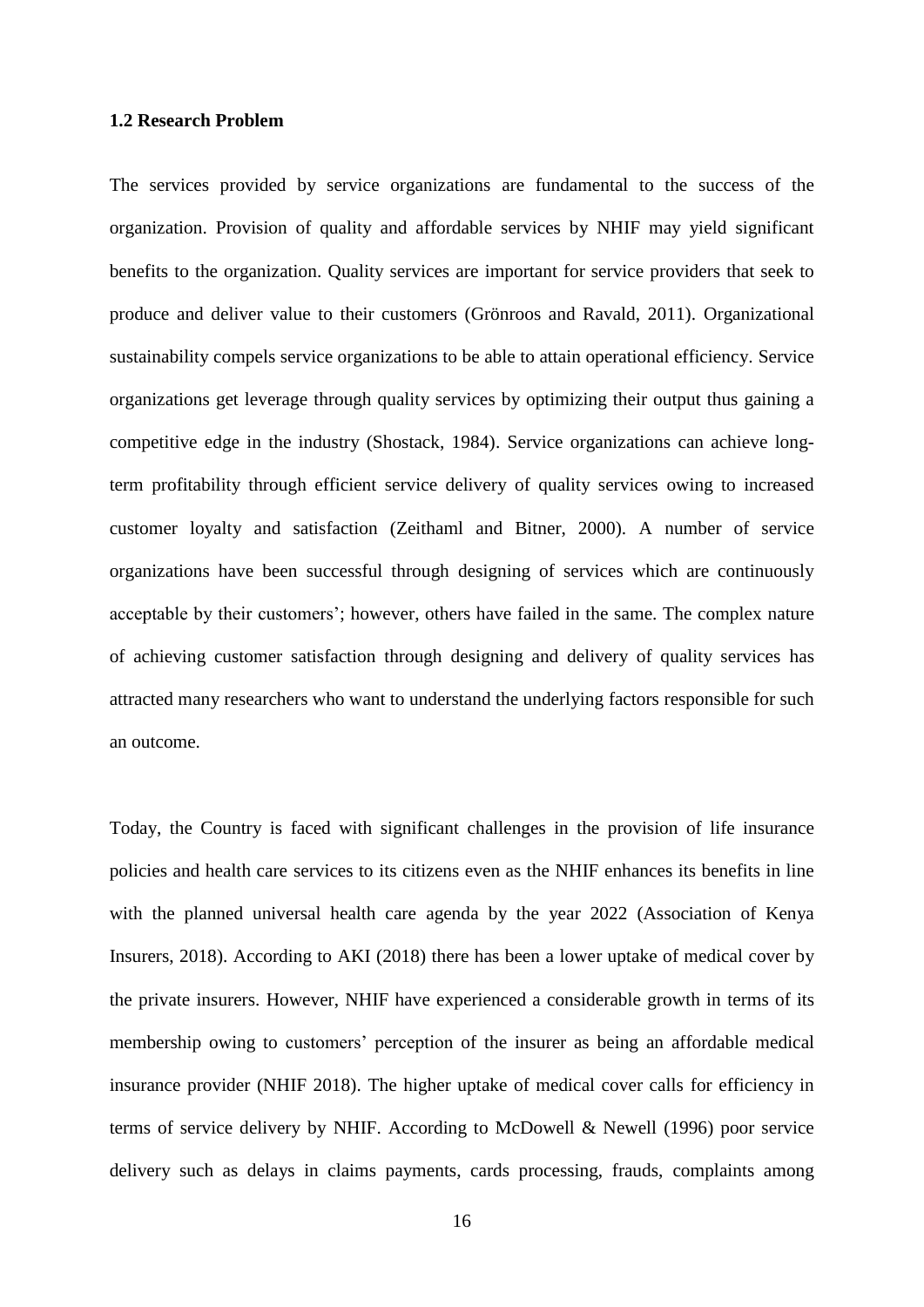others have often contributed to the negative image of the Fund. NHIF is not excluded from such challenges. As a health fund, excellent service delivery to members is fundamental. Assessment of customer's satisfaction is therefore necessary for continuous evaluation of service delivery of the health fund (Donabedian, 1980). According to NHIF statistics, only about 10 percent of the Kenyan population is currently insured (NHIF, 2018).

A number of studies have been done globally on social insurance services and customer satisfaction. Raymond (2011) assessed on members' satisfaction with Social Health Insurance Services focusing on NHIF Tanzania. The findings revealed that NHIF members were more satisfied with inpatient care than outpatient care. Again, majority were discouraged by the long waiting time for registration and customer care of the service providers' staff. Besides, frequent shortage of medicine among the NHIF accredited health facilities was also witnessed. Suki (2013) assessed on how customers were satisfied with the delivery of services in the Malaysian life insurance industry. The study findings indicated a correlation between service delivery and customer satisfaction with regards to assurance, empathy and tangibility. Linje (2015) researched on customer satisfaction with NHIF Services focusing on selected public and private hospitals in Moshi Municipality, Tanzania. The research findings majority of the clients claimed that, health care services offered to them were unsatisfying.

Locally, Maina (2013) did a study to find out the determining factors of customer satisfaction in the Kenyan life insurance industry. The findings revealed that most consumers prefer care providers who are responsive, courteous, enthusiastic, listen carefully, and proactive. Namuhisa (2014) studied on the determining factors of uptake of NHIF insurance in the Kenyan informal sector with a focus on Nairobi County. The findings showed a positive correlation between the level of income and awareness of NHIF benefits while the binary logistic regression model indicated a relationship between income level, NHIF benefits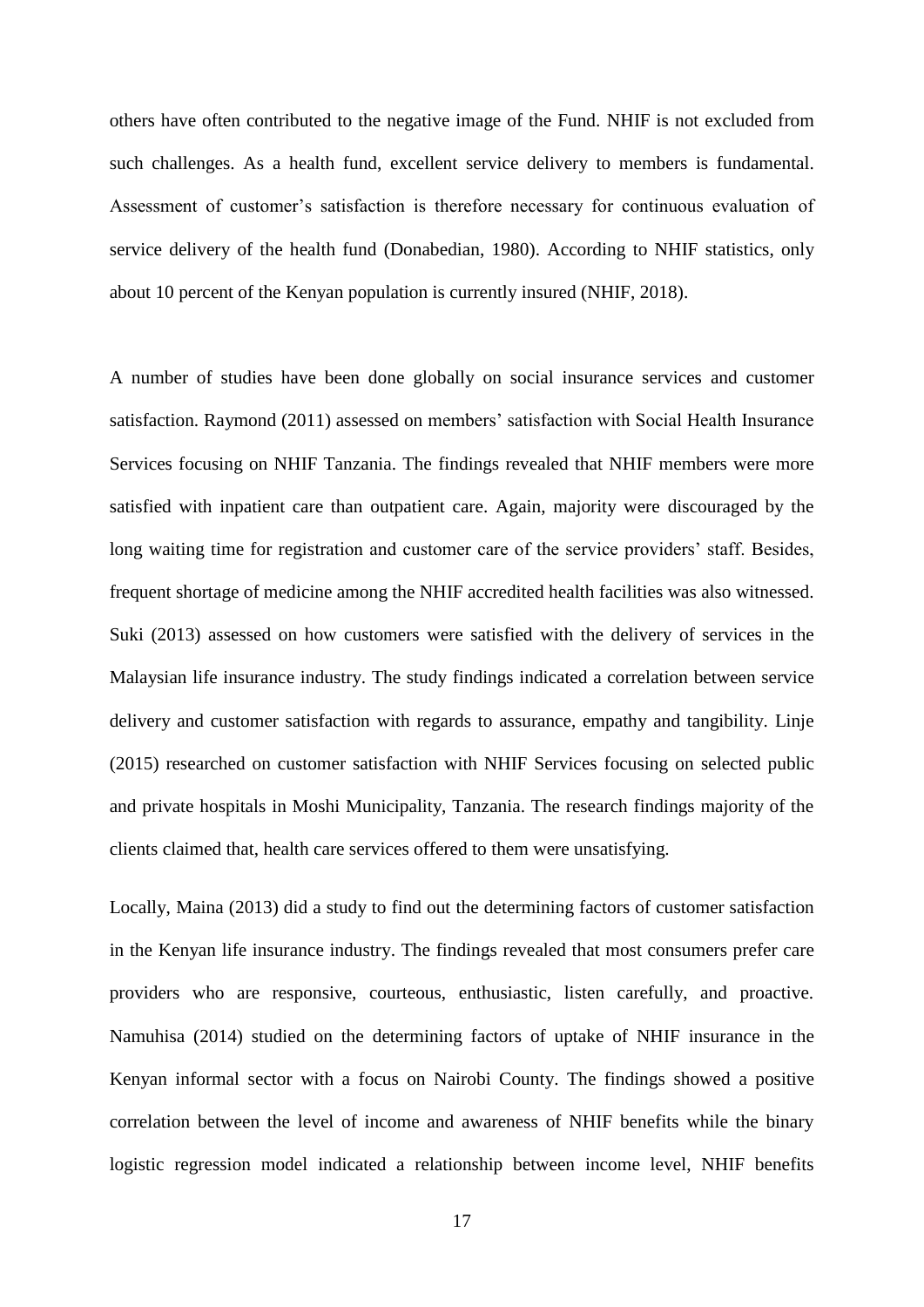awareness, and access to NHIF outlets. Lastly, Wanjiru (2014) focused on the challenges which hinders the provision of universal health care by the NHIF in Kenya. The study revealed that the scheme should be readjusted to give more focus on preventive rather than curative health care.

The study conducted by Linje (2015) focused on the customer satisfaction with regards to NHIF services in Tanzania, a country with distinct health care insurance policies. Besides, Maina's (2013) study on the determinants of customer satisfaction did not focus on customer satisfaction with regards to NHIF services. To this end, previous research indicates that NHIF services and customer satisfaction has not been extensively researched particularly in the context of medical insurance in Kenya. The study aimed to answer the following research questions: To what extent are NHIF services provided in Homa Bay County in Kenya? Is there an association between category of NHIF services and level of customer satisfaction in Homa Bay County in Kenya?

## <span id="page-17-0"></span>**1.3 Objective of the Study**

- i) To determine the extent of provision of NHIF services in Homa Bay County in Kenya
- ii) To determine if category of NHIF services is associated to level of customer satisfaction for NHIF members in Homa Bay County in Kenya.

### <span id="page-17-1"></span>**1.4 Value of the Study**

NHIF management both at County and National Level will gain immensely from this study by appreciating and understanding how their services influence members' satisfaction. They will be able to understand how their services are perceived by the members. Furthermore, they will be able to come up with policies and strategies that guide them towards achieving the intended service standards through subjecting the management and organisational employee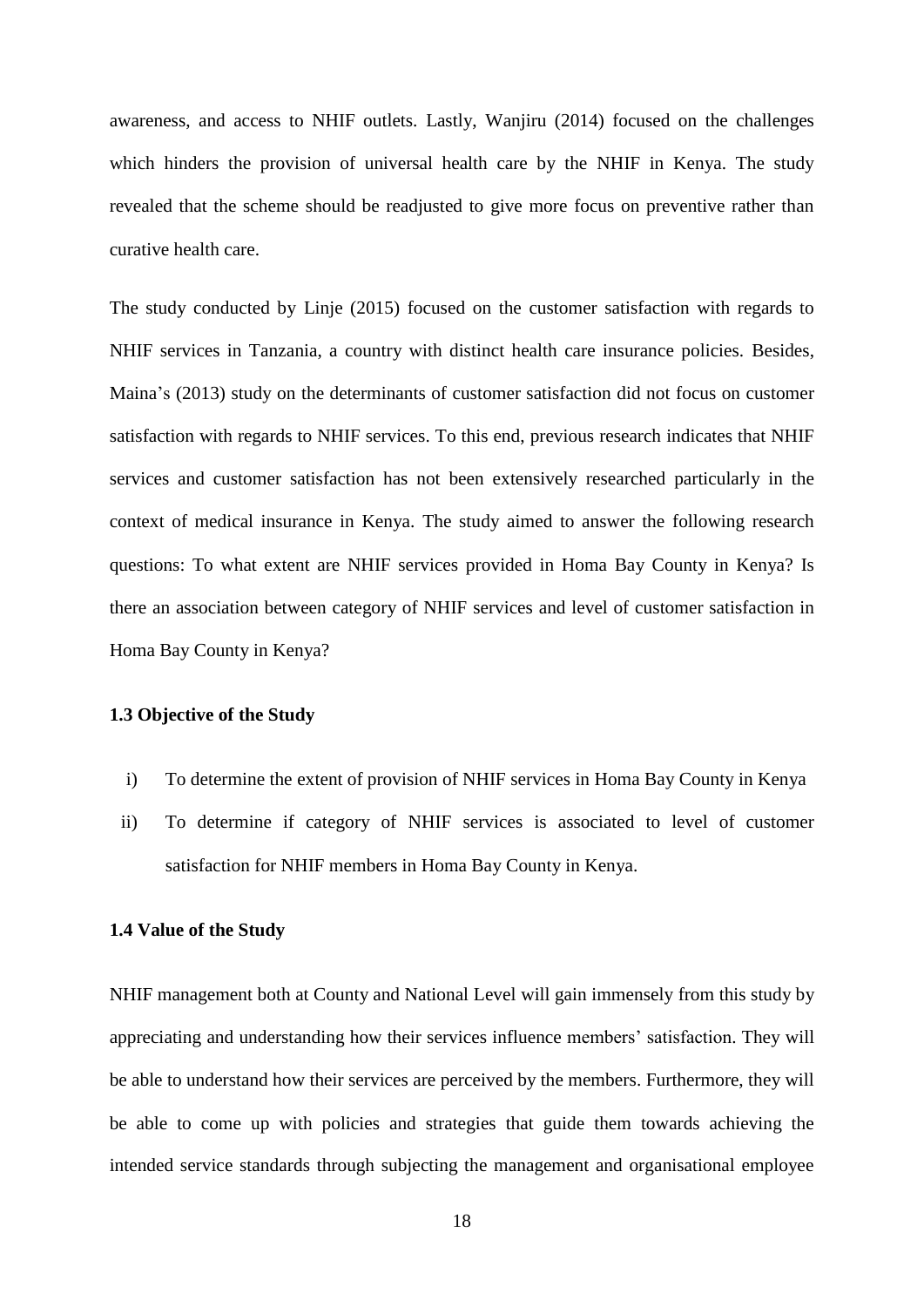to a culture of firm service standards and responsibility. The study shall further enable the management of NHIF across different levels to adhere to the service provision policies which shall ensure that the members get superior customer service experience.

The management of various public and private hospitals which are NHIF accredited can also benefit from this study. This research helped other various stakeholders and policy makers to understand how provision of superior services enhances customer satisfaction. Kenya has a history of collapsed hospitals; a situation that can be attributed to lack of proper decision making by the management and directors of such hospitals. The study offered suggestions, recommendations and findings on how evaluation of medical services provided by hospitals influence customer satisfaction.

This study is of help to the future researchers who might be interested in the similar topic of NHIF services and customer satisfaction by providing them with valuable insight in the subject under study. Besides, the study added insight to the existing body of literature on NHIF services and customer satisfaction. Therefore, the study provided an additional literature to the libraries, journals, as well as information on knowledge gap pertaining NHIF services and customer satisfaction.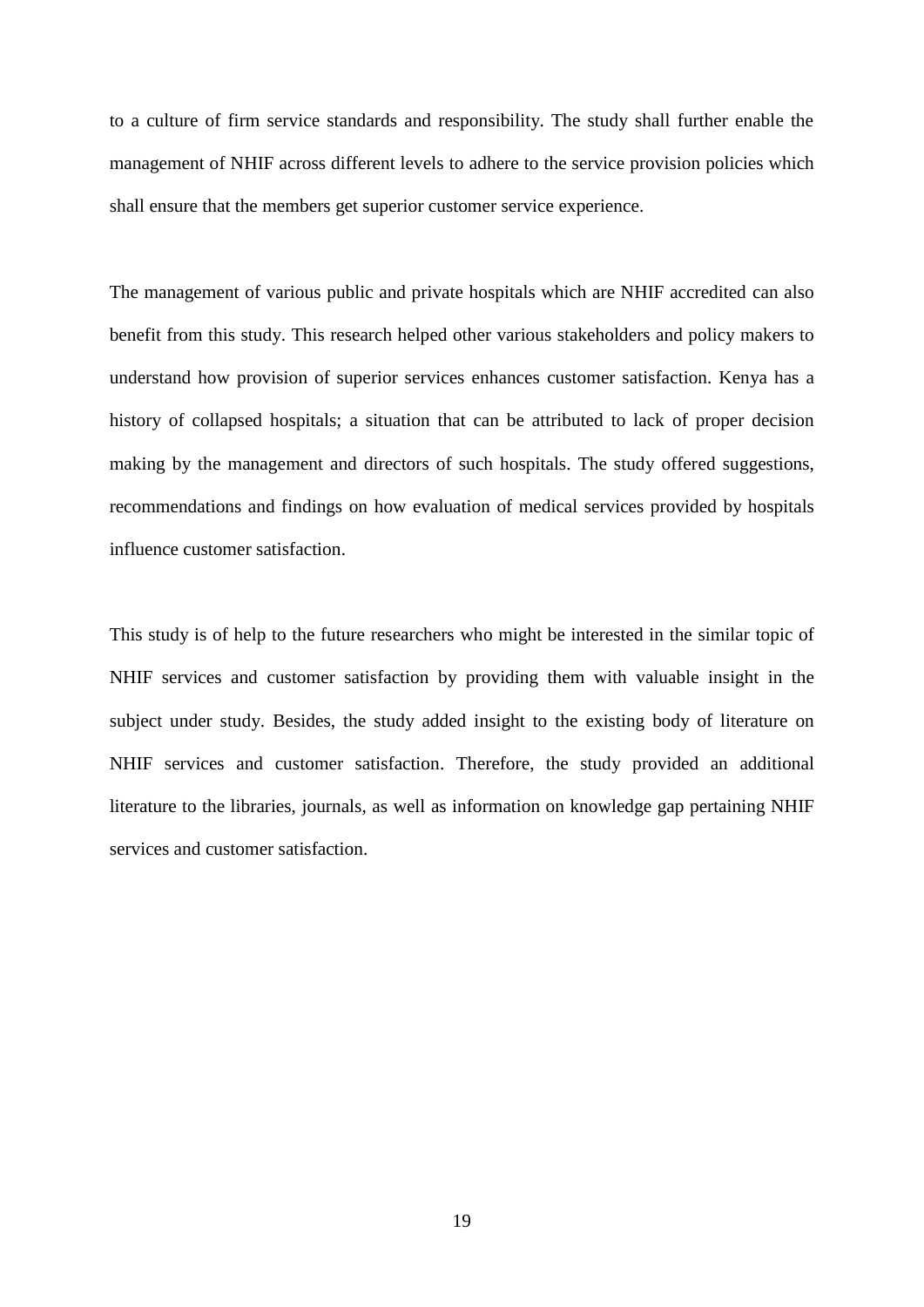## **CHAPTER TWO: LITERATURE REVIEW**

## <span id="page-19-1"></span><span id="page-19-0"></span>**2.1 Introduction**

This chapter reviews and discusses the existing theoretical and empirical literature on service delivery and customer satisfaction. It delved on the past concepts related to the topic under study. Besides, the chapter covered associated literature on the developed theme derived from the objective of the study.

#### <span id="page-19-2"></span>**2.2 Theoretical Literature Review**

This section reviewed the related theoretical literature in line with the study and develops the study's theoretical framework. This study sought to examine how service delivery is related to customer satisfaction as postulated by the systems approach to service delivery and the service gap model of customer satisfaction.

#### <span id="page-19-3"></span>**2.2.1 Theory of Customer Service**

The basis of customer service theory is on identification and satisfaction of clients' expectations beyond their level of needs. A firm should be committed totally to better service delivery with consistence in maintaining greater service standards which will help a given organization in gaining and retaining of customers' loyalties. All the employees in an organization both in high level management and low level management to subordinate staffs should focus on the needs of their target customers. The culture of customer service can be created within an organization to enhance its success and sustainability. Satisfaction of customers together with their loyalty relate well towards the quality of service being delivered which in turn culminates to increase in profits margins of companies.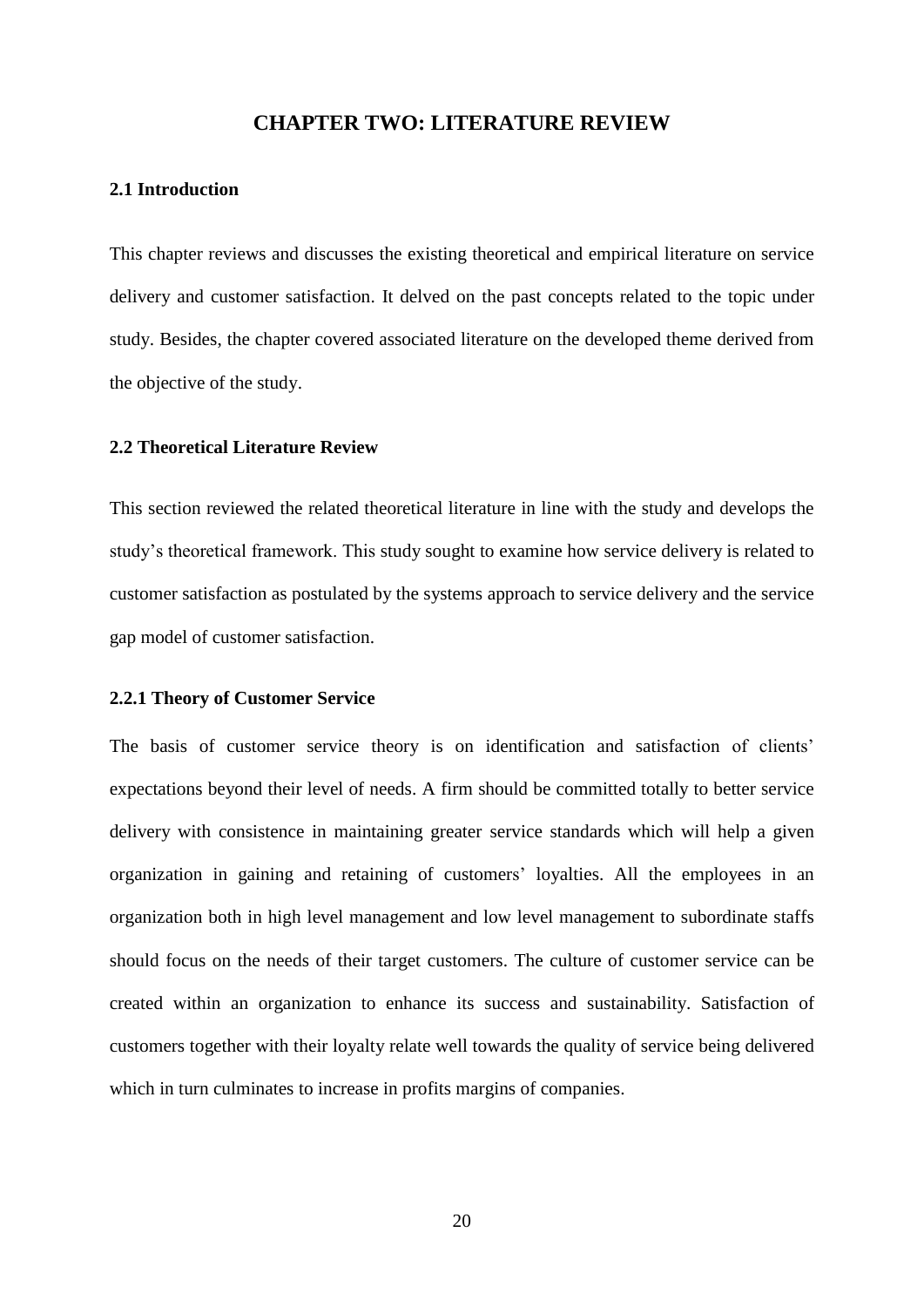### <span id="page-20-0"></span>**2.2.2 Systems Theory**

A system consists of different parts which interrelate with one another to achieve the intended objective (Porter-O'Grady, Hawkins, and Parker (1997). A system refers to a unified connection of all the components that constitute it. A system exists in an environment which it depends on for its inputs and outputs (Porter-O'Grady et.al, 1997). Service organizations work as a system in order to offer services efficiently and effectively. Patients in a health care system gets experience based on the various processes and elements that define the system such as registration of patients, admissions, Medication, nursing, discharge processes among others. These processes have to be viewed as part of the whole patient experience rather than being viewed independently.

Porter O'Grady et al., (1997) highlighted some of the basic principles of systems theory that are useful in the context of this study. The principles are; The entire system always describes the subparts; Every constituent of a system supports the entire system; Any malfunction in any sub-part have a far reaching effect on the entire system; For a system to exist, there must be an environment within which it gets its inputs and delivers its outputs; The activities in the system either serves the consumer or the person doing them; In designing the system, the structure should be aligned such that the service is at its epicenter; Entirely, the elements that are affiliated to the system are stakeholders; The system structure must be able to enhance the performance of each stakeholder; The management are responsible for the operations of the system through organizing and coordinating processes and personnel; The value of output usually defines the efficiency of the process.

Systems theory is relevant to this study since it focuses on the relationship between the subparts of the process rather than focusing on distinct elements in isolation (Shostack, 1984). For a system to be successful, the process should not only define the associations between components but also how the customer or product flows through the system. A service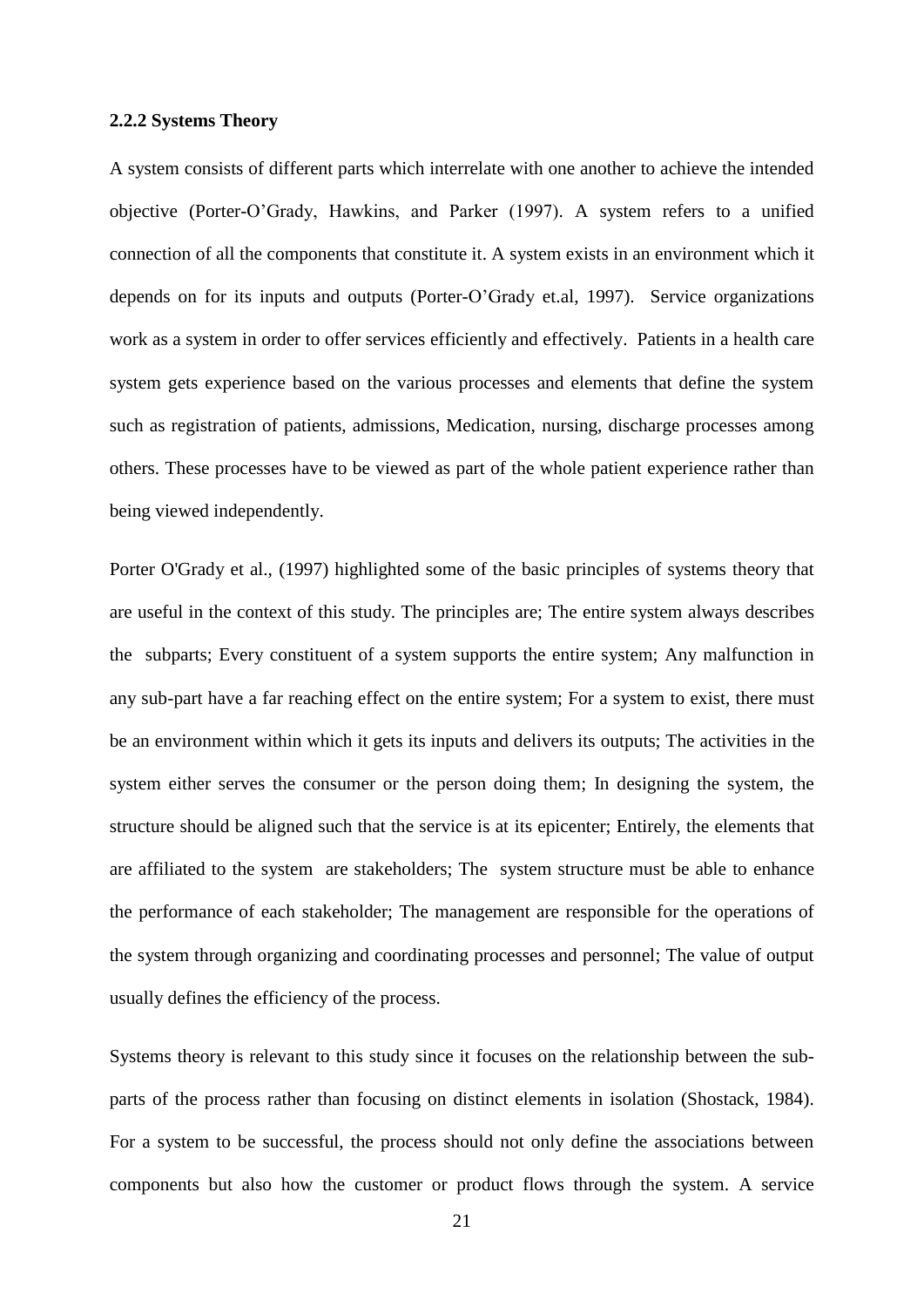delivery process anchored on the systems approach provides an end-to-end process which interacts with the customer directly. The end-to-end process comprises all the stages which clients pass in the process of value creation. The process of service delivery starts when a client makes the first interaction with the services being delivered in a given company.

#### <span id="page-21-0"></span>**2.2.3 The Service Gap Model**

The service GAP model consists of five expectations gaps Zeithaml and Bitner (2000). Zeithaml and Bitner (2000) identified clearly the five service expectations gaps. The first gap represents the deviation in what the customer expects and the organization's perception of what the customer expects. The second gap represents the deviation in the organization's perception of what the customer expects and the specified quality of service. The third gap represents the deviation in the service actually delivered and the service quality specification. The fourth gap represents the deviation in the information the customers have from management about the service and the intention in the delivery of the service. Lastly, the fifth gap indicates the deviation in what the customer perceives about the service and the real service performance.

The service gap model helps organizations in enhancing customer satisfaction by narrowing down on the five service expectation gaps. Through the use of this concept the service providers will be able to better focus on how to meet customer needs and expectations. The success of service providers are hinged on the ability to reduce the gap of services required and services being offered. Defining required services is not easy in real life situation as they are often influenced by subjective criteria. Expectations may exist between different customers with regards to the services than what is defined by the producer or provider. To be prosperous, service providers have to be smart enough to incorporate customer desires and anticipations into service delivery strategies.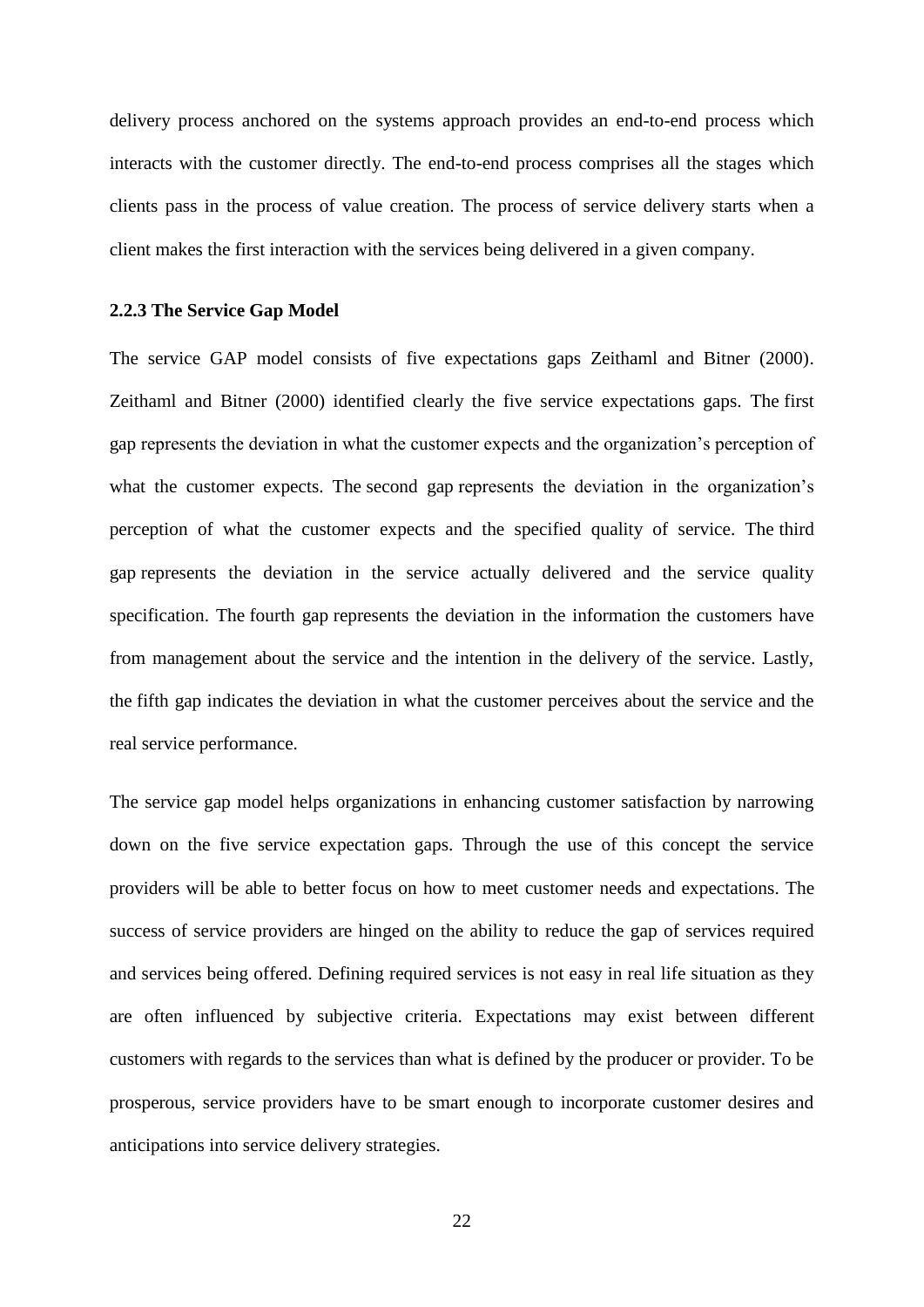#### <span id="page-22-0"></span>**2.3 Categories of NHIF Services**

The National Hospital Insurance Medical Scheme is a comprehensive in-patient health cover has been introduced for NHIF contributors and their dependants. This cover provides the following benefits; in-patient health cover, outpatient health cover which is found in all hospitals in the categories of A, B, and C. Civil Servants and Disciplined Services Medical Cover (Civil Servant Scheme) is a benefit package which was negotiated by the government and NHIF and will be delivered through a capitation model. NHIF in partnership with the county and national governments has enhanced provision of quality healthcare to all public servants. This scheme offers the following benefits; outpatient cover, in patient cover, dental care, optical care, tests for organ donor(s), annual medical check, vaccinations, overseas treatment, maternity and reproductive health cover, emergency rescue services, specialized services, last expense and group life insurance.

Currently, the NHIF category of Supa Cover is the leading medical scheme where members and beneficiaries are required to contribute Ksh. 500 per month. Supa cover offers the following services; specialized treatment found overseas which is not provided locally; Maternal care; Radiology imaging services (X-rays, CT Scan, & MRI); Outpatient services; Reproductive health services; Cancer Treatment, Inpatient services; Renal dialysis; Rehabilitation for drugs and substance abuse; All surgical procedures including transplants; Emergency road evacuation services.

On 13<sup>th</sup> April 2018, the Kenyan Ministry of Education together with NHIF collaborated to offer EduAfya Services Public Secondary School Students for their period of Study. Benefits under this cover includes; out-patient cover, dental cover inpatient cover, emergency road rescue, emergency air rescue, overseas treatment, optical cover, and group life.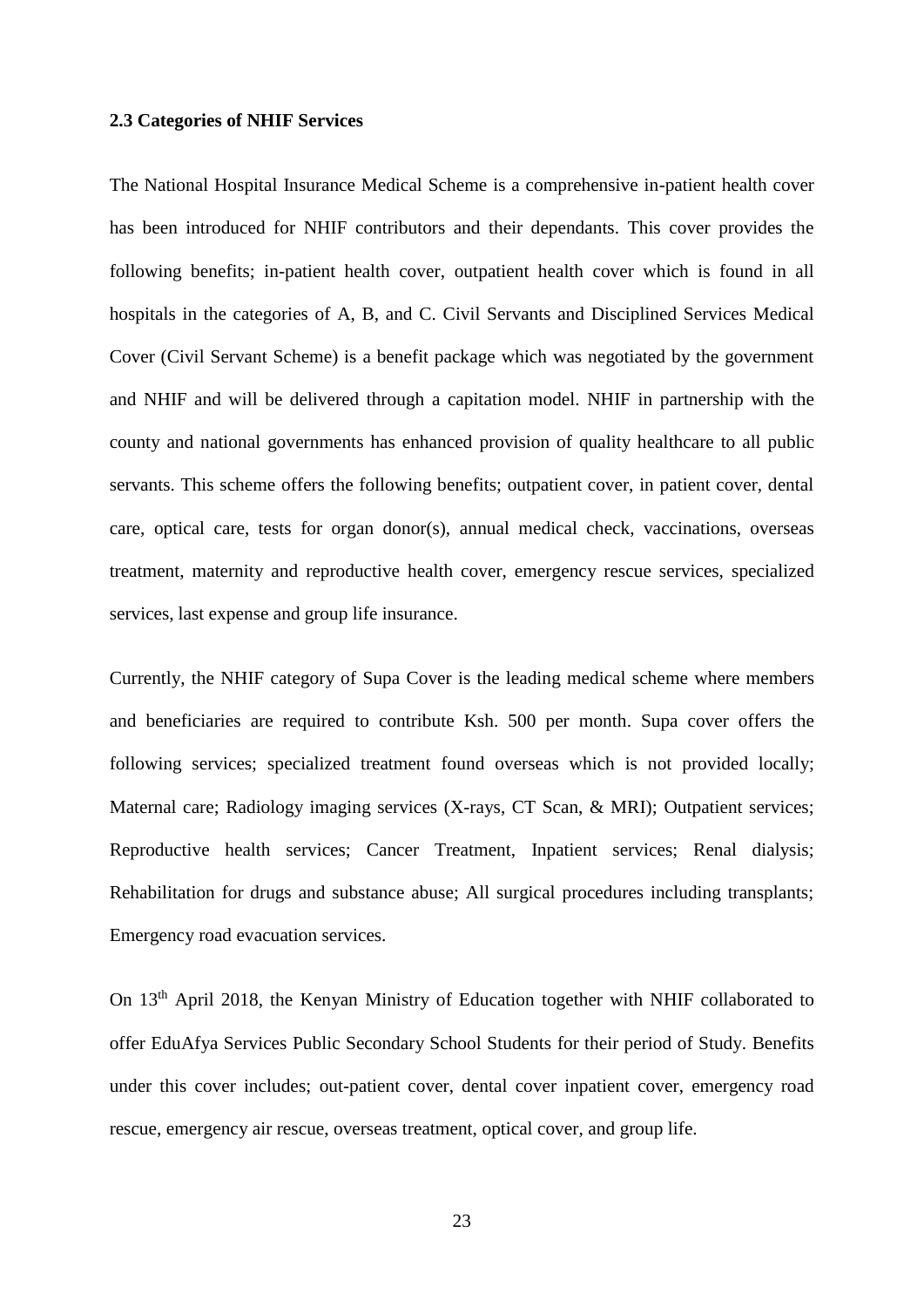Linda Mama is an expanded programme for free maternity which "provides a package of basic health services accessed by all in the targeted population on the basis of need and not ability to pay, positioning Kenya on the pathway to Universal Health Coverage (UHC)". Linda mama's goal is to "Achieve universal cases to maternal and child health services and contributes to the country's progress towards UHC". The benefits here are antenatal care package, delivery, conditions and complications during pregnancy, post natal care, care for infant.

#### <span id="page-23-0"></span>**2.4 Customer Satisfaction Indicators**

There are a number of indicators that are fundamental in measuring customer's satisfaction such as; responsiveness, cost, assurance, and reliability (Parasuraman, Zeithaml, and Berry 1990). These indicators have been discussed below.

Johnston (2001) defined responsiveness as the speed and timeliness of providing services. A bad impression of the service delivery process arises when customers or patients wait for long in queues for the services (Fitzsimmons & Fitzsimmons, 2001). In the event of a service failure, there is need for the service organization to exercise professionalism as they recover quickly from the failure and bring back services to normalcy (Zeithaml, et al., 1990). Cost is the Value attached to a particular product or service. According to Garvin (1988) cost of the products and services of the organization plays a critical role on the choices made by the customers. Cost brings about perception of the product or service by the customer which may be negative or positive (Garvin, 1988).

Fitzsimmons and Fitzsimmons (2001) assert that assurance is a sign of courtesy, credibility, competence and security. Where; competence entails having the requisite skills and knowledge to carry out the assured services; courtesy implies being polite, respectful, considerate, and friendly to the customers; credibility means being believable and honest;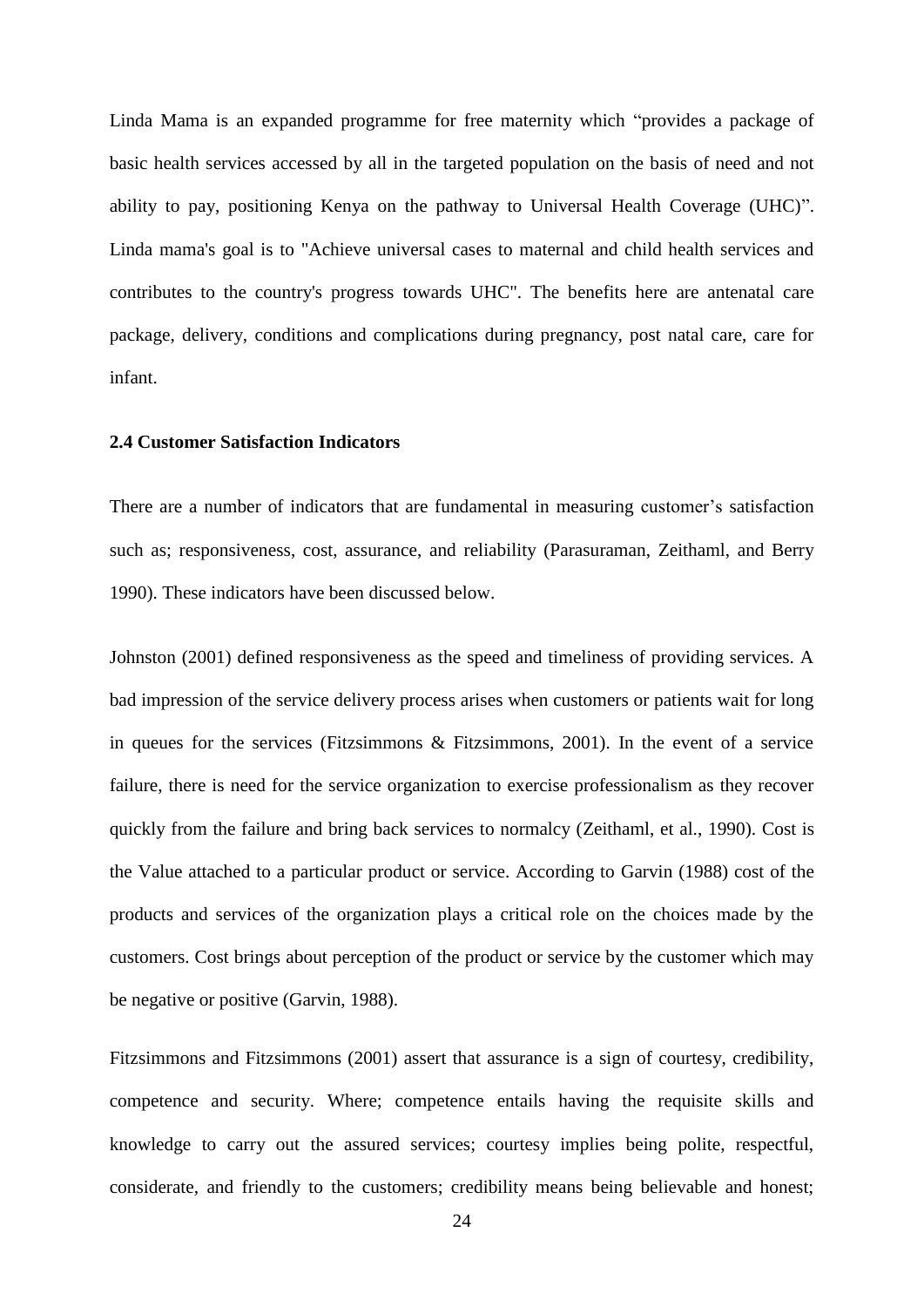security implies freedom from danger, doubt or risk (Zeithaml, et al., 1990). According to Garvin (1988) reliability involves the capability to accomplish the guaranteed services in an accurate and dependable manner. A reliable service performance implies that the service is offered in good time, without errors and in the same manner each time it is offered (Fitzsimmons & Fitzsimmons, 2001).

#### <span id="page-24-0"></span>**2.5 Empirical Literature Review**

Raymond (2011) assessed on members' satisfaction with Social Health Insurance Services focusing on NHIF Tanzania. The main objective of this study was to assess the members' satisfaction with the services provided by NHIF Tanzania. The study adopted a descriptive study design. The level of customer satisfaction in terms of type of service offered by the accredited health facilities showed that NHIF members were more satisfied with inpatient care than outpatient care. Again, majority were discouraged by the long waiting time for registration and customer care of the service providers' staff. Besides, frequent shortage of medicine among the NHIF accredited health facilities was also witnessed. The researcher recommended that future research should focus on public health facilities partocularly on customer care provision and customer satisfaction

Karanja (2013) studied on the "effect of internal customer satisfaction on service delivery in resolution insurance". The study aimed at determining how service delivery is influenced by internal customer satisfaction. The researcher collected primary data with the help of interview guide after which content analysis was employed in data analysis. The study found out that there is an association between the variables such that poor internal satisfaction resulted in decline in service delivery. The study recommended that further study should be carried to identify the factors affecting internal customer satisfaction in service industry.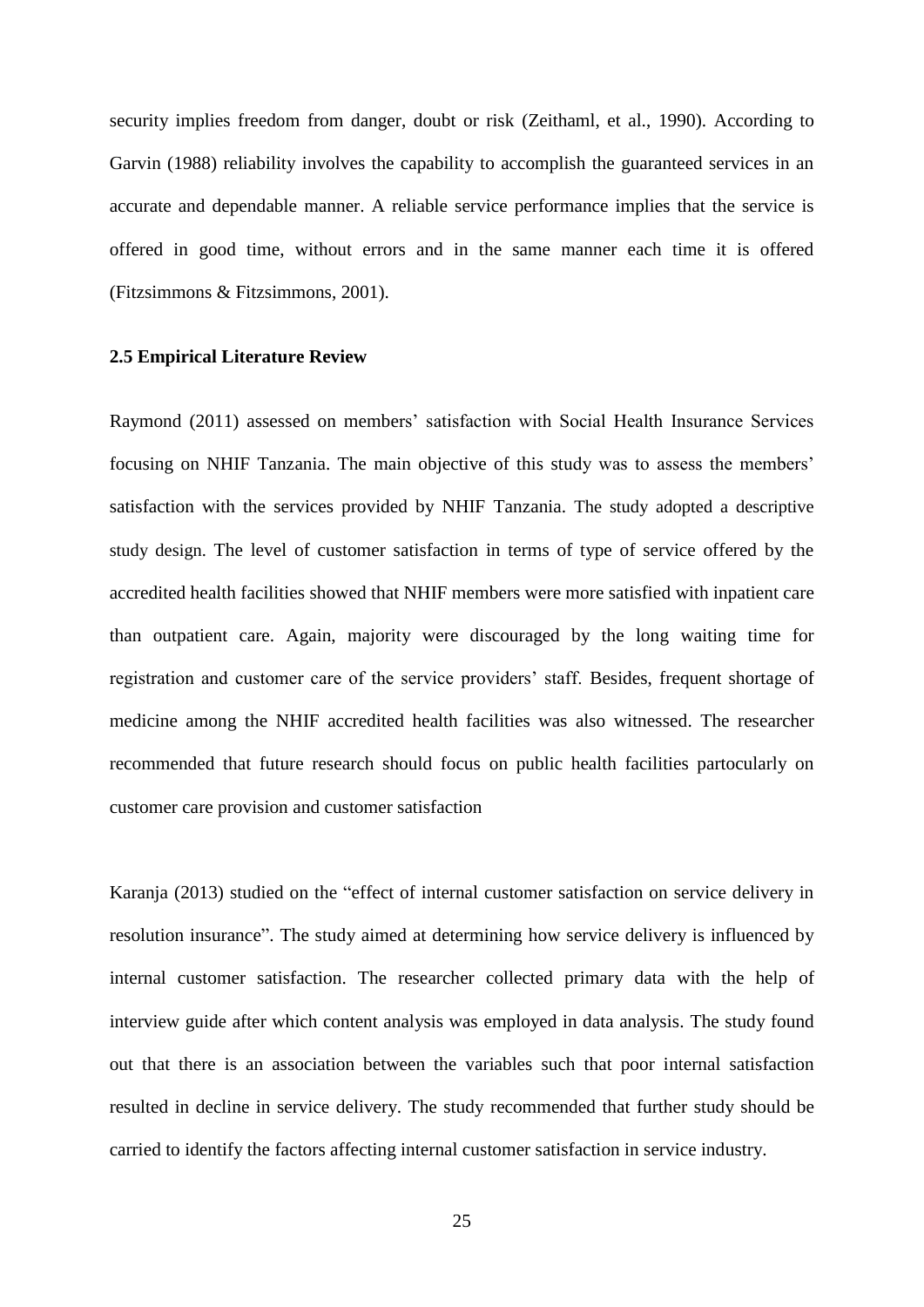Suki (2013) conducted a study "on customer satisfaction with service delivery in the life insurance industry in Malaysia". The study aimed at examining the relationship between customer satisfaction and service delivery. The study adopted multiple regressions in data analysis. The findings revealed that service delivery was significant on customer satisfaction with regards to assurance, empathy and tangibility. The researcher recommended that future research could focus on assessing the elements that drives efficient delivery of services in the insurance industry.

Maina (2013) researched on the "determinants of customer satisfaction in the life insurance industry in Kenya". The study aimed at establishing the determinants of customer satisfaction as well as examining the determinants of satisfaction on consumer behavior intentions. Descriptive methodology was employed in data analysis. The study found out that most consumers prefer care providers who are responsive, courteous, enthusiastic, listen carefully, and proactive. The study recommended that future research should focus on service quality since customer satisfaction is primarily based on service quality. Further, there is need to research on the relative contribution by each of the service quality dimensions to customer satisfaction.

Wanjiru (2014) carried out a study on the challenges hindering the "provision of universal health care by the national hospital insurance fund, Kenya". The study aimed at determining challenges in provision of Universal health care by the NHIF as well as establishing the possible solutions to challenges in provision of Universal health care in Kenya. A case study research design was employed. The study revealed that the scheme should be readjusted to give more focus on preventive rather than curative health care. It recommended that more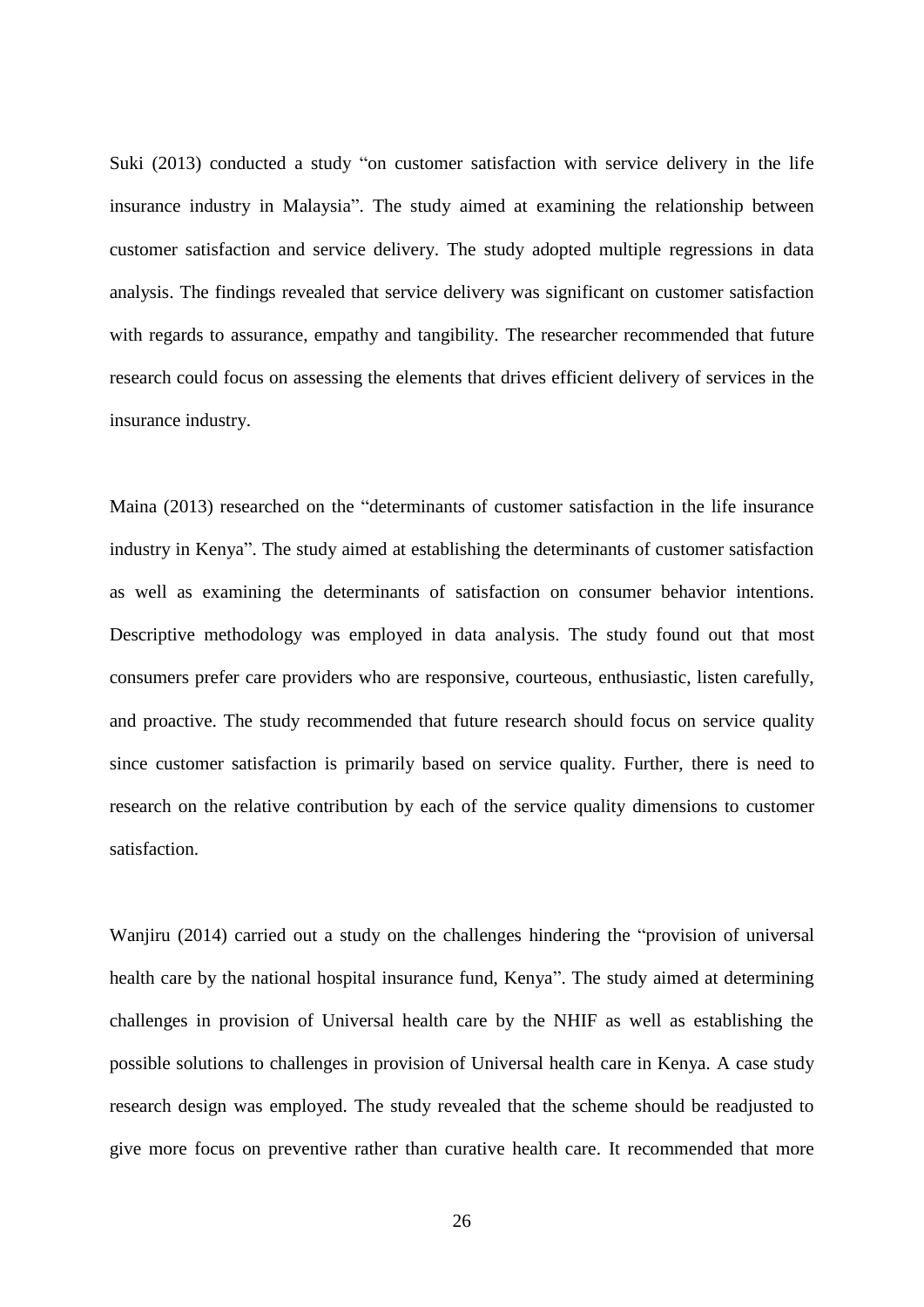studies should be done regionally to provide more information on challenges in provision of Universal health care.

Namuhisa (2014) studied on the "determinants of uptake of NHIF scheme by the informal sector in Nairobi County, Kenya". The study objectives were to establish whether income level affects uptake of NHIF scheme within the informal sector as well as to assess whether awareness of NHIF benefits affects uptake of the scheme within the informal sector. A descriptive research design was a adopted in this study. The study findings revealed that there was a strong positive correlation between the level of income and awareness of NHIF benefits while the binary logistic regression model found that NHIF uptake was significantly associated with income level, awareness of NHIF benefits and access to NHIF outlets. She suggested that there is a need for related research to be carried out in other Counties in Kenya so as to compare and assess whether the findings are consistent.

Linje (2015) researched on customer satisfaction with NHIF Services focusing on selected public and private hospitals in Moshi Municipality, Tanzania. The objectives of the study were to examine the availability of health care services under NHIF and the assessment of the quality of health care services provided by NHIF. The research findings showed that health care services under NHIF did not meet the expectations of the clients (NHIF members). The majority of the clients claimed that, health care services offered to them were unsatisfying. The researcher recommended that future research should focus on private health insurance or compare all insurance schemes by looking at the benefits, relationship with the hospital and quality of their services. Besides, investigation can be done to establish how NHIF operate in rural areas or in districts where most of civil servants lives.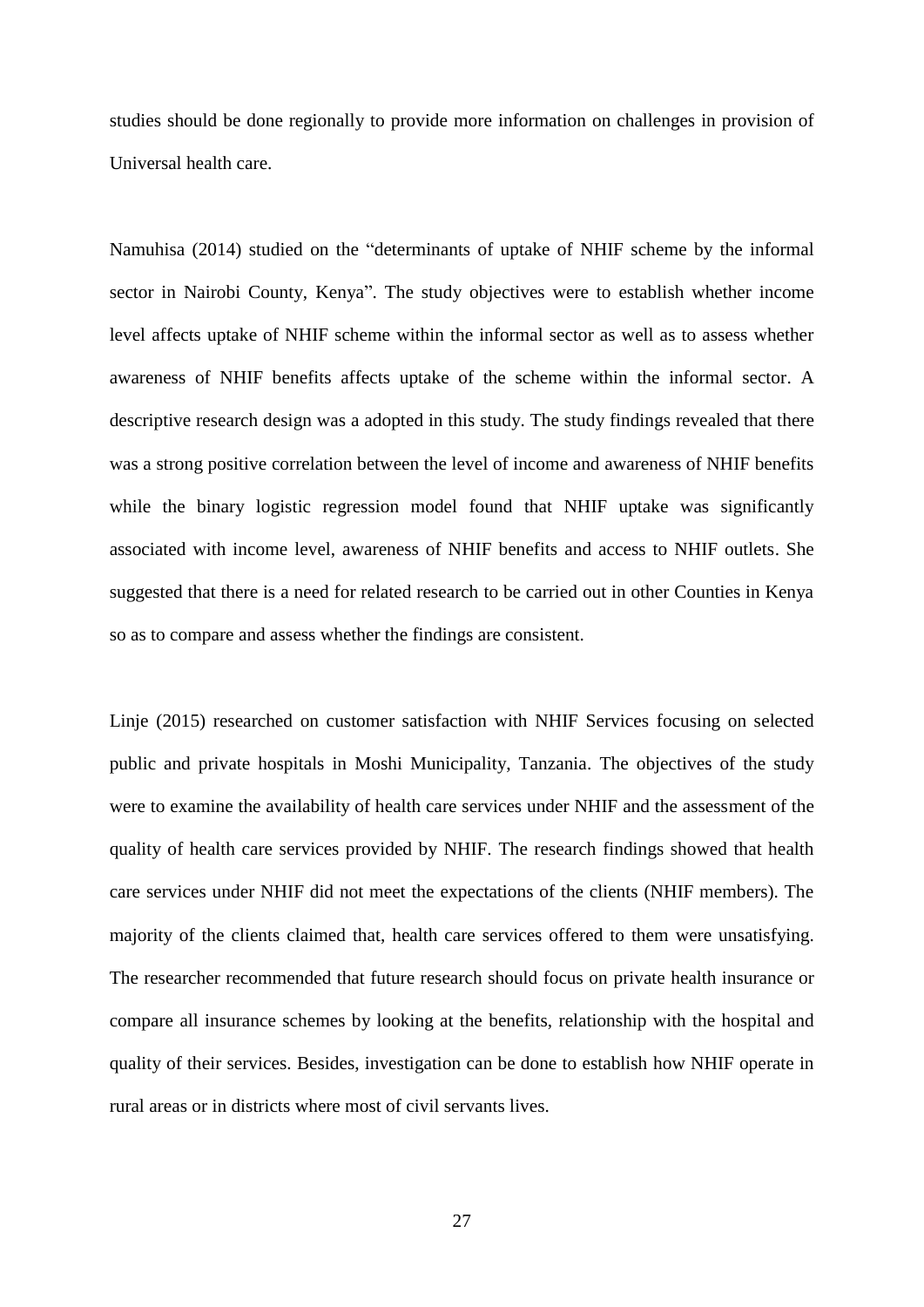Gachau (2016) did a research on customer satisfaction and insurance service delivery quality in Kenya. The objective of the study was to establish perceived service quality that contributes to customer satisfaction in Kenya. The researcher adopted a descriptive survey where data was collected from 51 insurance companies in Kenya and analyzed using SPSS 21. She recommended that insurance companies need to focus on enhancing employees reward systems as well as increase continued training support as these will enhance good service encounters, increase employees' satisfaction, their motivation, competencies, and commitment to service delivery quality. The study recommended that future studies may focus on identifying other factors that affects internal customer satisfaction in the insurance industry.

| Variable 1                                        | Variable 2                   |  |  |
|---------------------------------------------------|------------------------------|--|--|
| <b>Categories of NHIF Services</b>                | <b>Customer Satisfaction</b> |  |  |
| <b>National Hospital Insurance medical scheme</b> |                              |  |  |
| <b>Services</b>                                   | Responsiveness               |  |  |
| Out-patient                                       | Cost                         |  |  |
| Inpatient                                         | Assurance                    |  |  |
| Maternity                                         | Reliability<br>$\bullet$     |  |  |
| Renal dialysis                                    |                              |  |  |
| Drugs and substance abuse rehabilitation          |                              |  |  |
| <b>Civil Servant Scheme Services</b>              |                              |  |  |
| Outpatient                                        |                              |  |  |
| In patient                                        |                              |  |  |
| Dental care                                       |                              |  |  |
| Optical care                                      |                              |  |  |
| Overseas treatment                                |                              |  |  |
| Maternity and reproductive health                 |                              |  |  |
| Emergency rescue services                         |                              |  |  |

| Table 2.2 Summary of Categories of NHIF Services and Customer Satisfaction indicators |  |  |  |  |
|---------------------------------------------------------------------------------------|--|--|--|--|
|                                                                                       |  |  |  |  |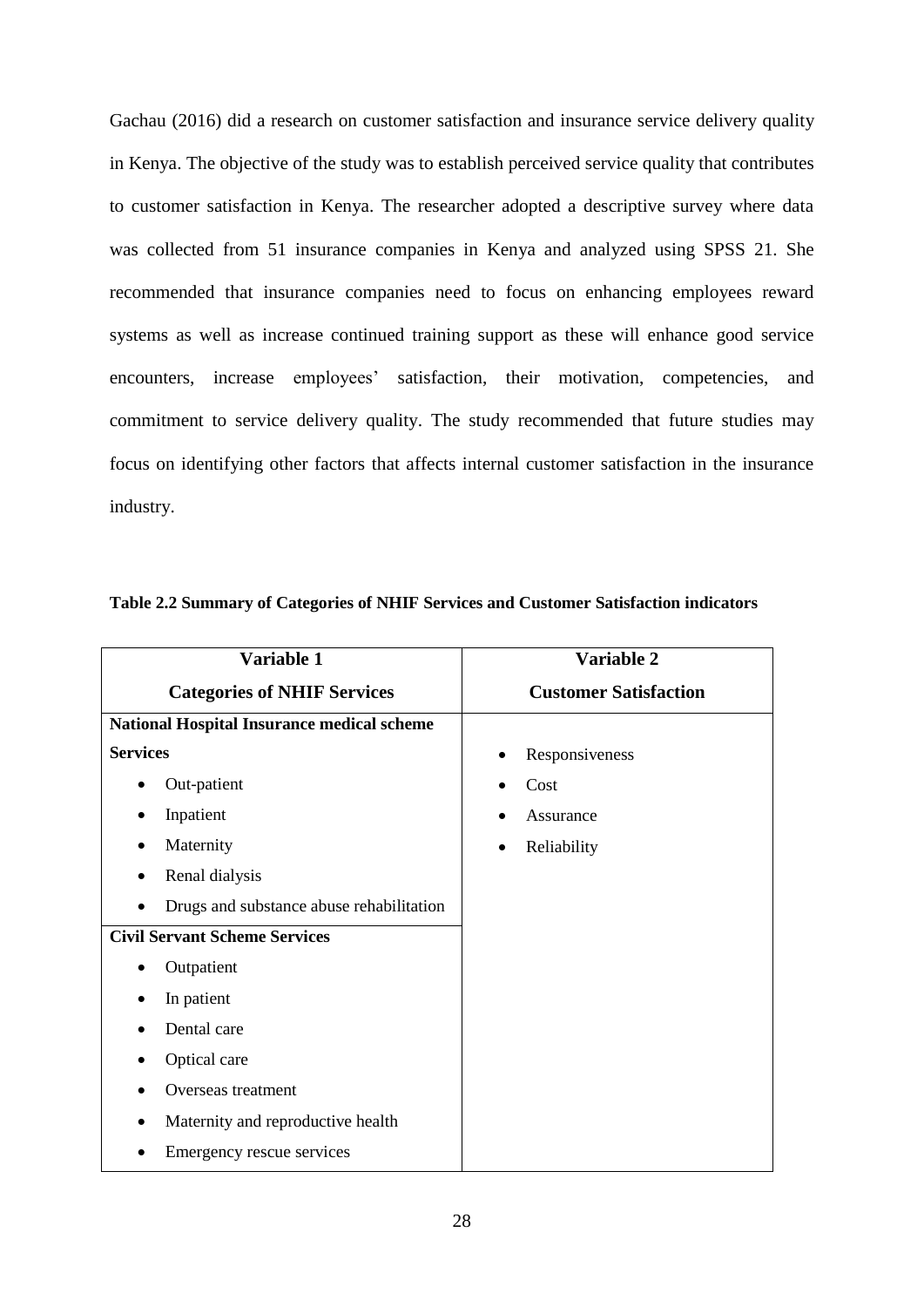| Specialized services<br>$\bullet$                   |  |
|-----------------------------------------------------|--|
| Last expense                                        |  |
| Group life insurance                                |  |
| <b>NHIF SUPA Cover Services</b>                     |  |
| Outpatient                                          |  |
| Inpatient                                           |  |
| Maternal care                                       |  |
| Reproductive health services                        |  |
| Renal dialysis                                      |  |
| Overseas treatment                                  |  |
| Drugs and substance abuse rehabilitation            |  |
|                                                     |  |
| Radiology services (X-rays, CT Scan, &<br>$\bullet$ |  |
| MRI)                                                |  |
| <b>Cancer Treatment</b>                             |  |
| <b>Linda Mama Services</b>                          |  |
| Antenatal care                                      |  |
| Delivery<br>$\bullet$                               |  |
| Conditions and complications during                 |  |
| pregnancy                                           |  |
| Post-natal care                                     |  |
|                                                     |  |

**Source: Researcher (2018)**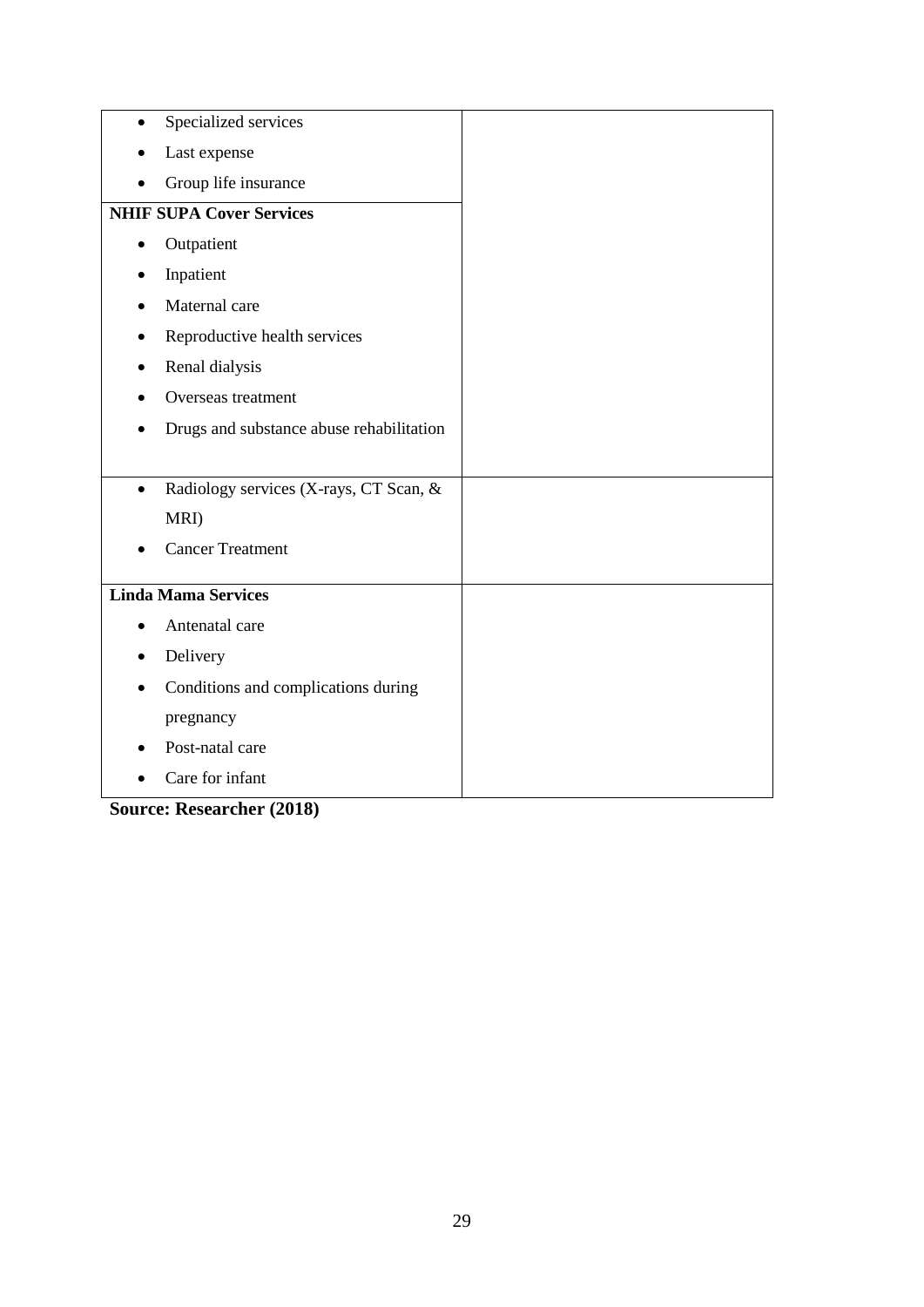## **CHAPTER THREE: RESEARCH METHODOLOGY**

### <span id="page-29-1"></span><span id="page-29-0"></span>**3.1 Introduction**

This chapter discusses the research design, the study population, the sample size, the data collection techniques, data validity and reliability, as well as data analysis.

#### <span id="page-29-2"></span>**3.2 Research Design**

A descriptive survey design was adopted to effectively realize the objectives of the study. Descriptive survey helped to reveal the nature of factors involved in a given situation, the degree in which they exists and the relationship between them (Bell, 1993). It helped to describe the characteristics of certain variable s of interest in a situation and make predictions. Descriptive survey is holistic in nature and will help the researcher to gather information, summarize, present and interpret the data (Mugenda  $\&$  Mugenda, 2003). The studies by Mutitu (2012) and Wanjau (2012) also used descriptive survey and their findings confirmed that the specific research objectives were adequately met.

### <span id="page-29-3"></span>**3.3 Population of the Study**

The study was conducted in Homa Bay County in Kenya located about 420 km south-west of Nairobi in the Southern part of Nyanza Region with a population of about 0.9 million (Census 2009) and an area coverage of 3,183.3 sq. km. This study targeted all the Principal NHIF members in Homa Bay County. The target groups were "Civil servants, Employees of private and public enterprises, self-employed professionals, casual and migrant workers, agricultural workers and other self-employed, retired civil servants and employees, and selected group of non-working population like students, disabled an unemployed". According to NHIF records, Homa Bay County has about 200,000 principal NHIF members which formed the population of the study.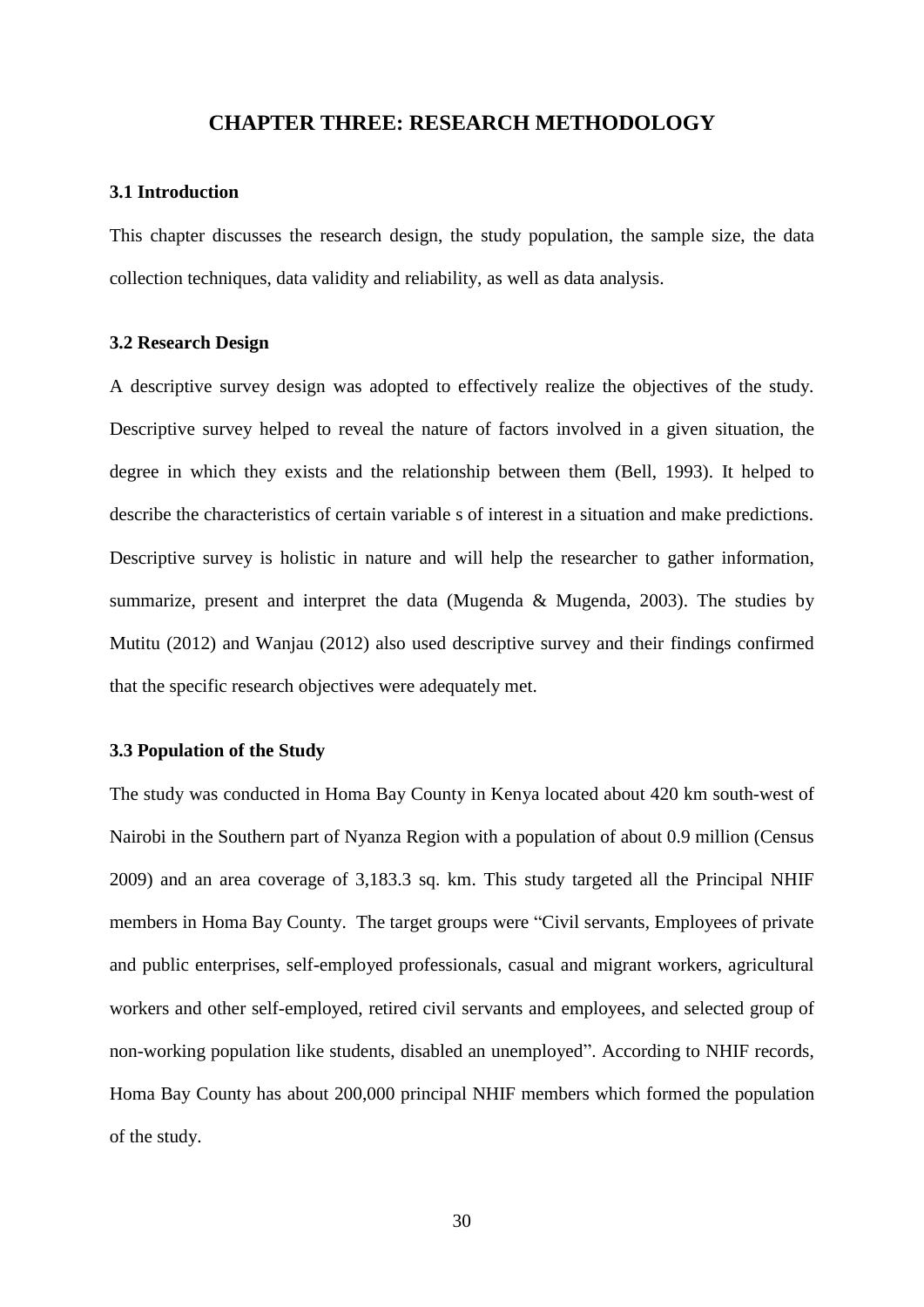#### <span id="page-30-0"></span>**3.4 Sample Design**

The study used Yamane's formula (1967) to determine the sample size. In this case, for a given population of 200,000 a sample size of 100 respondents was used to represent a crosssection of the population. The respondents were selected through simple random sampling since it is convenient for a larger population and provides a room for error. A 10% margin of error enabled the researcher to obtain an appropriate sample size. The error shows the expected deviation between the target population and the random sample. However, it does not arise from measurement or computation errors.

The illustration below shows how the sample size was arrived at.

$$
n = \frac{N}{1 + N(e^{\wedge}2)}
$$

Where,

 $n =$  Sample size

 $N =$  the total population size

e = the margin of error desired or sampling error.

$$
n = \frac{200,000}{1 + 200,000 (0.1^2)}
$$
  
n = 100

A sample size of at least 100 respondents was appropriate for this survey.

## <span id="page-30-1"></span>**3.5 Data Collection**

The study used primary data obtained by use of a questionnaire. A questionnaire with open ended and closed ended questions was self-administered by the respondents through the help of the researcher and trained enumerators to obtain the desired data. A 5-point Likert scale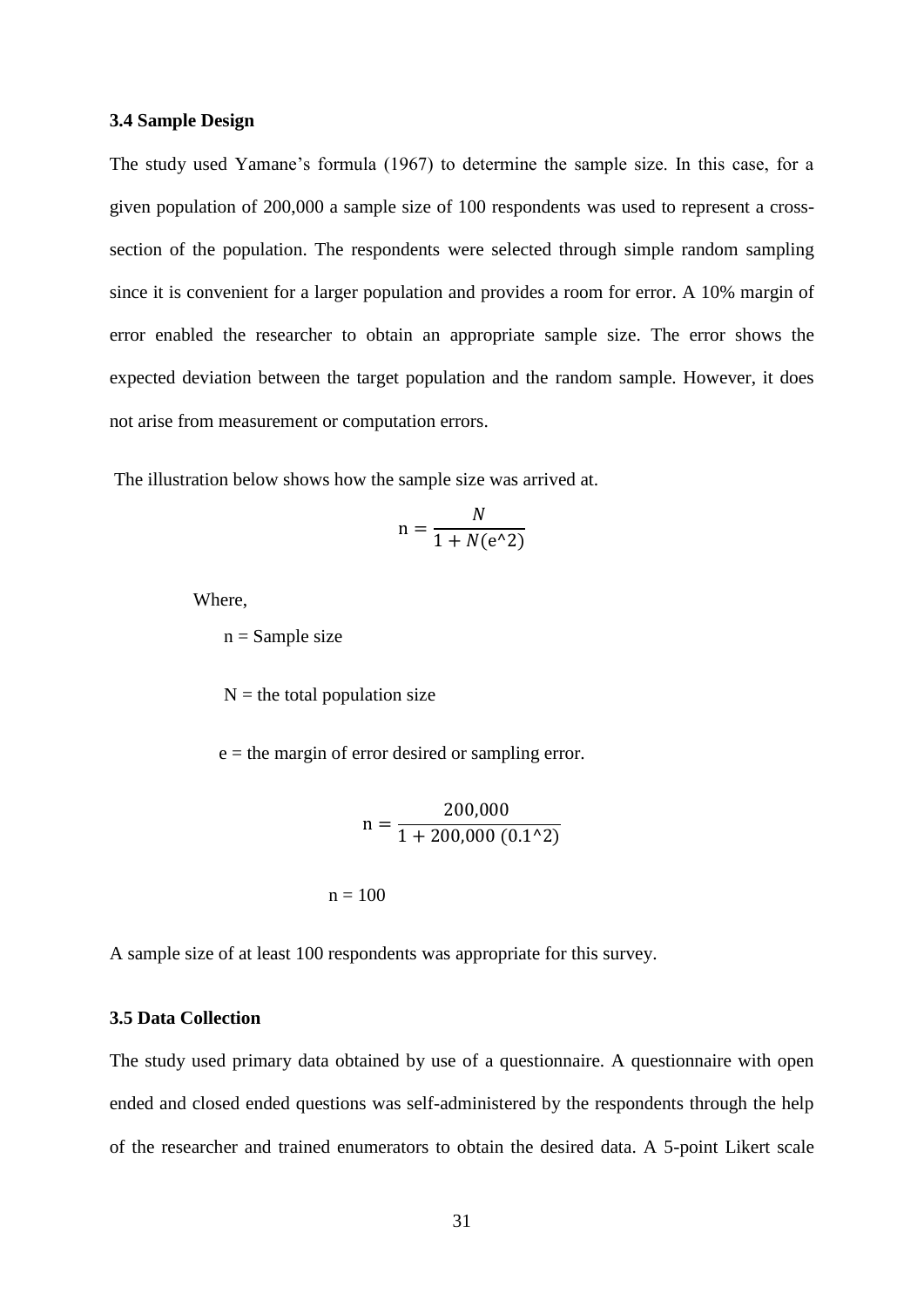was used to enable the researcher to measure the variables under study. The questionnaire was divided into three sections; Section A consisted of questions aimed at obtaining the general information about the respondents, Section B contained questions based on the extent to which the NHIF services are provided in Homa Bay County, Section C consisted of questions focusing on the effect of NHIF services on customer satisfaction in Homa Bay County.

## <span id="page-31-0"></span>**3.6 Data Analysis**

The questionnaires from the respondents were edited, coded and entered into computer spread sheet. The demographic data was analysed by use of frequency tables and percentages. Descriptive statistics was used to analyse the extent to which NHIF services provided in Homa Bay County. Chi-square test of independence was used to test the association between category of NHIF services and level of customer satisfaction among NHIF members in Homa Bay County.

<span id="page-31-1"></span>

|  | Table 3.1 Operationalization of the Research Objectives |  |  |
|--|---------------------------------------------------------|--|--|
|--|---------------------------------------------------------|--|--|

| N <sub>0</sub> | <b>Objectives</b>                            | <b>Questionnaire</b> | <b>Data Analysis</b> |
|----------------|----------------------------------------------|----------------------|----------------------|
|                |                                              | <b>Section</b>       |                      |
| i.             | To determine the extent of provision of NHIF | <b>Section B</b>     | Descriptive          |
|                | services in Homa Bay County in Kenya         |                      | Analysis             |
| ii.            | To determine if category of NHIF services    | Section C            | Test of association  |
|                | are associated to level of customer          |                      | (Chi-Square)         |
|                | satisfaction for NHIF members in Homa Bay    |                      | Analysis)            |
|                | County in Kenya.                             |                      |                      |

**Source: Researcher (2018)**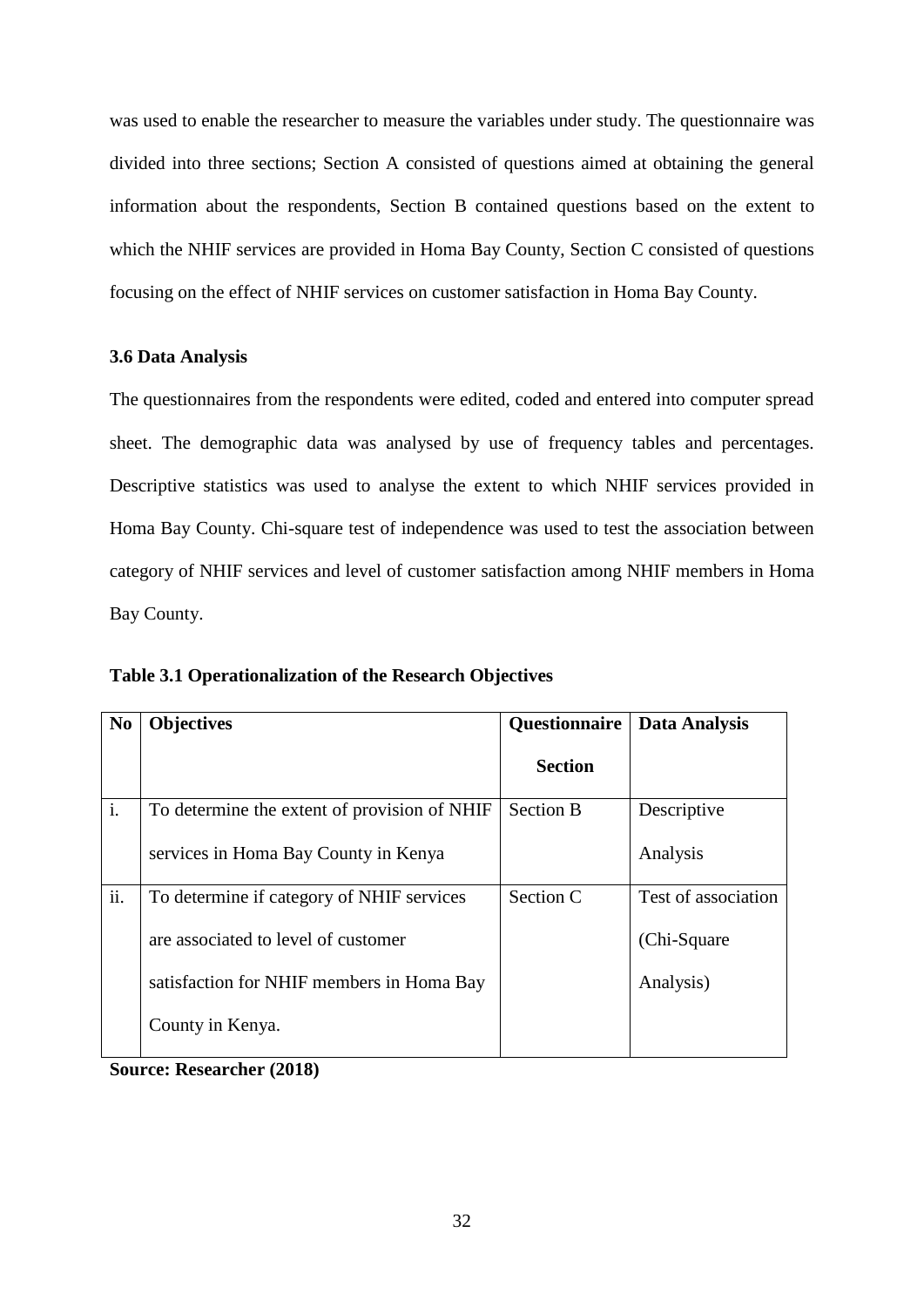# <span id="page-32-0"></span>**Table 3.2 Hypothesis**

| N <sub>0</sub> | <b>Category of NHIF Services</b>     | <b>Hypothesis</b>                                                 |
|----------------|--------------------------------------|-------------------------------------------------------------------|
|                |                                      |                                                                   |
|                | National Hospital Insurance          | <i>Ho</i> : There is no association between the level of members' |
|                | medical scheme Services              | satisfaction and the category of NHIF services.                   |
| $\overline{2}$ | <b>Civil Servant Scheme Services</b> |                                                                   |
|                |                                      |                                                                   |
| 3              | <b>NHIF SUPA Cover Services</b>      | $H$ . There is an association between the level of members'       |
|                |                                      |                                                                   |
| 4              | Linda Mama Services                  | satisfaction and the category of NHIF services.                   |
|                |                                      |                                                                   |

**Source: Researcher (2018)**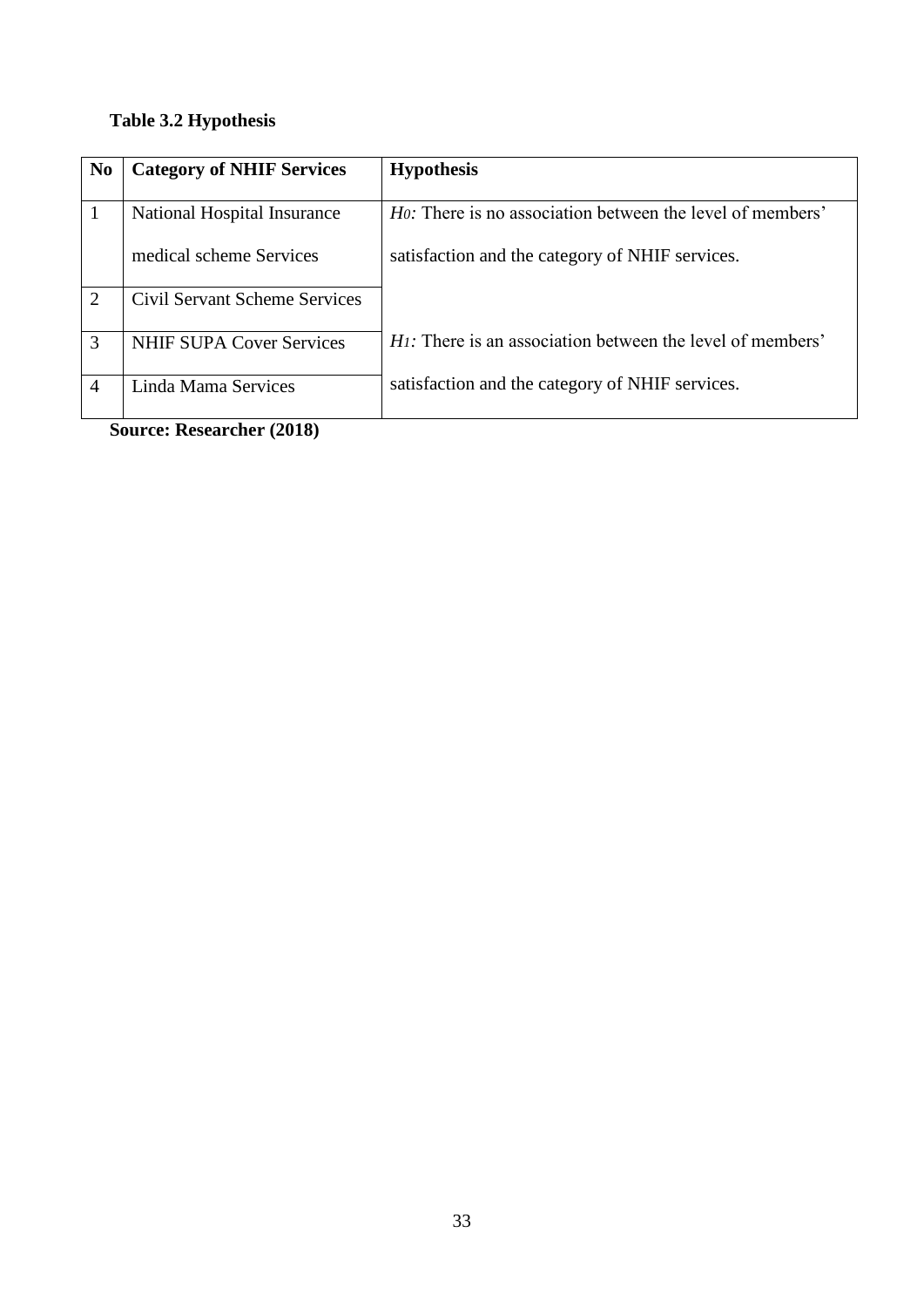## **CHAPTER FOUR: DATA PRESENTATION AND ANALYSIS**

## <span id="page-33-1"></span><span id="page-33-0"></span>**4.1 Introduction**

The following aspects were covered in this chapter: data presentation, interpretation and discussion of the findings. The aim of the study was to examine the extent of customer satisfaction among the NHIF members within Homa Bay County of Kenya. The study's goal was achieved through analysis of the primary data gathered based on concepts under study. Therefore, this chapter is comprised of the following sub-sections: study's response rate, demographic information, extent of provision of NHIF services, extent of customer satisfaction with categories of NHIF services, and effect of customer satisfaction on categories of NHIF services which was estimated by use of chi square tests.

### <span id="page-33-2"></span>**4.2 Response Rate**

The anticipation of the study was to collect primary data from one hundred (100) registered members of NHIF residing in Homa Bay County. These included self-employed professionals, "civil servants, employees of private and public enterprises, casual and migrant workers, agricultural workers and other self-employed", retired civil servants and employees, and selected group of non-working population like students, disabled an unemployed. The findings on response rate are as given in Table 4.1.

| <b>Responses</b> | Frequency (n) | Frequency $(\% )$ |
|------------------|---------------|-------------------|
| Responded        | 92            | 92                |
| Not responded    | 8             | 8                 |
| <b>Total</b>     | <b>100</b>    | <b>100</b>        |

<span id="page-33-3"></span>**Table 4.1: Response Rate**

**Source: Research data (2018)**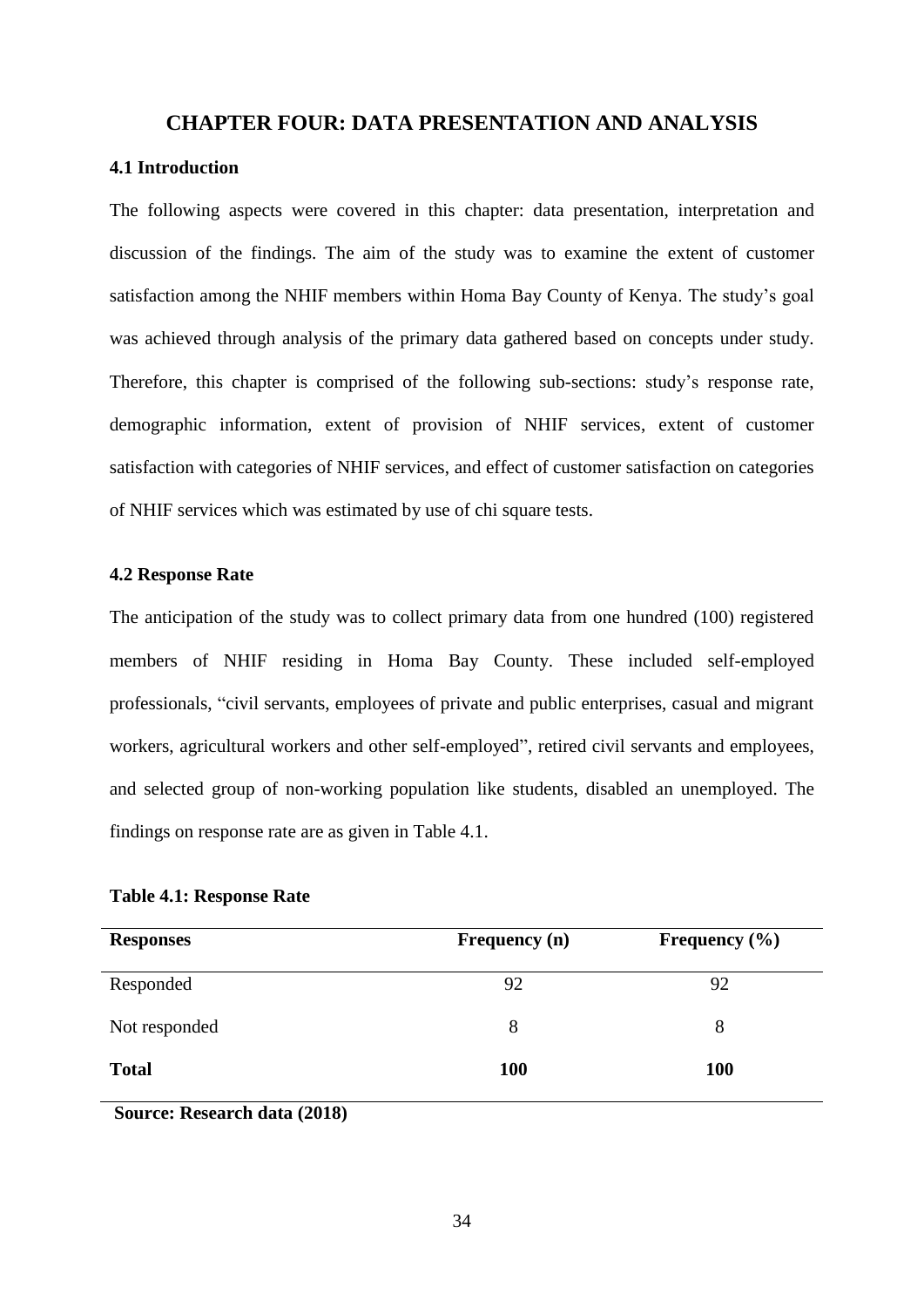Out of the expected 100 respondents, ninety-two (92) of them were able to respond and return back the research questionnaire. For that reason, it translated to a response rate of 92 percent. This implies that the only 8 percent of the target respondents either did not answer or did not return their questionnaires for inclusion or that the questionnaires returned were found to have some anomalies. Mugenda and Mugenda (2012) asserted that a response rate ranging from 70 percent and above can be rendered excellent for analysis. For that reason, the feedback reported by this study was considered adequate for analysis and making conclusions.

### <span id="page-34-0"></span>**4.3 Demographic Information**

This sub-section is comprised of demographic information which is meant to examine the gender of respondents, age brackets of the respondents, highest educational achievement, marital status, NHIF membership, and categories of NHIF services.

#### <span id="page-34-1"></span>**4.3.1 Gender of Respondents**

The research required the respondents to indicate their gender and the results are as provided in Figure 4.1.

| Gender                                                  | Frequency (n) | Percent $(\% )$ |  |
|---------------------------------------------------------|---------------|-----------------|--|
| Male                                                    | 44            | 47.8            |  |
| Female                                                  | 48            | 52.2            |  |
| <b>Total</b>                                            | 92            | <b>100</b>      |  |
| $\sim$<br>$1 \quad 1 \quad 1 \quad 1$<br>$\blacksquare$ |               |                 |  |

### **Source: Research data (2018)**

It can be construed that most of the respondents who filled and returned their questionnaires for analysis were female represented by 52.2 percent. On the other hand, their male counterparts had a representation of 47.8%. This is an indication that the study may not suffer from gender bias.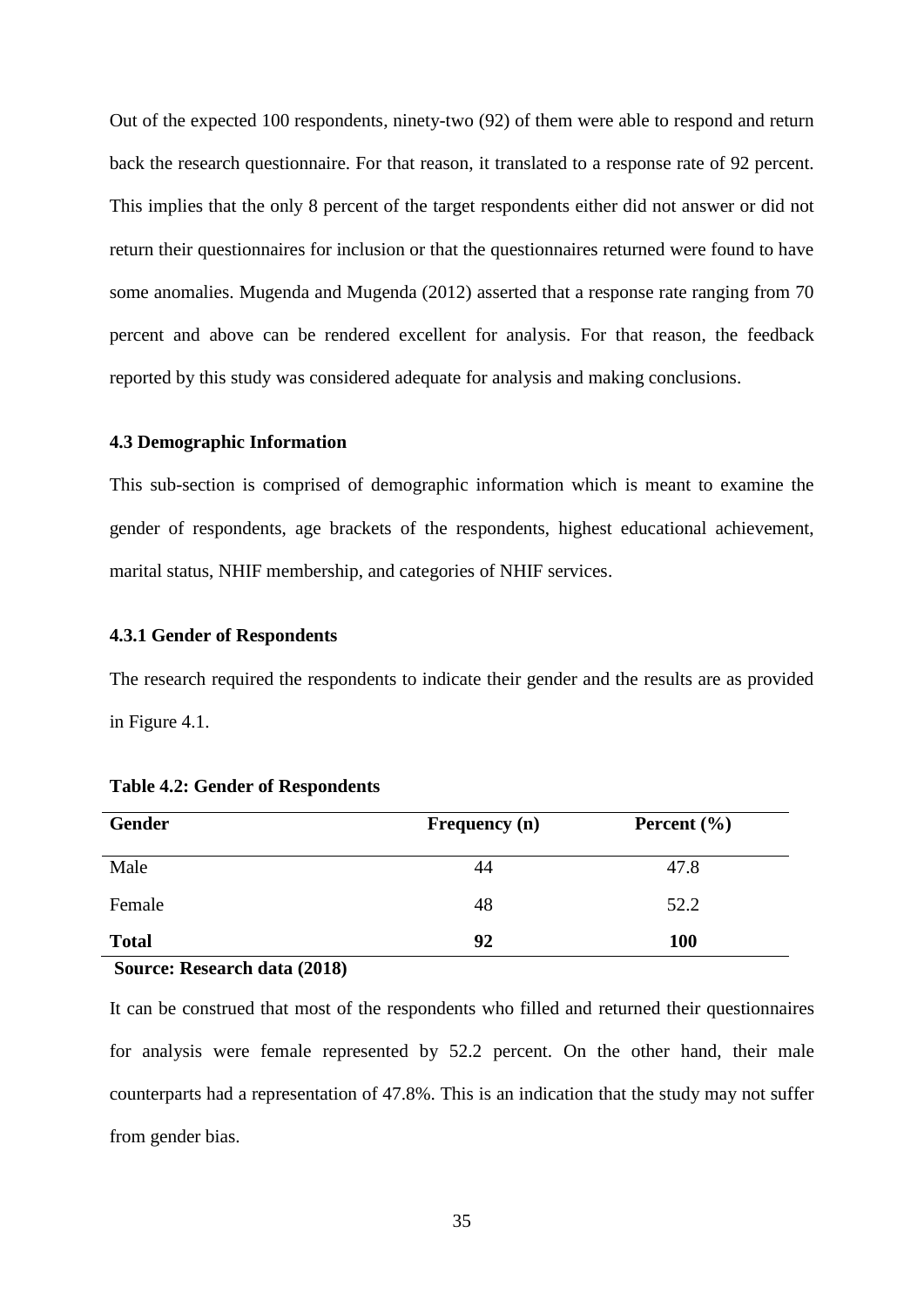## <span id="page-35-0"></span>**4.3.2 Age of the Respondents**

The study sought to ascertain demographic information as far as respondents' age is concerned and the results are as indicated in Table 4.2. The age of respondents was categorized in various reasonable age brackets which ranged from between 18 years to 50 years and above. The responses are arranged in a descending order on the basis of frequency and percentage measures.

| <b>Age in Years</b> | Frequency (n) | Percent $(\% )$ |
|---------------------|---------------|-----------------|
|                     |               |                 |
| $26 - 35$ years     | 27            | 29.3            |
|                     |               |                 |
| $36 - 45$ years     | 21            | 22.8            |
| $46 - 45$ years     | 19            | 20.7            |
|                     |               |                 |
| $18 - 25$ years     | 18            | 19.6            |
|                     |               |                 |
| 56 and above        | 7             | 7.6             |
|                     |               |                 |
| <b>Total</b>        | 92            | 100             |

#### <span id="page-35-1"></span>**Table 4.3: Age Brackets of the Respondents**

## **Source: Research data (2018)**

It can be deduced that majority of the NHIF members who responded to study questionnaire were found to be in the age bracket of between  $26 - 35$  years with a representation of 29.3 percent. This was followed by the employees in the age group ranging from  $36 - 45$  years which was represented by 22.8 percent. Those who fell in the age brackets of between  $46 - 45$ years, were represented by 20.7 percent. In addition, about eighteen (18) of the respondents (19.6%) were found to belong in the age set of between 18 and 25 years. The age group of 50 years and above gave a representation of 7.6%. These results have indication that the respondents who participated in this research comprised of mixed age groups and thus, a sign of good representation of all ages.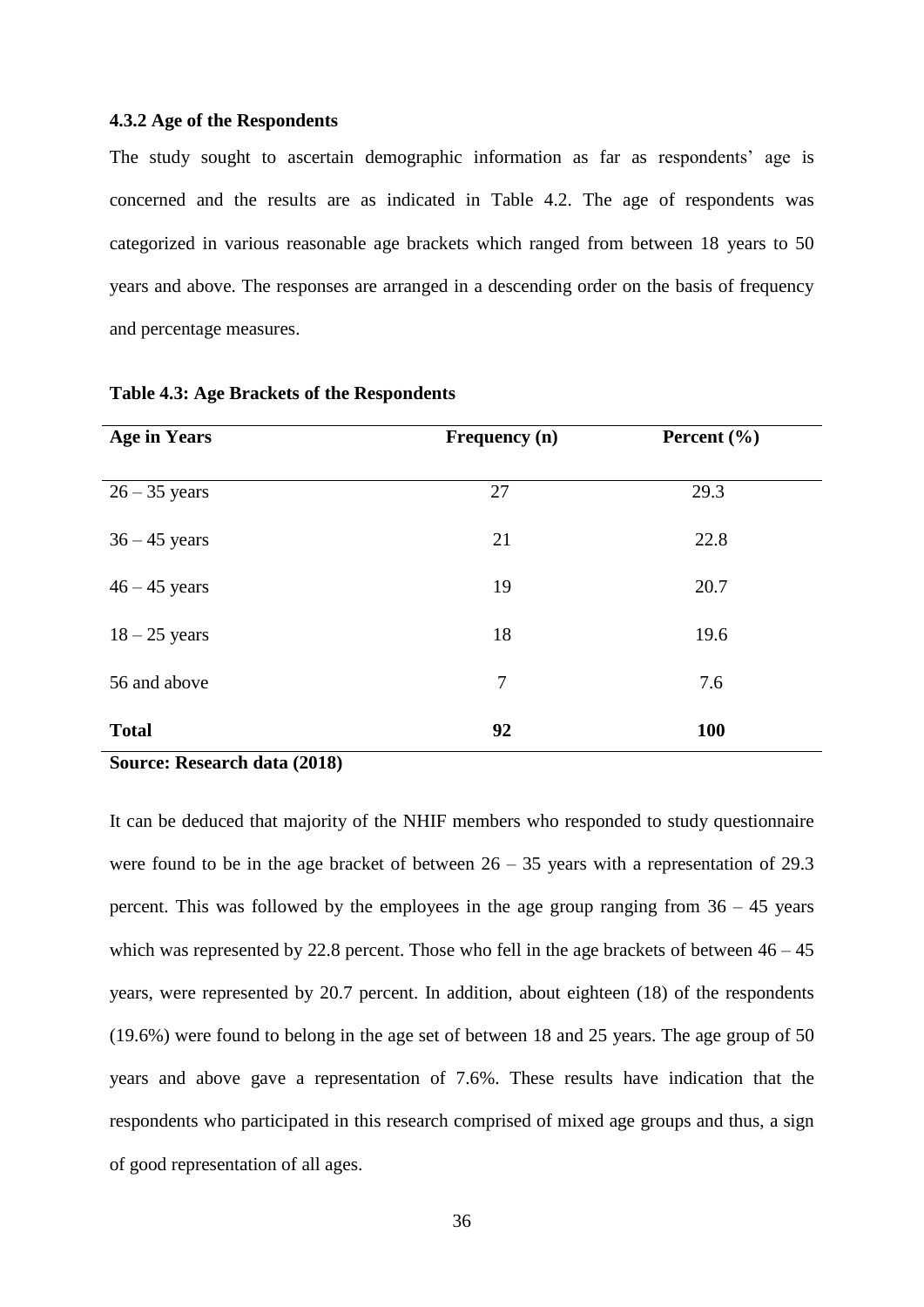#### <span id="page-36-0"></span>**4.3.3 Highest Education Achievements**

On the question requiring the respondents to state their highest education achievements, the study provided the results as shown in Table 4.3.

| <b>Frequency</b> | <b>Percent</b> |
|------------------|----------------|
| 37               | 40.2           |
| 32               | 34.8           |
| 17               | 18.5           |
| 6                | 6.5            |
| 92               | <b>100</b>     |
|                  |                |

#### <span id="page-36-2"></span>**Table 4.4: Highest Level of Education**

## **Source: Research data (2018)**

From the findings given, it can be seen that majority of the respondents with a representation of 40.2% had gone up to college level. About 34.8 percent of the respondents had attained university degrees as their highest educational achievement. Approximately 18.5 percent were found to have acquired Kenya Certificate of Secondary Education while only six (6) respondents were found to have stopped their education at primary school level. The results imply that the majority of respondents who participated in the current research seem to have achieved prerequisite education levels to enable them understand the aspects of the topic under investigation.

## <span id="page-36-1"></span>**4.3.4 Marital Status**

The researcher as well sought to ascertain the marital status of the Homa Bay residents who were registered members of NHIF and the findings are as illustrated in Table 4.4. The results show that majority (57.6%) of NHIF members under study were found to be married. On the other hand, those who were not married had a representation of 42.4 percent.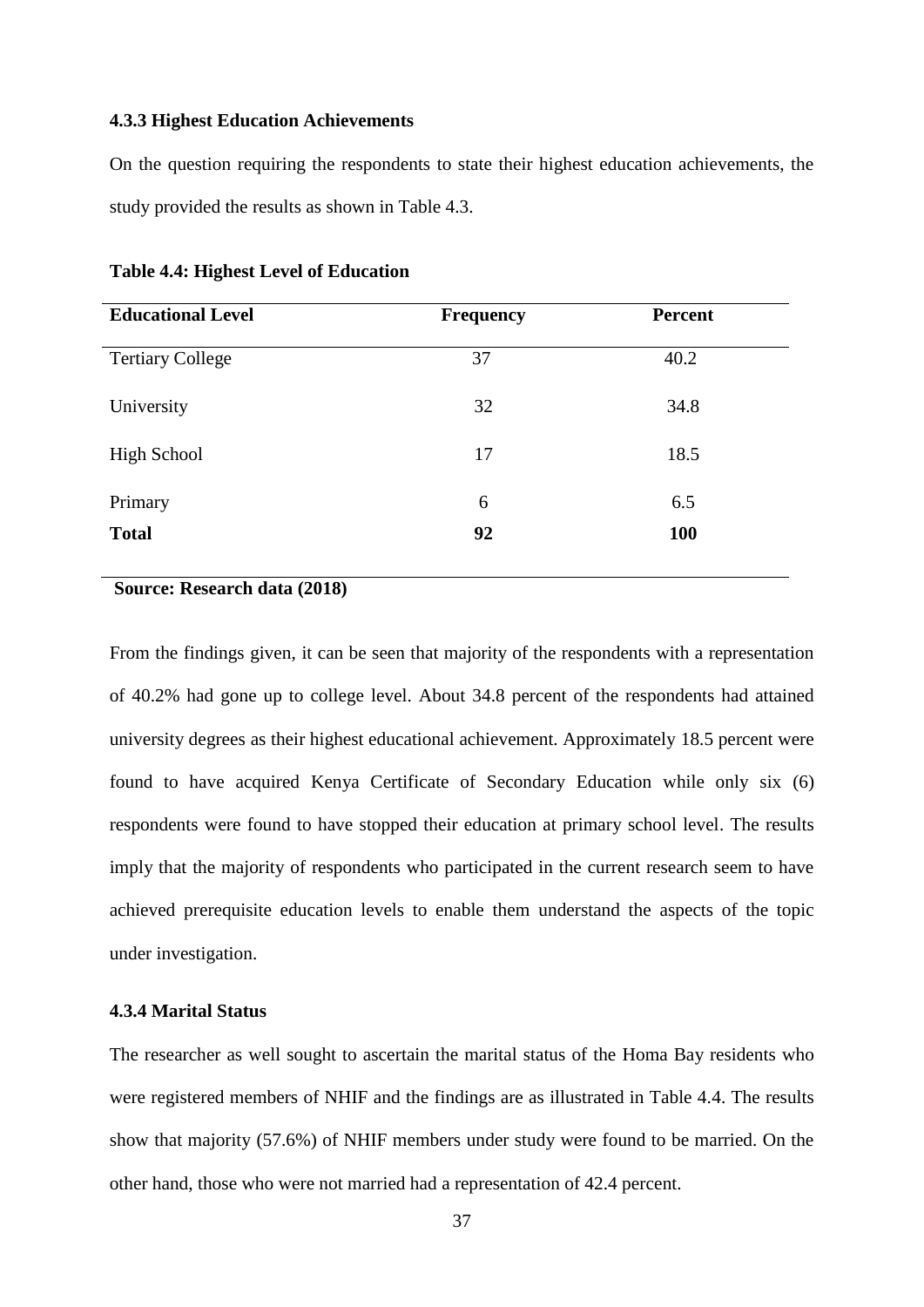| <b>Marital Status</b> | <b>Frequency</b> (n) | Percent $(\% )$ |  |
|-----------------------|----------------------|-----------------|--|
| Married               | 53                   | 57.6            |  |
| Single                | 39                   | 42.4            |  |
| <b>Total</b>          | 92                   | <b>100</b>      |  |

## <span id="page-37-1"></span>**Table 4.5: Distribution of Marital Status**

**Source: Research data (2018)**

Author (2018)

## <span id="page-37-0"></span>**4.3.5 Categories of NHIF Services**

The respondents were asked to identify the specific category(ies) of NHIF services they registered for and the output is as displayed in Table 4.6.

| <b>Categories</b>               | <b>Frequency</b> | <b>Percent</b> |
|---------------------------------|------------------|----------------|
| National Hospital Insurance     |                  |                |
| <b>Medical Scheme Services</b>  | 40               | 43.5           |
| Civil Servant Scheme Services   | 20               | 21.7           |
| <b>NHIF SUPA Cover Services</b> | 20               | 21.7           |
| Linda Mama Services             | 12               | 13.0           |
| <b>Total</b>                    | 92               | <b>100</b>     |

## <span id="page-37-2"></span>**Table 4.6: Categories of NHIF Services**

## **Source: Research data (2018)**

A good number of the respondents with a representation of 43.5 percent indicated to have subscribed to category of National Hospital Insurance Medical Scheme Services. Those who were found to receive the NHIF services in the category of Civil Servant Scheme Services and that of NHIF SUPA Cover Services each had a representation of 21.7 percent. In addition,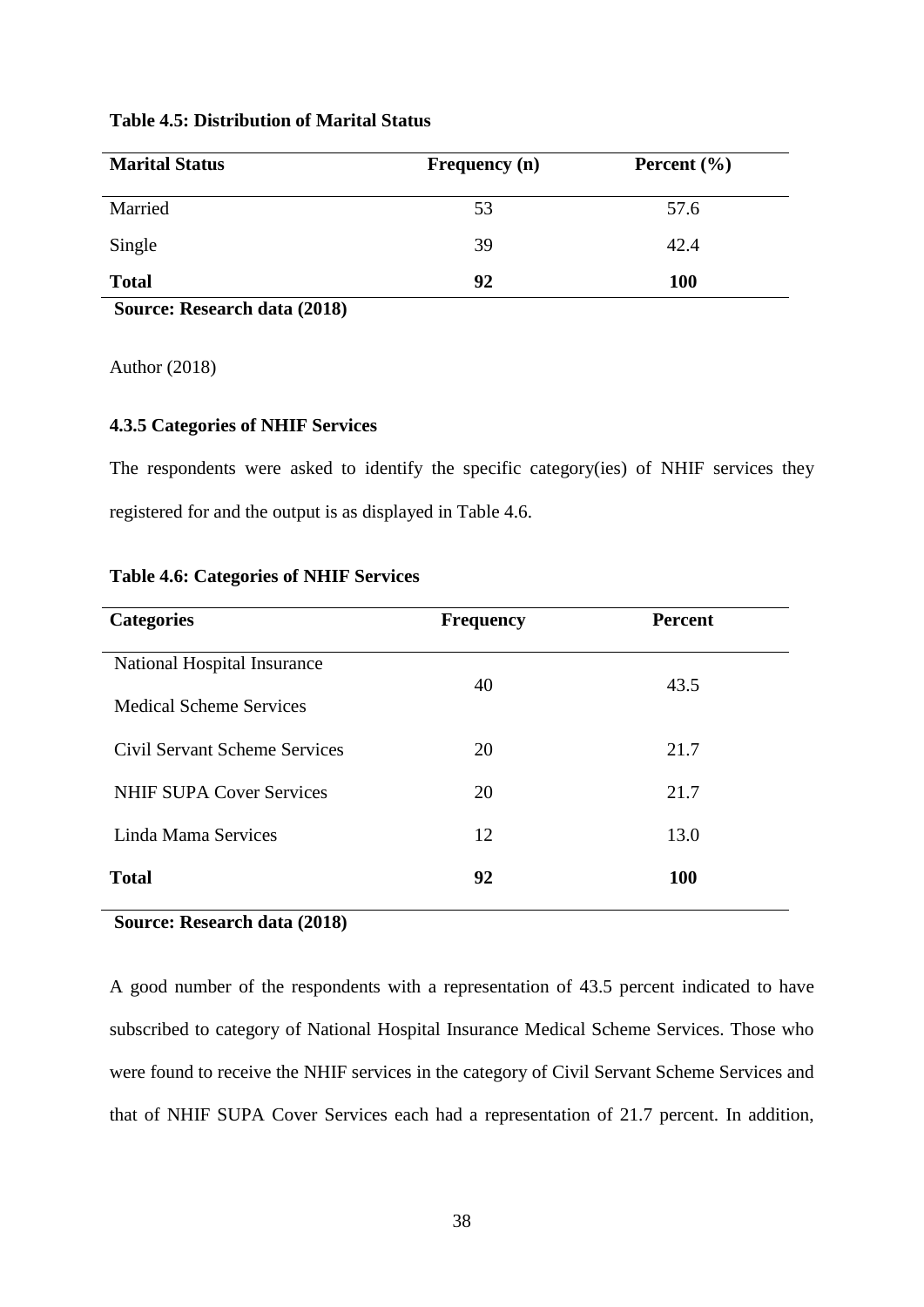about 13 percent of the respondents acknowledged to be receiving NHIF service of Linda mama.

### <span id="page-38-0"></span>**4.3.6 NHIF Monthly Contribution**

It was also imperative to determine the monthly contribution of NHIF members within Homa Bay County.

#### <span id="page-38-2"></span>**Table 4.7: NHIF Monthly Contribution**

| <b>Descriptive Statistics</b> | N  |        | Minimum Maximum | Mean   | Std.<br><b>Deviation</b> |
|-------------------------------|----|--------|-----------------|--------|--------------------------|
| Monthly contribution to NHIF  | 82 | 150.00 | 1,700.00        | 888.41 | 488.27                   |
| Source: Research data (2018)  |    |        |                 |        |                          |

Table 4.7 has the provision of results from the field. It can be assumed that NHIF members living in Homa Bay County pay a minimum amount of Ksh. 150 per month. The maximum deduction or contribution made to National Hospital Insurance Fund per month was found to be Ksh. 1,700. On average, the registered members of NHIF residing in this county tend to contribute about Ksh. 888 per month.

## <span id="page-38-1"></span>**4.4 Extent of Provision of NHIF Services**

The study as well "required the respondents to indicate the extent to which they agreed with the various statements" on the aspect of provision of NHIF services in Homa Bay County. The level of agreement was based on a likert scale measurement of  $1 - 5$  where 1 stood for strongly disagree, 2 meant disagree, 3 was for moderate, 4 translated to agree, and 5 represented strongly agree. From the findings given in Table 4.8, respondents were found to agree with the statement that NHIF provides comprehensive inpatient services to members (Mean = 3.554, Standard deviation of 0.953). Similarly, with a mean score of 3.52, the study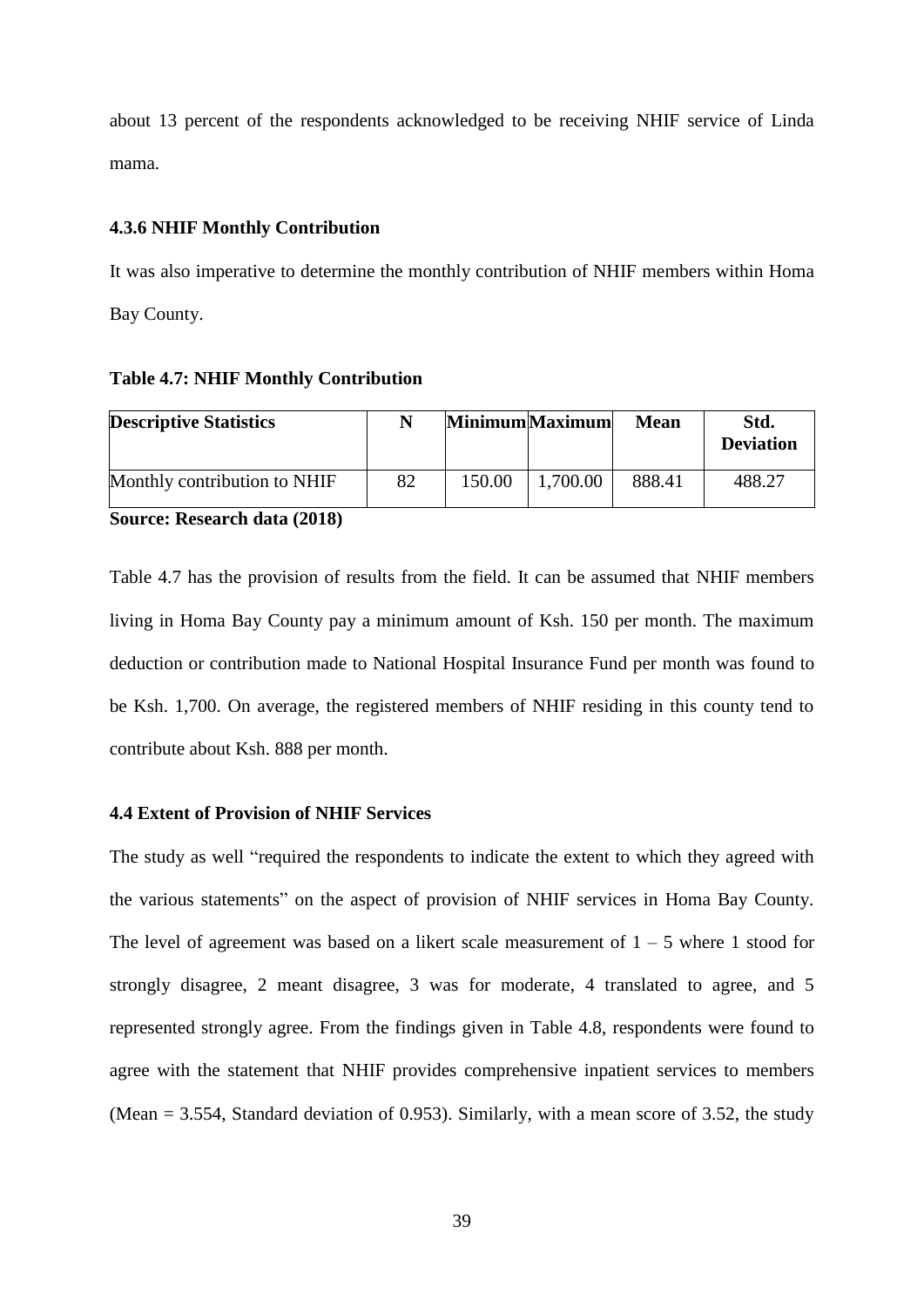ascertained that respondents agreed that NHIF provided maternal care and reproductive health cover to members.

| <b>Statements</b>                                                                     | N  |      | <b>Minimum Maximum Mean</b> |        | Std.<br><b>Deviation</b> |
|---------------------------------------------------------------------------------------|----|------|-----------------------------|--------|--------------------------|
| NHIF provides comprehensive inpatient<br>services to members                          | 92 | 2.00 | 5.00                        | 3.5543 | .95347                   |
| NHIF provide maternal care and<br>reproductive health cover to members                | 92 | 2.00 | 5.00                        | 3.5217 | 1.19962                  |
| NHIF provide radiology services (X-<br>rays, CT Scan, & MRI)                          | 92 | 1.00 | 5.00                        | 3.4891 | 1.17197                  |
| NHIF provide comprehensive<br>outpatient services to members                          | 92 | 2.00 | 5.00                        | 3.4674 | 1.06339                  |
| NHIF provide vaccinations                                                             | 92 | 1.00 | 5.00                        | 3.0217 | 1.35856                  |
| NHIF provide cancer treatment                                                         | 92 | 1.00 | 5.00                        | 2.6522 | 1.13326                  |
| NHIF provide Renal dialysis package                                                   | 92 | 1.00 | 5.00                        | 2.5543 | 1.14224                  |
| NHIF provide all surgical procedures<br>including transplants                         | 92 | 1.00 | 5.00                        | 2.5000 | 1.09444                  |
| NHIF provide dental and optical care                                                  | 92 | 1.00 | 5.00                        | 2.3913 | 1.13831                  |
| NHIF provide group life insurance<br>cover                                            | 92 | 1.00 | 5.00                        | 2.3696 | 1.12628                  |
| NHIF provide emergency road and air<br>evacuation services                            | 92 | 1.00 | 5.00                        | 2.3587 | 1.36343                  |
| NHIF provide overseas treatment for<br>specialized surgeries not available<br>locally | 92 | 1.00 | 5.00                        | 2.3370 | 1.30323                  |
| NHIF provide annual check-ups and<br>tests for organ donor (s)                        | 92 | 1.00 | 5.00                        | 2.2717 | 1.16829                  |
| NHIF provide drug and substance abuse<br>rehabilitation package                       | 92 | 1.00 | 5.00                        | 2.1957 | 1.06119                  |
| NHIF provide last expense                                                             | 92 | 1.00 | 5.00                        | 2.0326 | 1.21756                  |

# <span id="page-39-0"></span>**Table 4.8: Extent of Provision of NHIF Services**

**Source: Research data (2018)**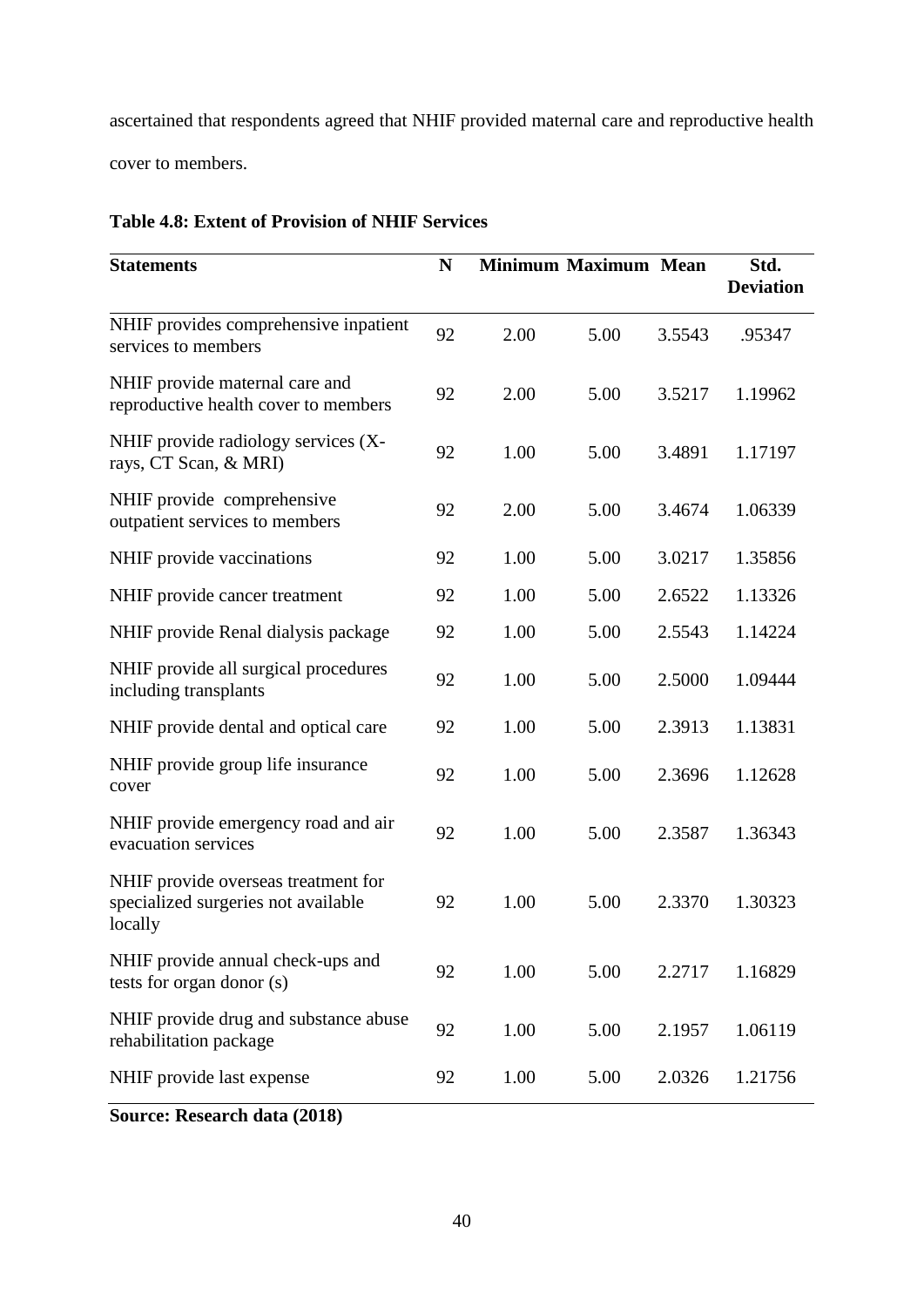It was also realized that respondents agreed to a moderate extent (Mean of 3.4891) that NHIF provided radiology services (X-rays, CT scan, & MRI) to clients living within Homa Bay County. NHIF was also providing comprehensive outpatient services to members to a moderate extent given a mean score of 3.4674. Another service which was being provide by NHIF to a moderate extent by NHIF was found to be vaccinations (Mean score = 3.0217).

On the other hand, some aspects were found not to be given priority by NHIF and these included: provision of cancer treatment, provision of renal dialysis package, provision of all surgical procedures including transplants, provision of dental and optical care, provision of group life insurance cover, provision of emergency road and air evacuation services, provision of overseas treatment for specialized surgeries not available locally, provision of annual, check-ups and tests for organ donor(s), provision of drug and substance abuse rehabilitation package, as well as provision of last expenses.

Therefore, NHIF mostly focused on provision of comprehensive inpatient services to members; provision of maternal care and reproductive health cover to members; provision of radiology services (X-rays, CT scan, & MRI); provision of comprehensive outpatient services to members; and provision of vaccinations services.

#### <span id="page-40-0"></span>**4.5 Extent of Customer Satisfaction with Categories of NHIF Services**

This sub-section focused of estimating the extent to which NHIF members residing in Homa Bay County were satisfied with the following statements regarding NHIF services. The respondents gave their opinions which was based on a likert scale of  $1 - 5$  where; 1 stood for very dissatisfied, 2 was for dissatisfaction, 3 meant neither satisfied nor dissatisfied, 4 represented satisfied, while 5 was a representation of very satisfied. The responses was based on the aspects related to the four major categories of services being offered by NHIF such as National Hospital Insurance Medical Scheme Services, Civil Servant Scheme Services, NHIF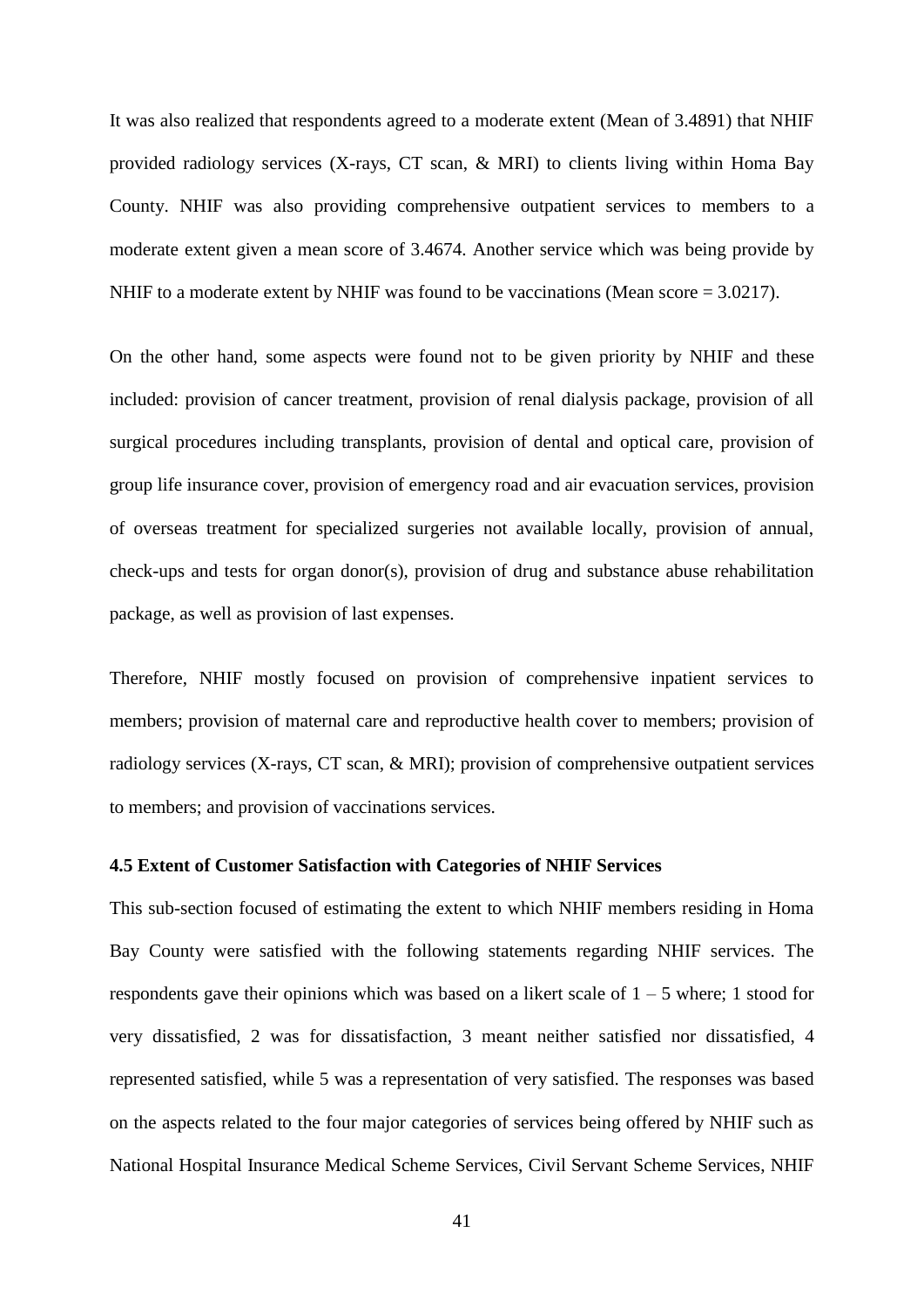SUPA Cover Services, as well as Linda Mama Services. These responses are as indicated in Table 4.9.

| <b>Statements</b>                                                                                                                                                              | N  |      | <b>Minimum Maximum</b> | Mean   | Std.<br><b>Deviation</b> |  |  |  |  |
|--------------------------------------------------------------------------------------------------------------------------------------------------------------------------------|----|------|------------------------|--------|--------------------------|--|--|--|--|
| <b>National Hospital Insurance Medical Scheme Services</b>                                                                                                                     |    |      |                        |        |                          |  |  |  |  |
| National Hospital Insurance<br>The<br>Medical Scheme is affordable in<br>terms of monthly NHIF contributions                                                                   | 62 | 2.00 | 5.00                   | 3.4677 | 1.01977                  |  |  |  |  |
| National Hospital<br>The<br>Insurance<br>Medical Scheme enable members to<br>timely and<br>responsive<br>access<br>universal medical services from the<br>accredited hospitals | 62 | 2.00 | 5.00                   | 3.0323 | .88647                   |  |  |  |  |
| accredited hospitals provide<br>The<br>guaranteed medical services in an<br>and dependable<br>accurate<br>manner<br>under this scheme                                          | 62 | 1.00 | 5.00                   | 2.9194 | .98010                   |  |  |  |  |
| The<br>service<br>providers<br>observe<br>courtesy, credibility and competence<br>when providing medical services to<br>members under this scheme                              | 62 | 2.00 | 5.00                   | 2.6290 | .79412                   |  |  |  |  |
| <b>Civil Servant Scheme Services</b>                                                                                                                                           |    |      |                        |        |                          |  |  |  |  |
| Civil<br>The<br>Servant<br>Scheme<br><i>is</i><br>affordable to members in terms of<br>monthly NHIF contributions                                                              | 62 | 2.00 | 5.00                   | 3.5645 | .84195                   |  |  |  |  |

## <span id="page-41-0"></span>**Table 4.9: Comparison of NHIF Service Categories and Level of Customer Satisfaction**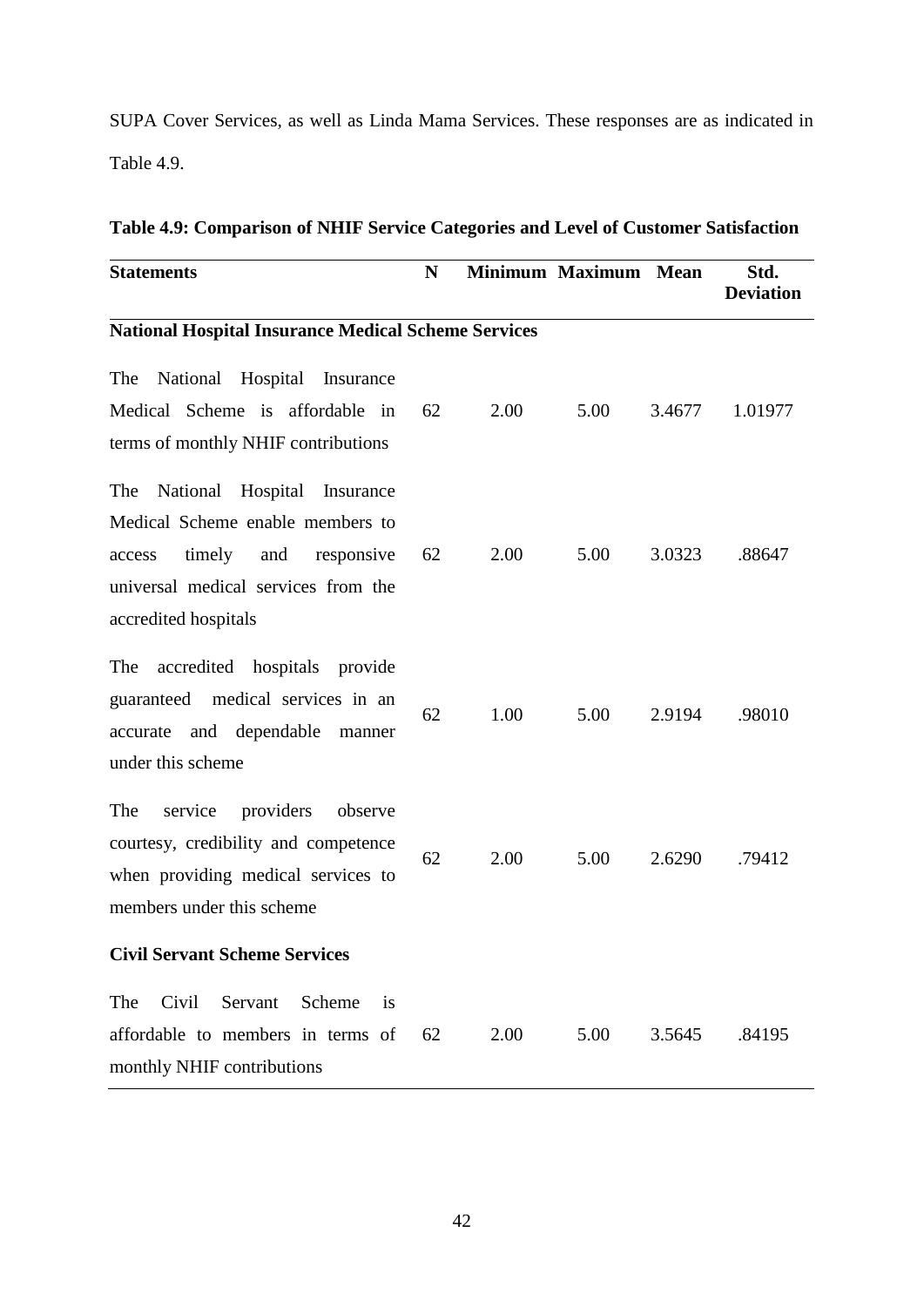| The Civil Servants enjoy guaranteed            |    |      |      |        |         |
|------------------------------------------------|----|------|------|--------|---------|
| medical services in an accurate and            | 62 | 2.00 | 5.00 | 3.3226 | .88288  |
| dependable<br>from<br>the<br>manner            |    |      |      |        |         |
| accredited hospitals                           |    |      |      |        |         |
| The Civil Servant Scheme enable                |    |      |      |        |         |
| members<br>timely<br>access<br>and<br>to       | 62 | 1.00 | 5.00 | 3.2097 | 1.04233 |
| responsive medical services from the           |    |      |      |        |         |
| accredited hospitals                           |    |      |      |        |         |
| providers<br>The<br>service<br>observe         |    |      |      |        |         |
| courtesy, credibility and competence           | 62 |      | 4.00 |        | .83881  |
| when providing medical services to             |    | 1.00 |      | 2.5968 |         |
| the civil servants                             |    |      |      |        |         |
| <b>NHIF SUPA Cover Services</b>                |    |      |      |        |         |
| The<br><b>SUPA</b><br>services<br>cover<br>are |    |      |      |        |         |
| affordable in terms of monthly NHIF            | 68 | 2.00 | 5.00 | 3.5147 | .96958  |
| contributions                                  |    |      |      |        |         |
| Accredited hospitals provide timely            |    |      |      |        |         |
| and responsive services under the              | 68 | 2.00 | 5.00 | 3.2206 | .89519  |
| SUPA cover arrangement                         |    |      |      |        |         |
| The services provided under the                |    |      |      |        |         |
| <b>SUPA</b><br>and<br>accurate<br>cover<br>are | 68 | 2.00 | 5.00 | 3.1765 | .84538  |
| dependable                                     |    |      |      |        |         |
| The<br>service<br>providers<br>observe         |    |      |      |        |         |
| courtesy, credibility and competence           |    |      |      |        |         |
| when providing medical services to             | 68 | 2.00 | 5.00 | 3.1618 | .82154  |
| members in this arrangement                    |    |      |      |        |         |
| <b>Linda Mama Services</b>                     |    |      |      |        |         |
| Linda Mama<br>services<br>The<br>are           |    |      |      |        |         |
| accurate and dependable                        | 59 | 2.00 | 5.00 | 3.7627 | 1.02283 |
| service<br>providers<br>The<br>observe         |    |      |      |        |         |
| courtesy, credibility and competence           | 59 | 3.00 | 5.00 | 3.6780 | .65497  |
| when dealing with expectant mothers            |    |      |      |        |         |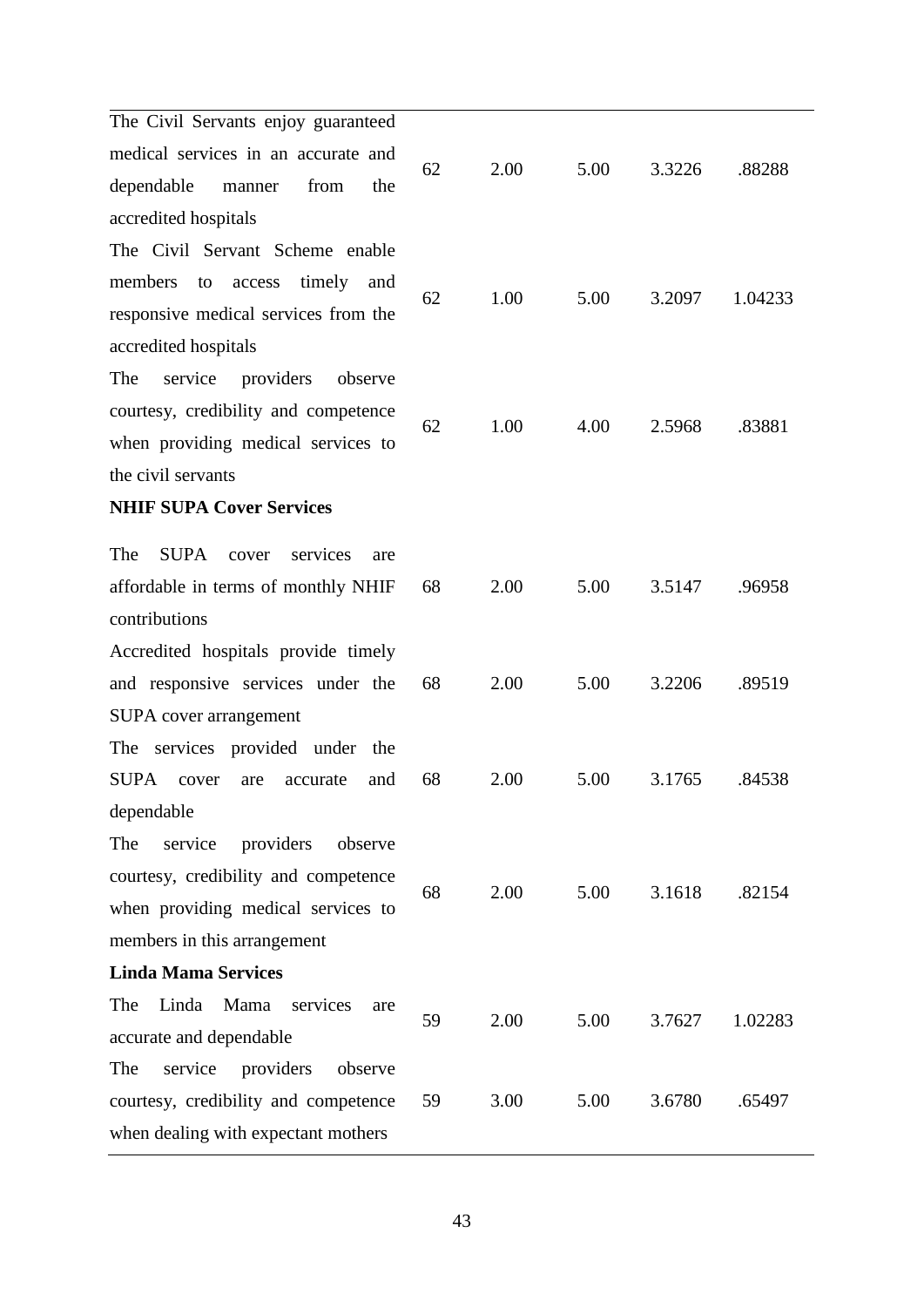| natal services to women              |  |  |  |      |      |        |        |
|--------------------------------------|--|--|--|------|------|--------|--------|
| and responsive antenatal and post 59 |  |  |  | 2.00 | 5.00 | 3.4407 | .91484 |
| Linda mama services provide timely   |  |  |  |      |      |        |        |

**Source: Research data (2018)**

On the NHIF category of National Hospital Insurance Medical Scheme Services, The NHIF members of Homa Bay County who participated in this survey stated that they were neutrally satisfied with the aspect of cost in terms of monthly NHIF contributions since it provided a mean score of 3.4677 together with a standard deviation of 1.019770. Likewise, the National Hospital Insurance Medical Scheme enable members to access timely and responsive universal medical services from the accredited hospitals at a moderate extent (Mean = 3.0323, Standard deviation of 0.88647). On the contrary, the clients were dissatisfied with issues of reliability and assurance of services provided under this scheme.

The NHIF members under the civil servants scheme were satisfied with cost in terms of monthly NHIF contributions (Mean  $= 3.5645$ , Standard Deviation  $= 0.84195$ ). The respondents were neutral on reliability of the services (Mean score = 3.3226, Standard deviation  $= 0.88288$ ). The NHIF members of Homa Bay were moderately satisfied with the timeliness and responsiveness of the medical services from the accredited hospitals (Mean = 3.2097, standard deviation = 1.04233). Finally, members were dissatisfied with assurance as an aspect of service delivery (mean score  $= 2.5968$ , standard deviation  $= 0.83881$ ).

On NHIF SUPA Cover services category, the respondents had a moderate satisfaction with all the aspects under this category. The findings revealed that the SUPA cover services are affordable in terms of monthly NHIF contributions (Mean  $= 3.5147$ ); accredited hospitals provided timely and responsive services under the SUPA cover arrangement (Mean = 3.2206); the services provided under the SUPA cover were seen by the respondents to be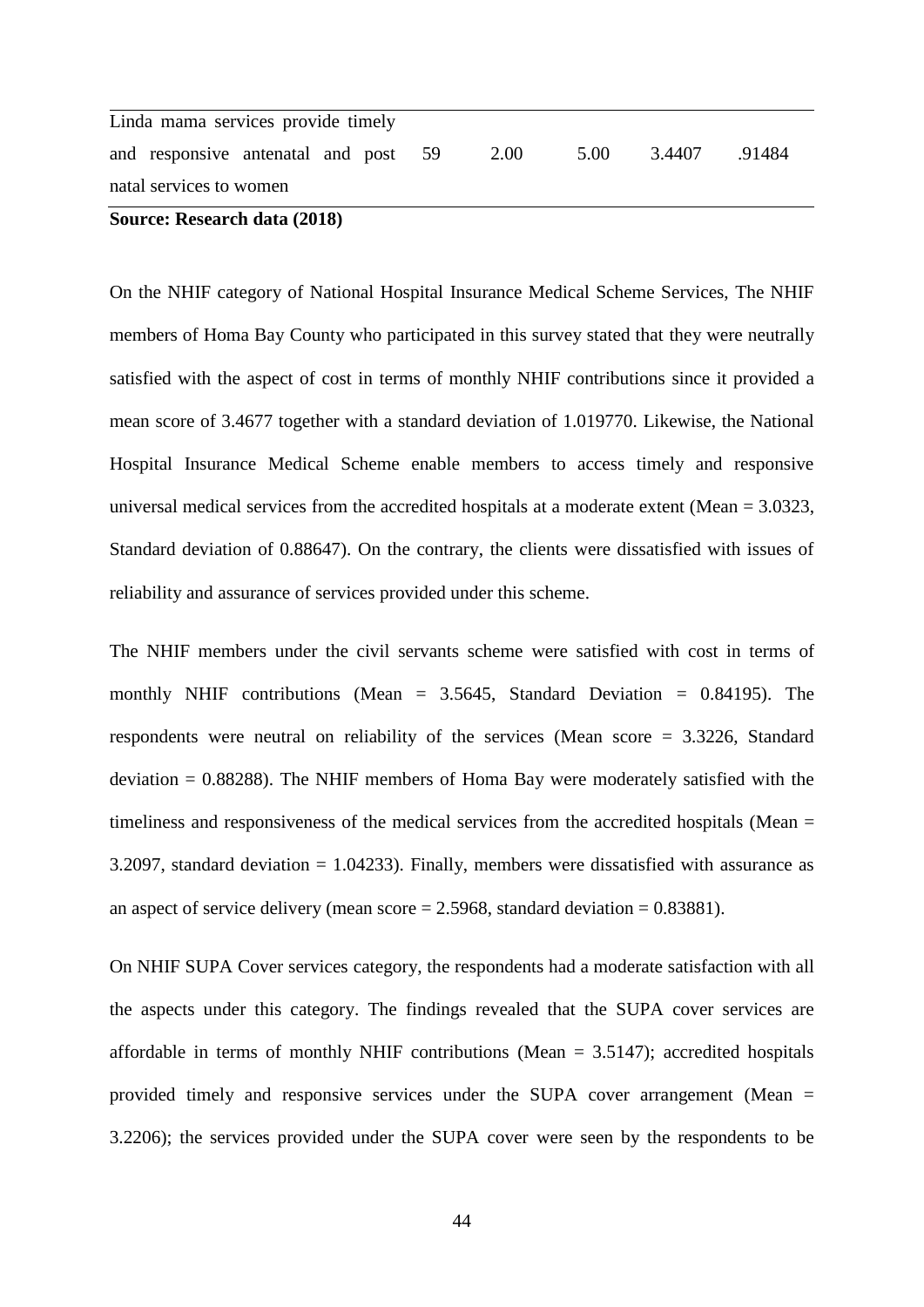reliable (Mean = 3.1765); and that of service providers were assuring in their provision of medical services to members under this arrangement (Mean score = 3.1618).

The category of Linda Mama services revealed that the respondents were satisfied by the aspects of services offered. The services were reliable (Mean = 3.7627, Standard deviation of 1.02283). Satisfaction as a result of assurance of services provided by service providers when dealing with expectant mothers (Mean  $= 3.6780$ , Standard deviation  $= 0.65497$ ). However, they were neither satisfied nor dissatisfied with the timeliness and responsiveness of antenatal and post-natal services to women (Mean  $= 3.4407$  and standard deviation  $= 0.91484$ ).

# <span id="page-44-0"></span>**4.6 Chi-Square Test of association Between Categories of NHIF Services and levels of customer satisfaction**

The second objective was to determine whether categories of NHIF services are association to level of customer satisfaction for NHIF members in Homa Bay County in Kenya. A Chisquare analysis was carried out to determine the association between the study variables. Table 4.10 contains the chi – square results of observed frequencies of levels of satisfaction and NHIF categories.

|                                                          | <b>Customer Satisfaction</b> |                         |                                   |    |
|----------------------------------------------------------|------------------------------|-------------------------|-----------------------------------|----|
| <b>Categories of NHIF Services</b>                       | <b>Least Satisfied</b>       | Moderately<br>Satisfied | Highly Satisfied <b>Total</b> (b) |    |
| The National Hospital<br><b>Insurance Medical Scheme</b> | 14                           | 15                      | 11                                | 40 |
| Civil Servant Scheme Services                            | 5                            | 8                       | 7                                 | 20 |
| <b>NHIF SUPA Cover Services</b>                          | 4                            | 10                      | 6                                 | 20 |
| Linda Mama Services                                      |                              | 5                       | 6                                 | 12 |
| Total (a)                                                | 24                           | 38                      | 30                                | 92 |

## <span id="page-44-1"></span>**Table 4.10: Observed Frequencies**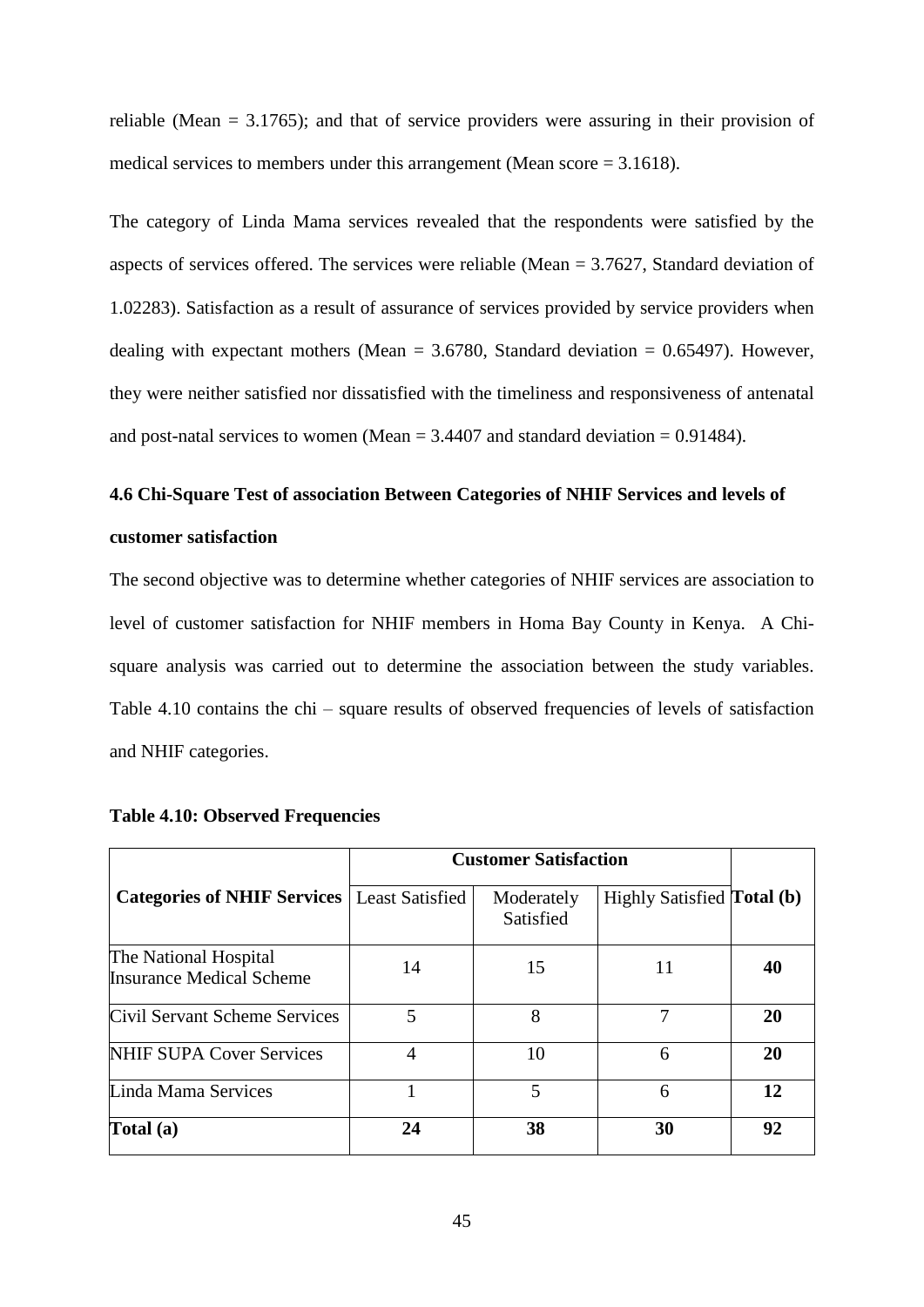It can be deduced that most of the respondents were moderately satisfied with the NHIF service category of National Hospital Insurance Medical Scheme. Similarly, the category of civil servant scheme services received a moderate satisfaction from the respondents of Homabay County. On different category, the study established that majority of the respondents acknowledged that NHIF SUPA Cover Services satisfied them to a moderate extent. However, the NHIF members within Homabay County were very satisfied with the category of Linda Mama Services.

The researcher further analyzed the expected value of Chi-Square output and this was done based on the formula below:

$$
e = \frac{(a) (b)}{n}
$$

Where *e* is expected value, a represented total number of observed values under each level of customer satisfaction, *b* stood for total number observed under each category and *n* is total number of respondents (i.e. 92) as indicated in Table 4.11.

Therefore: -

Expected values under least satisfied for each category;

The National Hospital Insurance Medical Scheme  $\frac{24(40)}{92} = 10$ Civil Servant Scheme Services  $\frac{24(20)}{92} = 5$ NHIF SUPA Cover Services  $\frac{f(20)}{92} = 5$ Linda Mama Services  $\frac{f(12)}{92} = 3$ 

Expected values under moderately satisfied for each category;

The National Hospital Insurance Medical Scheme  $\frac{38(40)}{92} = 17$ Civil Servant Scheme Services  $\frac{38(20)}{92} = 8$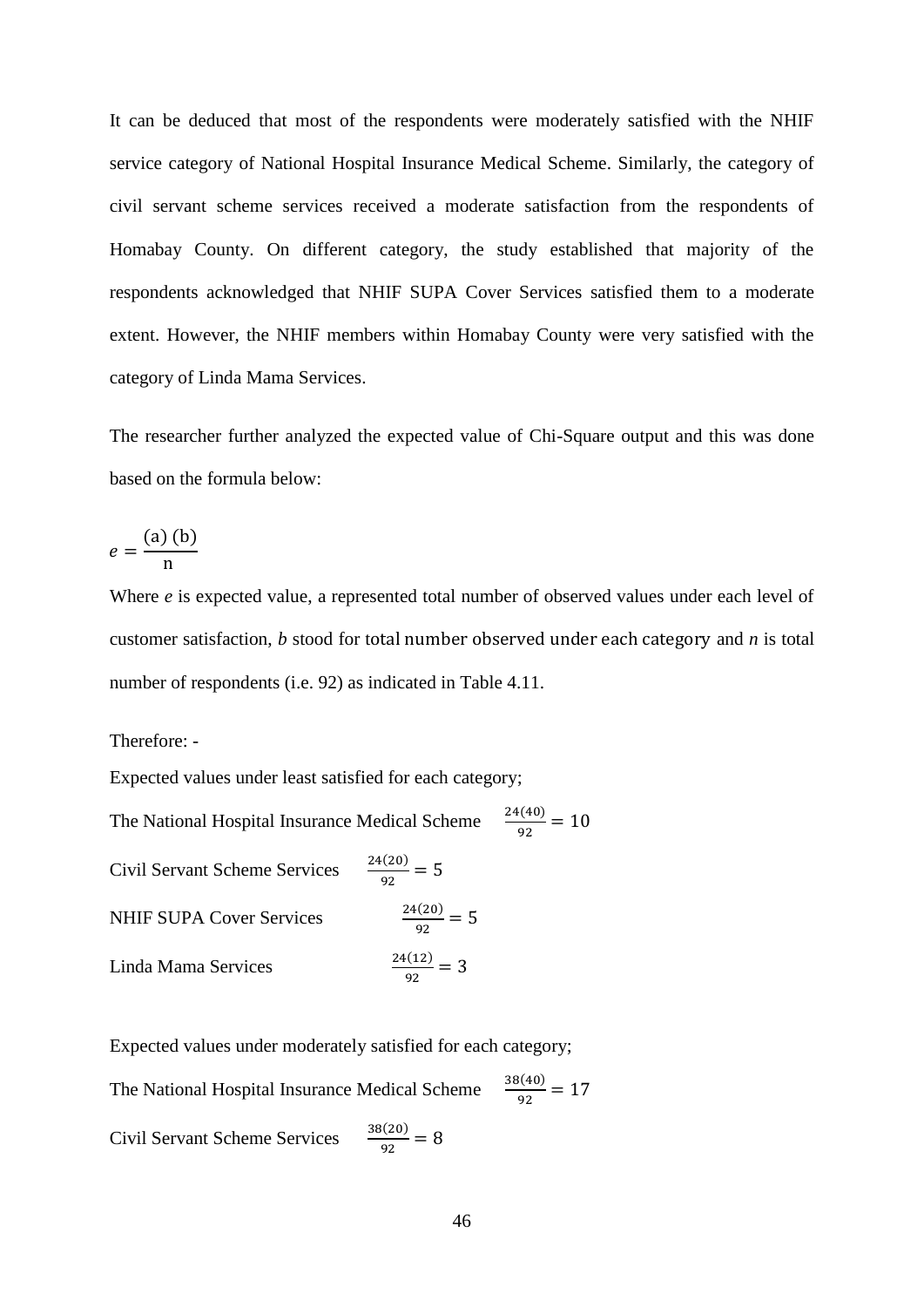NHIF SUPA Cover Services 
$$
\frac{38(20)}{92} = 8
$$
  
Linda Mama Services 
$$
\frac{38(12)}{92} = 5
$$

Expected values under highly satisfied for each category;

The National Hospital Insurance Medical Scheme  $\frac{30(40)}{92} = 13$ Civil Servant Scheme Services  $\frac{30(20)}{92} = 7$ NHIF SUPA Cover Services  $\frac{1}{92}$  = 7 Linda Mama Services  $\frac{12}{92}$  = 4

## <span id="page-46-0"></span>**Table 4.11: Expected Frequencies**

|                                      |                  | <b>Levels of Customer Satisfaction</b> |                  |              |
|--------------------------------------|------------------|----------------------------------------|------------------|--------------|
|                                      | Least            | <b>Moderately</b>                      | <b>Highly</b>    |              |
|                                      | <b>Satisfied</b> | <b>Satisfied</b>                       | <b>Satisfied</b> |              |
|                                      | <b>Expected</b>  | <b>Expected</b>                        | <b>Expected</b>  |              |
| <b>Categories of NHIF Services</b>   | (E)              | (E)                                    | (E)              | <b>Total</b> |
| The National Hospital Insurance      |                  |                                        |                  |              |
| <b>Medical Scheme</b>                | 10               | 17                                     | 13               | 40           |
| <b>Civil Servant Scheme Services</b> | 5                | 8                                      | 7                | 20           |
| <b>NHIF SUPA Cover Services</b>      | 5                | 8                                      | 7                | 20           |
| Linda Mama Services                  | 3                | 5                                      | 4                | 12           |
| <b>Total</b>                         | 23               | 38                                     | 31               | 92           |

The study finally carried out a Chi-Square computation based on the formula given below.

$$
\chi^2 = \sum \frac{(O - E)^2}{E}
$$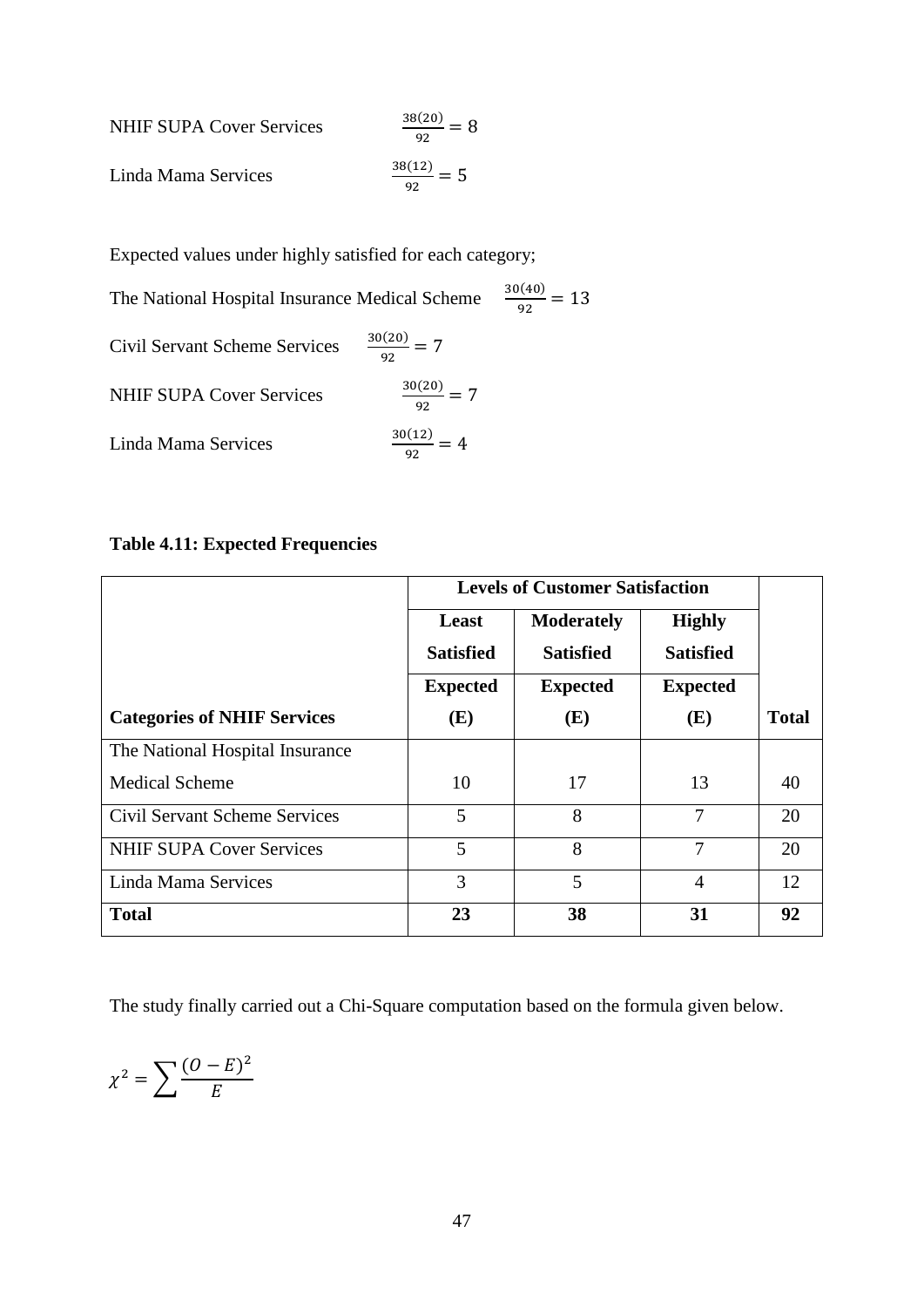Where  $\chi^2$  represents Chi-Square,  $\Sigma$  is the summation sign, *o* was a representation of the observed values, while *E* meant expected values. Thus, the calculations were as follows.  $\chi^2 = \frac{(14-10)^2}{10}$  $\frac{-10)^2}{10} + \frac{(15-17)^2}{17}$  $\frac{(-17)^2}{17} + \frac{(11-13)^2}{13}$  $\frac{(-13)^2}{13} + \frac{(5-5)^2}{5}$  $\frac{(-5)^2}{5} + \frac{(8-8)^2}{8}$  $\frac{(-8)^2}{8} + \frac{(7-7)^2}{7}$  $\frac{(-7)^2}{7} + \frac{(4-5)^2}{5}$  $\frac{(-5)^2}{5} + \frac{(10-8)^2}{8}$  $\frac{(-8)^2}{8} + \frac{(6-7)^2}{7}$  $\frac{7}{7}$  +  $(1-3)^2$  $\frac{(-3)^2}{3} + \frac{(5-5)^2}{5}$  $\frac{(-5)^2}{5} + \frac{(6-4)^2}{4}$ 4  $\chi^2$  = 1.6 + 0.24 + 0.31 + 0.00 + 0.00 + 0.00 + 0.20 + 0.50 + 0.14 + 1.33 + 0.00 + 1.00  $\chi^2$  = 5.32 (calculated value)

For  $\chi^2$  table value given significance level being 5% and degrees of freedom (df) is (r-1) (c-1) *df* is equals to  $(4-1)(3-1) = 6$ Table value  $= 12.59$ 

The Chi-Square  $(\chi^2)$  critical (table) value based on 6 degrees of freedom at significance level of 0.05 is 12.59, which is higher than the calculated  $\chi^2$  value of 5.32. Therefore, we fail to reject the null hypothesis. Hence, there is no significant association between the NHIF categories of services and levels customer satisfaction among members of Homa Bay County.

#### <span id="page-47-0"></span>**4.7 Discussion of the Findings**

The Chi – Square findings revealed that all the categories of NHIF services jointly were not significantly associated to the levels of customers' satisfaction within Homa Bay County. These findings differ from that of Namuhisa (2014) who found out that there was a strong positive association between the level of income and awareness of NHIF benefits and that NHIF uptake was significantly associated with income level, awareness of NHIF benefits and access to NHIF outlets. However, Raymond (2011) found out that the level of customer satisfaction in terms of type of service offered by the accredited health facilities showed that NHIF members were more satisfied with inpatient care than outpatient care.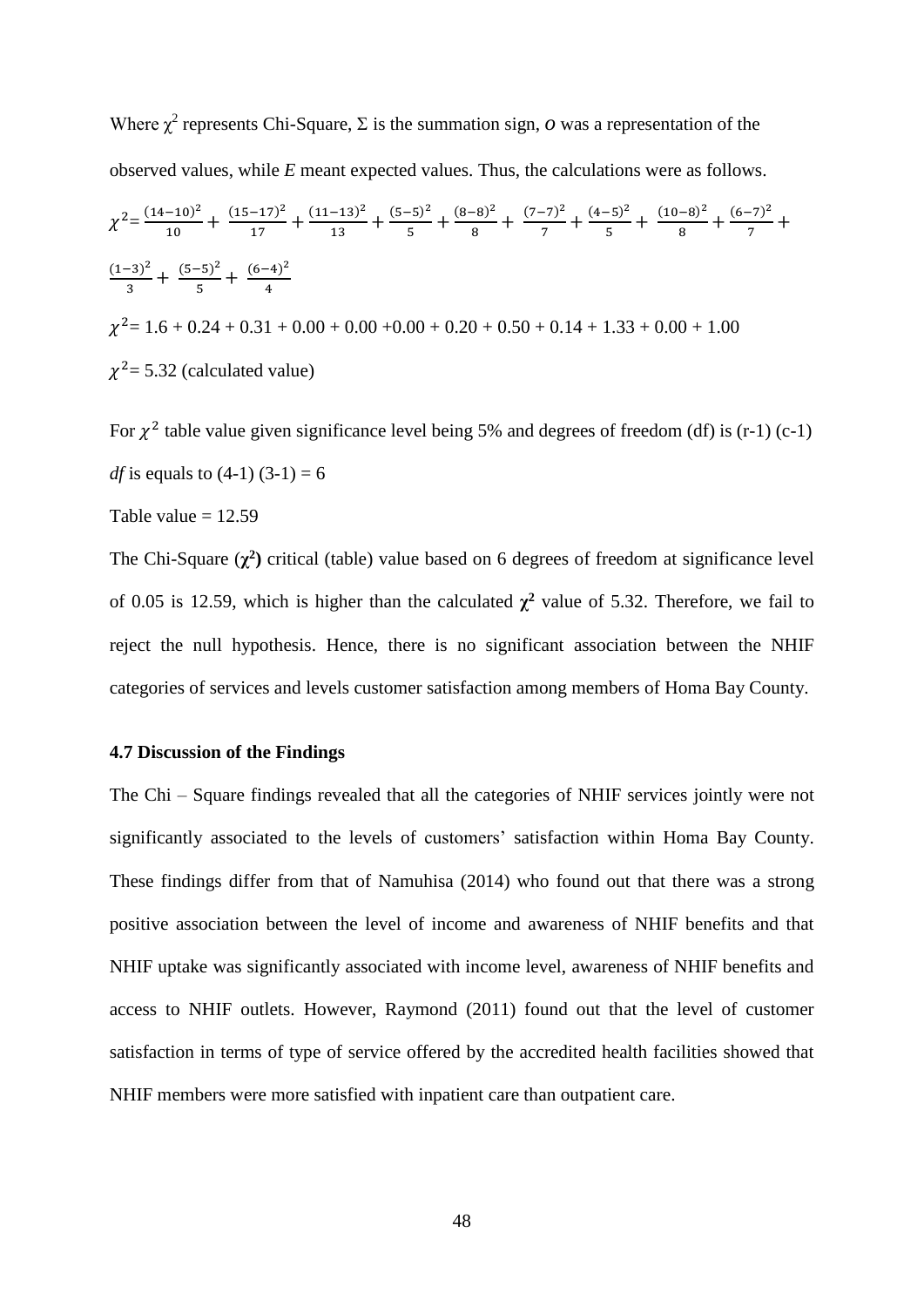The findings also contradicted that of Karanja (2013) study which discovered that there existed strong association between internal satisfaction and service delivery. In addition, Suki (2013) found out that service delivery was significant on customer satisfaction with regards to assurance, empathy and tangibility. This was further supported by Maina (2013) whose study revealed that majority of consumers preferred care providers who are responsive, courteous, enthusiastic, listen carefully, and proactive. On contrary, the findings of this research differ with that of Linje (2015) who found out that health care services under NHIF did not meet the expectations of the clients (NHIF members) within Moshi Municipality in Tanzania.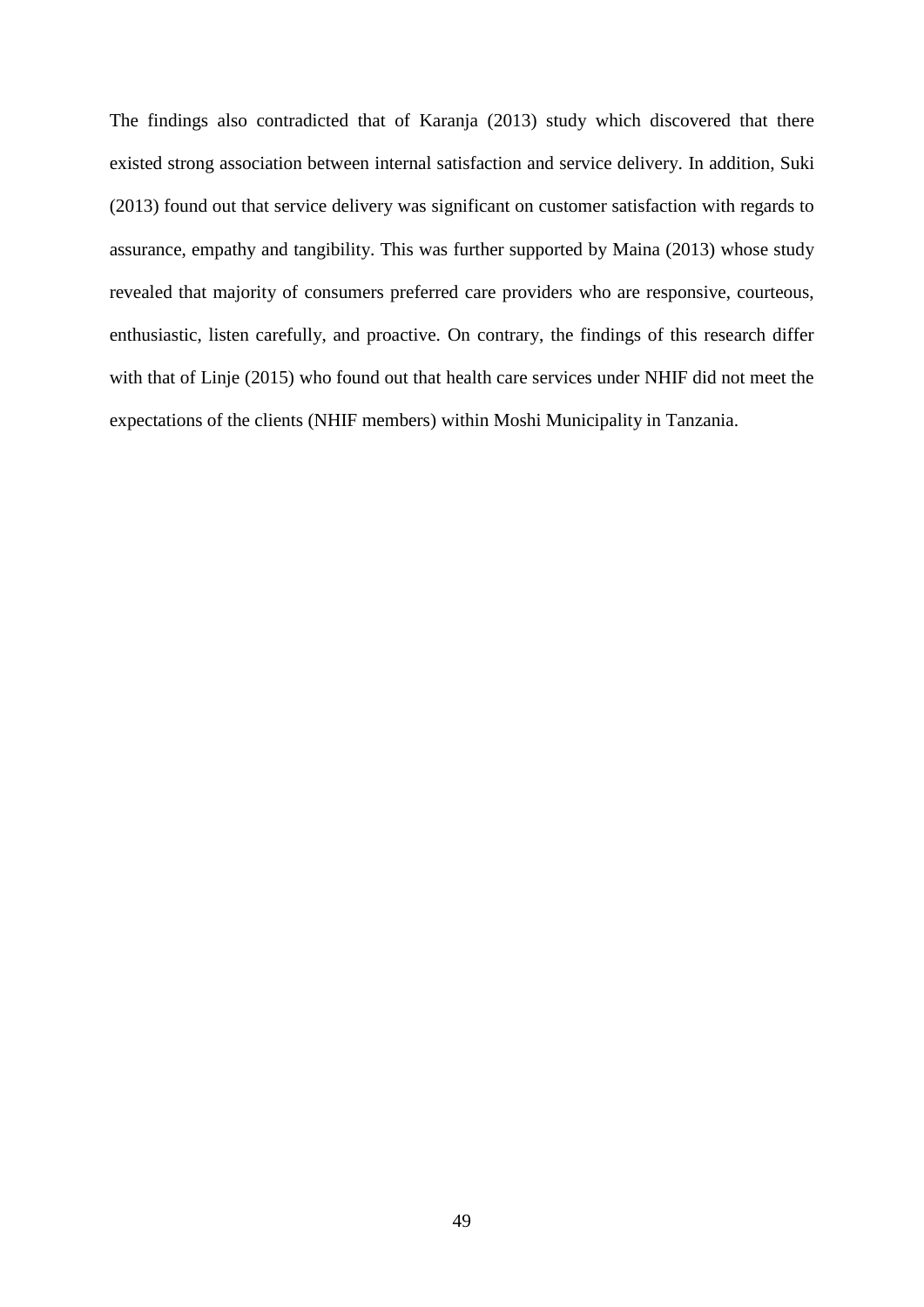# <span id="page-49-0"></span>**CHAPTER FIVE: SUMMARY OF FINDINGS, CONCLUSIONS AND RECOMMENDATIONS**

#### <span id="page-49-1"></span>**5.1 Introduction**

This chapter consists of a summary of the study findings, conclusion based on the findings provided in chapter four, and recommendations of the study as well as suggestion for the further studies were highlighted.

## <span id="page-49-2"></span>**5.2 Summary of the Findings**

The main objective of this research was to estimate the extent of customer satisfaction among the NHIF members within Homa Bay County, Kenya. Specifically, the study inquire to determine the extent of provision of NHIF services in Homa Bay County in Kenya; and to determine if category of NHIF services are correlated to level of customer satisfaction for NHIF members in Homa Bay County in Kenya. Therefore, the study summarizes the findings as follows:

The study reported a response rate of 92 percent where majority of the respondents found to be female. Most of the NHIF members who responded to study questionnaire were in the age bracket of between 26 – 35 years. The highest education achievement for majority of respondents was college level. The results show that more than a half of NHIF members under study were found to be married and the entire (100%) respond rate of the study was active member of NHIF. A good number of the respondents with a representation of 43.5 percent indicated to have subscribed to category of National Hospital Insurance Medical Scheme Services. The NHIF members contribute a minimum of Ksh. 150 and maximum of Ksh. 1,700. On average, the registered members of NHIF who participated in this study and reside from Homa Bay County tend to contribute about Ksh. 888 per month. NHIF mostly focused on provision of comprehensive inpatient services to members; provision of maternal care and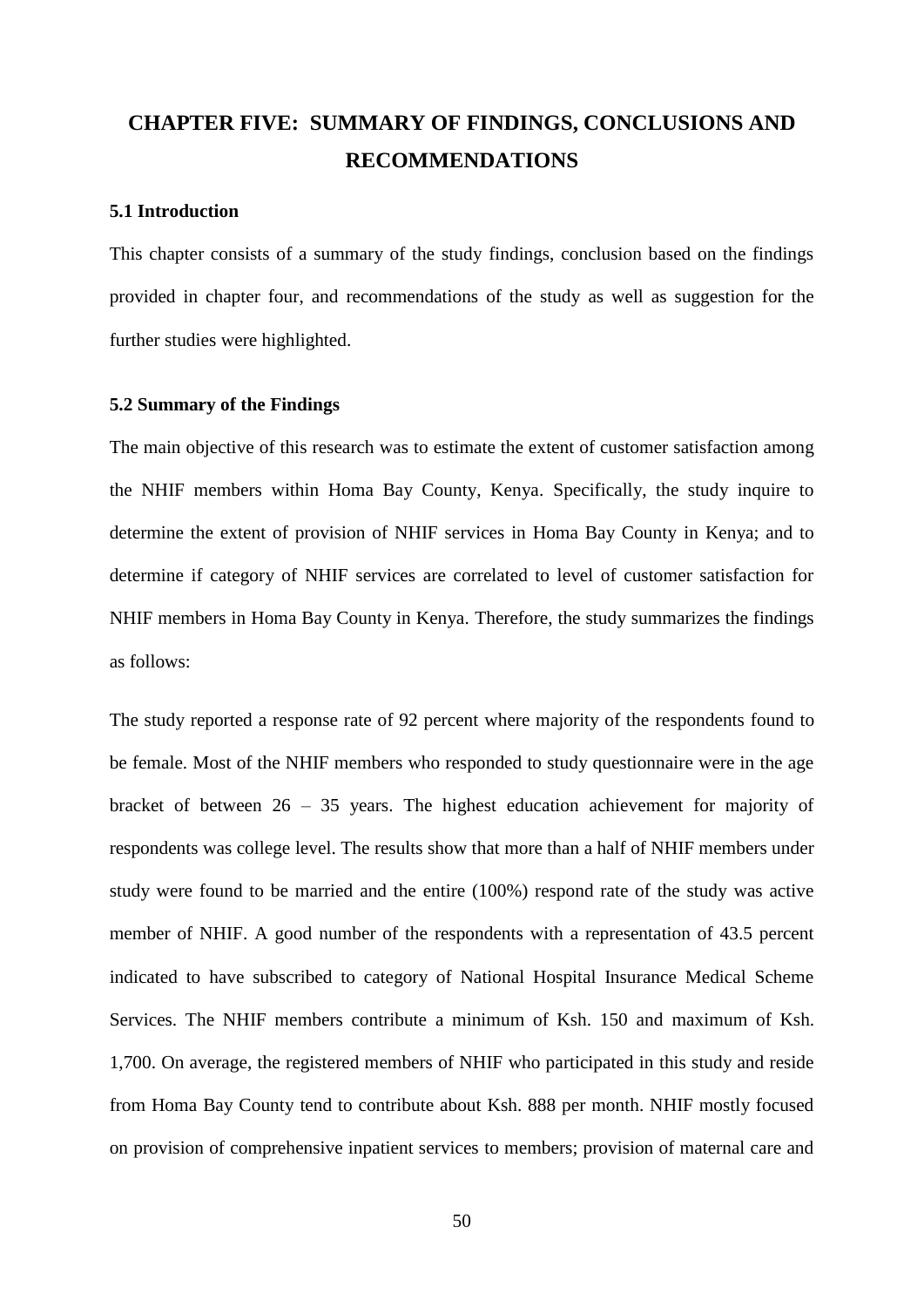reproductive health cover to members; provision of radiology services (X-rays, CT scan, & MRI); provision of comprehensive outpatient services to members; and provision of vaccinations services.

The results of NHIF Service category of National Hospital Insurance Medical Scheme show that the NHIF members of Homa Bay County were neutrally satisfied with the aspect of National Hospital Insurance Medical Scheme being affordable in terms of monthly NHIF contributions. Likewise, the National Hospital Insurance Medical Scheme enable members to access timely and responsive universal medical services from the accredited hospitals a moderate extent. Under the service category of civil servant scheme services, the NHIF members were satisfied with the aspect of civil servant scheme being affordable to members in terms of monthly NHIF contributions. The respondents were neutral on the statement of civil servants enjoying guaranteed medical services in an accurate and dependable manner from the accredited hospitals. The NHIF members of Homa Bay were moderately satisfied with the aspect of civil servant scheme enabling members to access timely and responsive medical services from the accredited hospitals.

The findings on category of NHIF SUPA Cover services, the respondents seem to have a moderate satisfaction with all the aspects under this category where it was revealed that the SUPA cover services are affordable in terms of monthly NHIF contributions; accredited hospitals provided timely and responsive services under the SUPA cover arrangement; the services provided under the SUPA cover being accurate and dependable; and that of service providers observe courtesy, credibility and competence when providing medical services to members in this arrangement. The category of Linda Mama services revealed that the respondents were satisfied by the aspect of services offered Linda Mama category being accurate and dependable. This was followed by satisfaction on service providers observing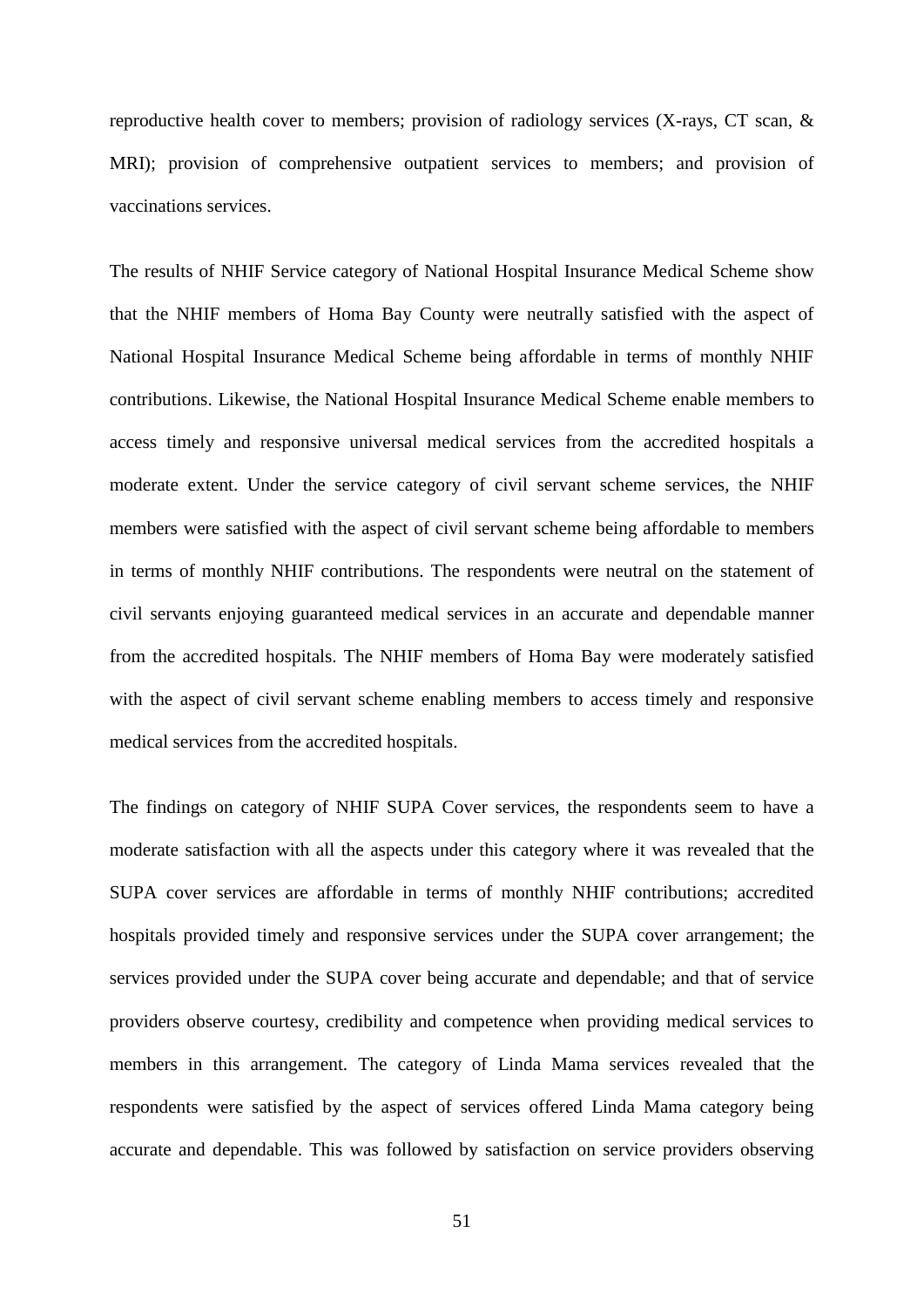courtesy, credibility and competence when dealing with expectant mothers. They were neither satisfied nor dissatisfied by the statement that Linda mama services provided timely and responsive antenatal and post natal services to women.

Based on the second objective of the study, the observed values under chi-square indicated that NHIF members within Homabay County were moderately satisfied with the NHIF services of national hospital insurance medical scheme; civil servant scheme; and NHIF SUPA Cover. On other hand, the study established that the members who participated in the study were very satisfied with the services offered under category of Linda Mama. The findings further revealed that customer satisfaction was not significantly associated to all the NHIF categories being investigated namely, national hospital insurance medical scheme services; the category of civil servant scheme services; the category of NHIF SUPA cover services; and that of Linda mama services.

### <span id="page-51-0"></span>**5.3 Conclusion**

Based on the major findings highlighted in this study, it can be concluded that the entire National Hospital Insurance Fund service categories namely National Hospital Insurance Medical Scheme; civil servant scheme; NHIF SUPA Cover; as well as Linda Mama, were found to not to have a significant association towards customer satisfaction within Homa Bay County. Customer satisfaction is based on identification and satisfaction of consumer needs and even going beyond their expectations. The service providers should possess the requisite skills and knowledge to carry out the assured services; observe courtesy by being polite, respectful, considerate, and friendly to the customers; being credible by being believable and honest; as well as providing security to customers from danger, doubt or risk.

NHIF has to work on ways to enable its members, access timely and responsive universal medical services from the accredited hospitals. NHIF members are satisfied with the category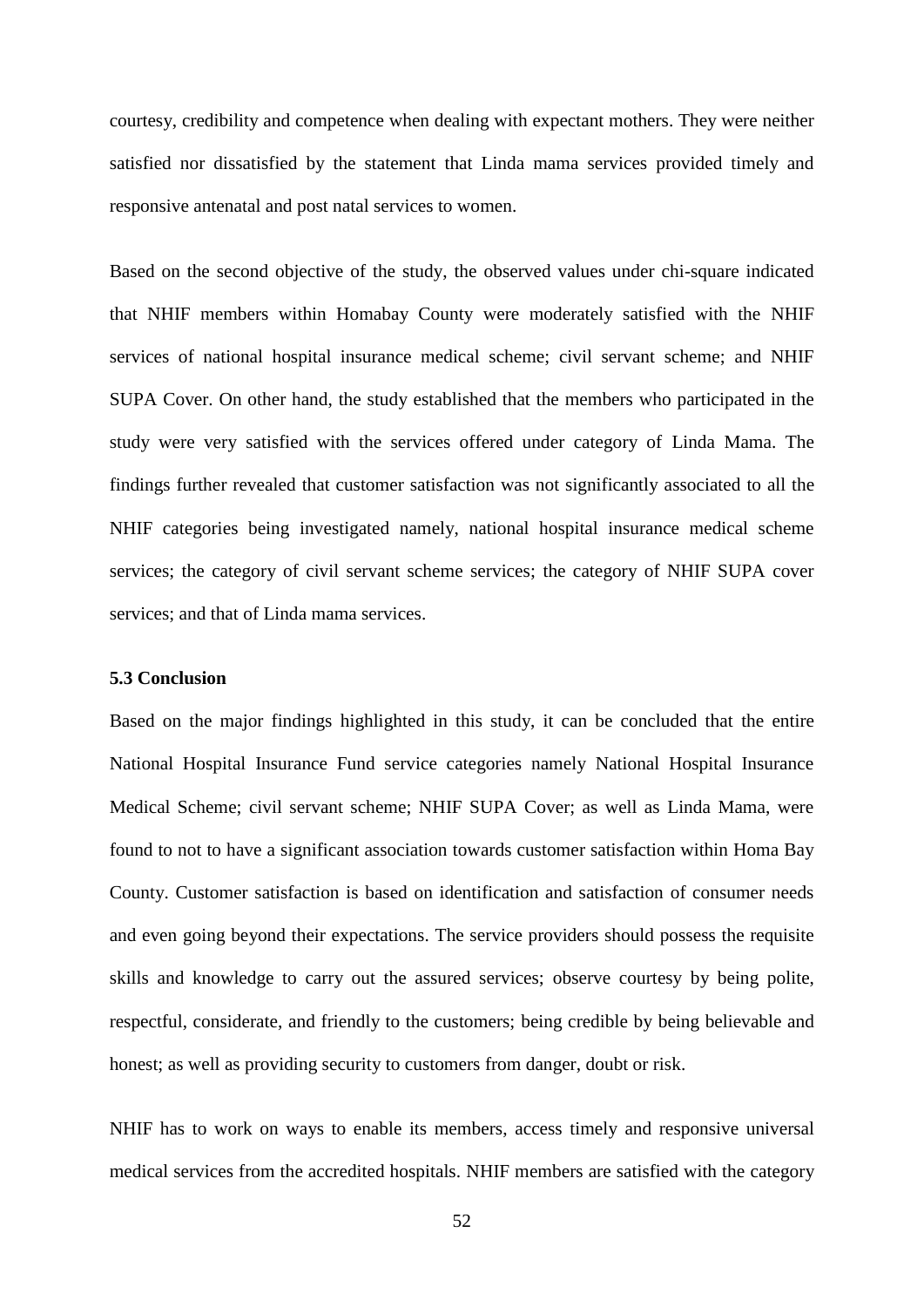of Linda Mama services could be because it has been made compulsory and free in terms of monthly contributions. NHIF management seem to have created a culture of customer service within its coverage. When top management as decision makers focus on the customer wants, this could be an indication of good measurement on the aspect of customer satisfaction such as; responsiveness, cost, assurance, and reliability. Cost was experience in the service category of Linda Mama where the study established that it was being offered freely. Therefore, cost implications bring about perception of the product or service by the customer in either negative or positive manner. A reliable service performance has implication of service being offered in timely, without errors and in the same manner each time it is offered.

#### <span id="page-52-0"></span>**5.4 Recommendations of the Study**

Having established that the category of National Hospital Insurance Medical Scheme is positively associated with customer satisfaction though not significantly, there is need for NHIF to "ensure that every individual and/or family enjoy comprehensive In-patient and Outpatient covers to save them from the effects of unpredictable and catastrophic spending on medical bills".

The NHIF category of Civil Servants was also found to have an insignificant association towards customer satisfaction. Therefore, there is need for NHIF to work together with the Government and private employers in order to enhance more accessibility to quality healthcare to the public service together with their eligible dependants.

Furthermore, the NHIF category of Supa Cover scheme had insignificant associations towards customer satisfaction. Therefore, NHIF should offer a unique comprehensive medical insurance cover for all its members. This should be done in line with the government's big four agenda of one of them is health care.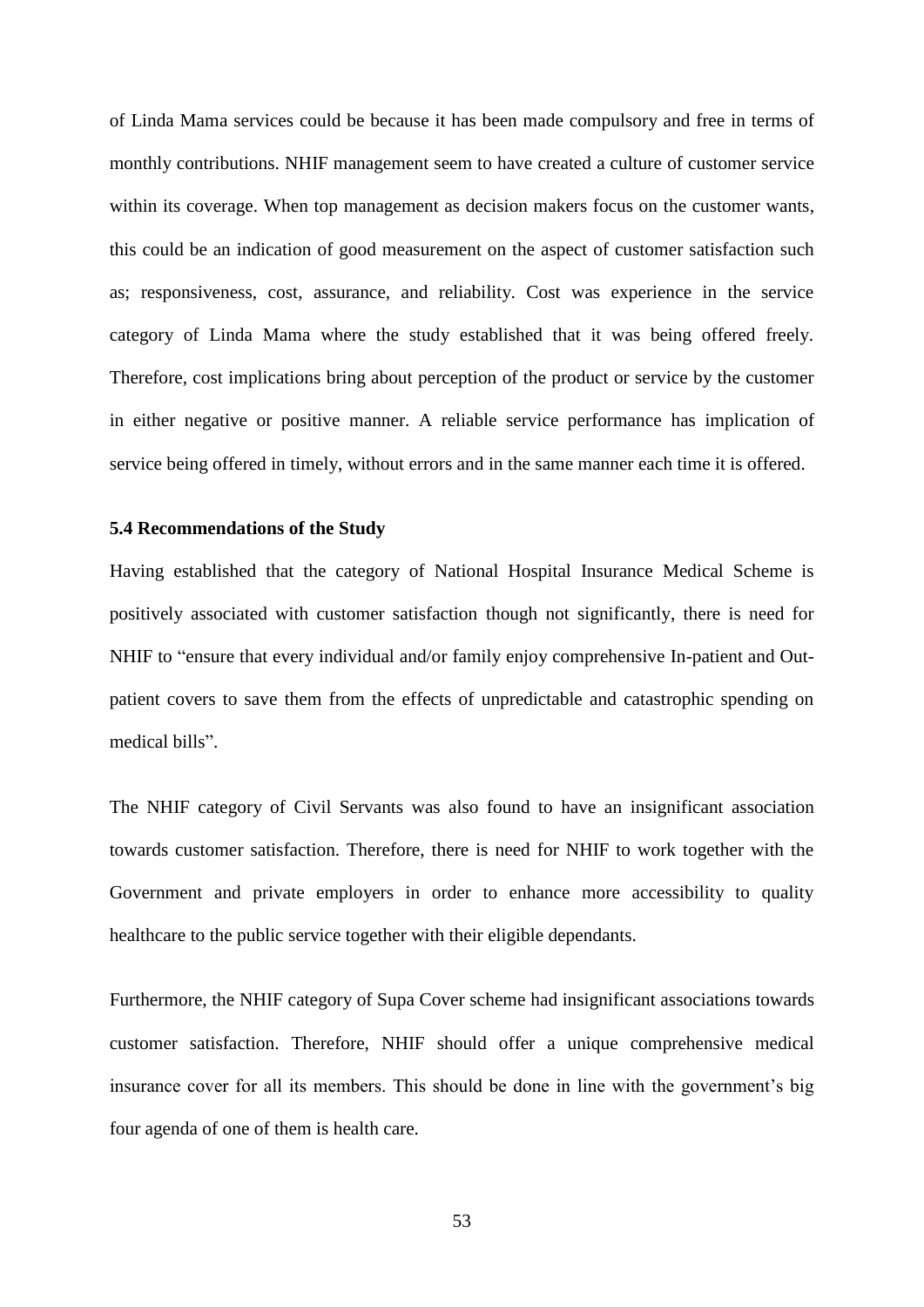In addition, the NHIF customers are highly satisfied with the category of Linda Mama service. There is need for more efforts to be put in to ensure that NHIF free maternity "gives a package of basic health services are accessed by all in the targeted population on the basis of need and not ability to pay". "This funded health scheme will ensure that all pregnant women and infants have access to quality and affordable health services."

#### <span id="page-53-0"></span>**5.5 Limitation of the Study**

This study tested the customer satisfaction among the NHIF members. The findings are only based on information collected from members residing from Homa Bay County of Kenya and was not able to reach other counties benefiting from same services across Kenya due to financial constraints and limited time.

This study employed quantitative approaches in data analysis procedures but did not compare the relationship based qualitative approaches. The research relied only on primary data collected on a limited sample size of one hundred (100) members. Furthermore, the study did not utilize secondary data which should be based on proper records on NHIF membership and services.

#### <span id="page-53-1"></span>**5.6 Suggestions for Further Study**

The focus of this study was on customer satisfaction among the NHIF members of Homa Bay County, Kenya. There is need for a similar study to be extended in other counties to establish the similarity of the finding. The research also suggests that the future studies should focus on other health service agents and stakeholders such as hospitals and insurance companies.

This research is considered to be a cross-sectional study that used quantitative approach. It only captured the perceptions and opinions of respondents. The cross-sectional study using the quantitative approach was selected because it was the most appropriate method available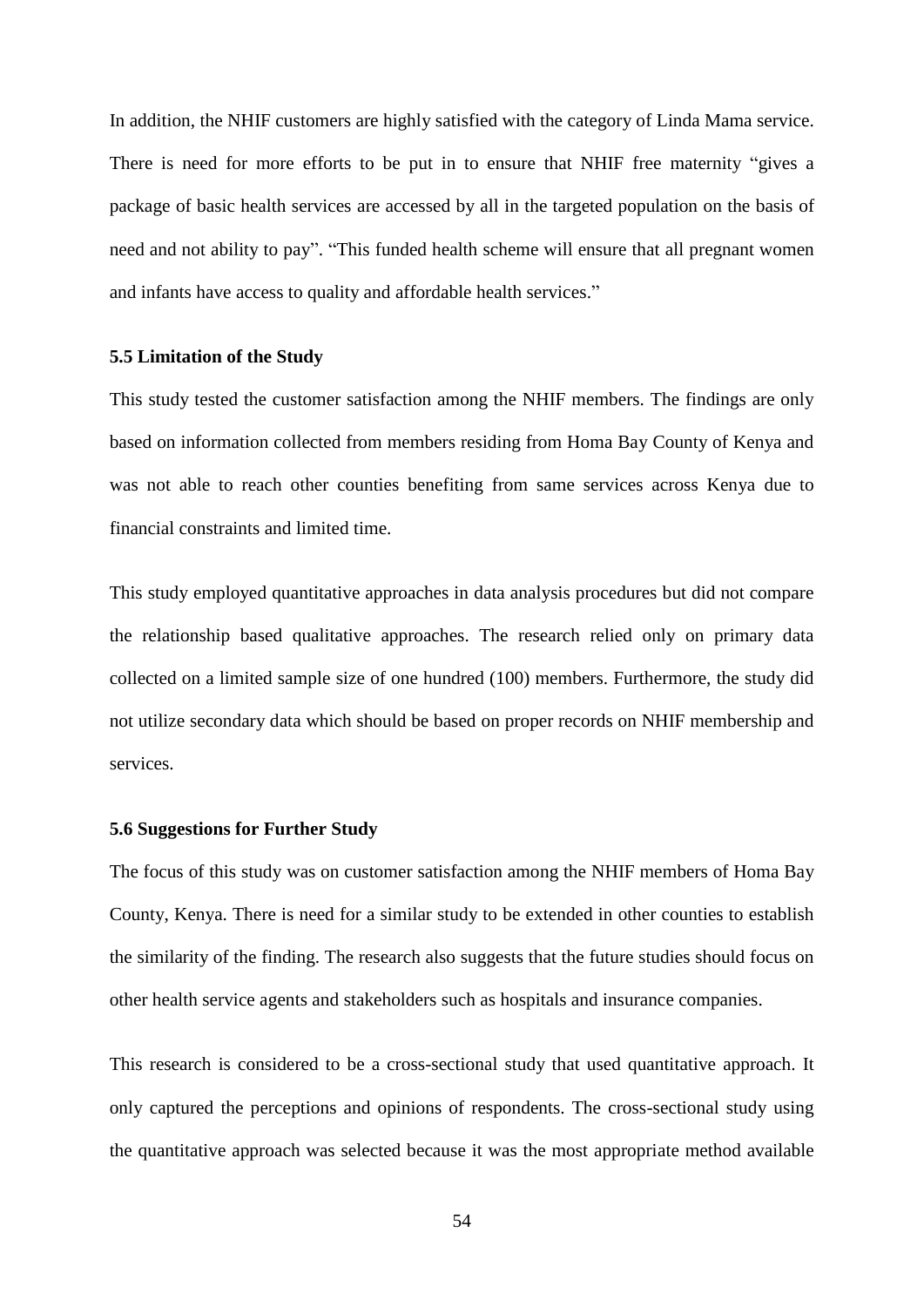to address the issues given limited time and financial constraints. Therefore, there is need for a similar research to be carried out based on qualitative approaches.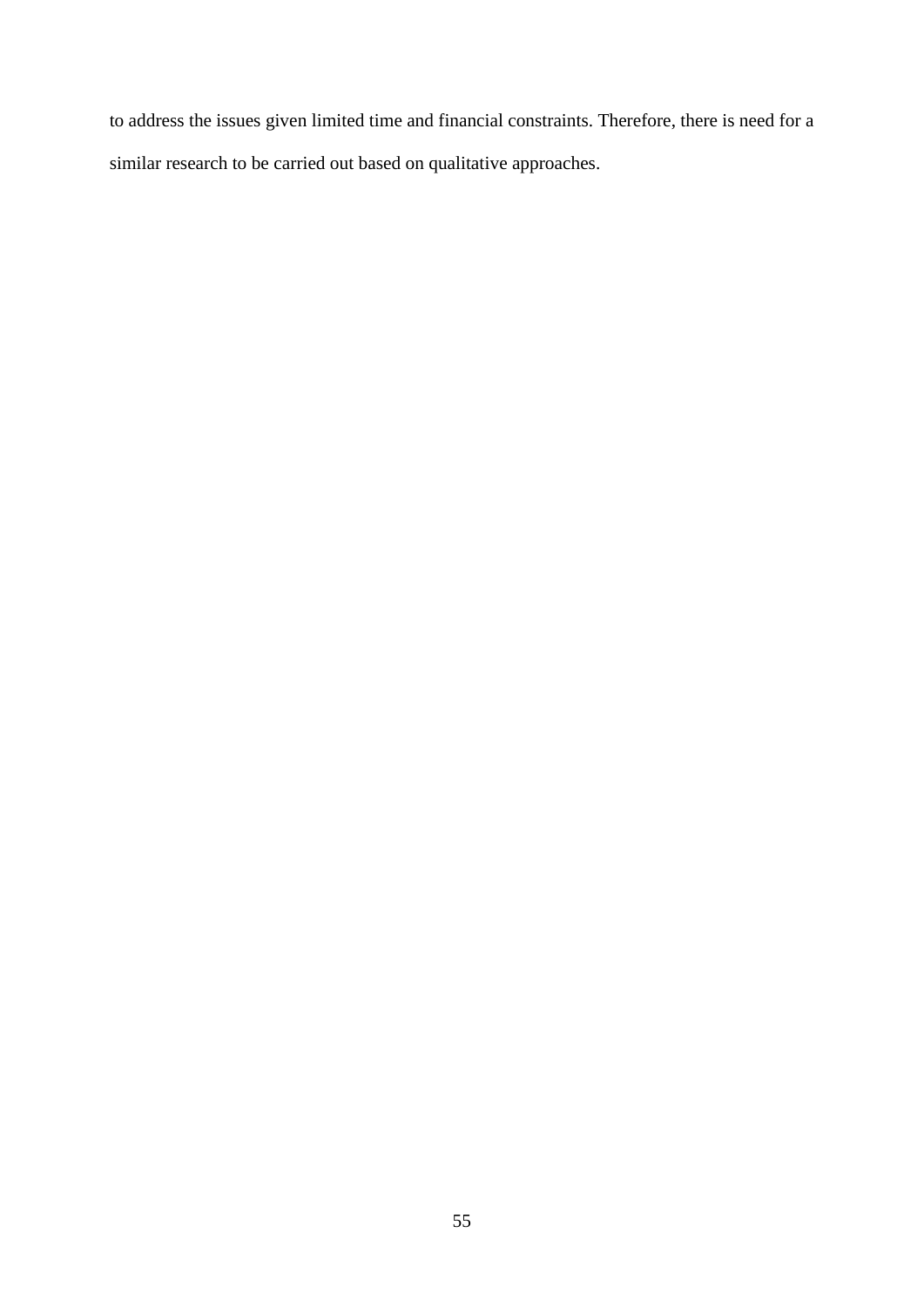#### **REFERENCES**

- <span id="page-55-0"></span>Bitner, M. J., Brown, S. W., and Meuter, M. L. (2000). Technology Infusion in Service Encounters. *Journal of the Academy of Marketing Science,* 28(1), 138-149.
- Brown, (1994). The Development and Emergence of Services Marketing Thought. *International Journal of Service Industry Management*, 5(1): 21-48.
- Carrin and James (2004) ''Reaching universal coverage via social health insurance and the key design features in the transitional period'' *Health Financing policy issue paper*, WHO Geneva.
- Chase and Shostack, (1987). Service positioning through Structural Change. *Journal of Marketing.*
- Chase, Jacobs, and Aquilano (2004), *Operations Management For Competitive Advantage.* 10th Edition, McGraw-Hill/ Irwin, New York.
- Chen, I. J., and Popovich, K. (2003). Understanding customer relationship management (CRM).*Business Process Management Journal* 9(5):672-688.
- Chesbrough, H., and Spohrer, J. (2006). *A research manifesto for Services Science.* Communications of the ACM, 49(7), 35–40.
- Donabedian, (1980). *Explorations in Quality Assessment and Monitoring.* Vol. 1: The Definition of Quality and Approaches to Its Assessment. Michigan: Health Administration Press.
- Fitzsimmons, J. A., and Fitzsimmons, M. J. (2001).*Service Management: Operations Strategy and Information Technology*. McGraw Hill Inc, New York.
- Gachau, (2016*). Customer satisfaction and insurance service delivery quality in Kenya*. Unpublished Master's Thesis of the University of Nairobi.
- Garvin, D.A (1988). *Managing Quality.* Free-Press, London.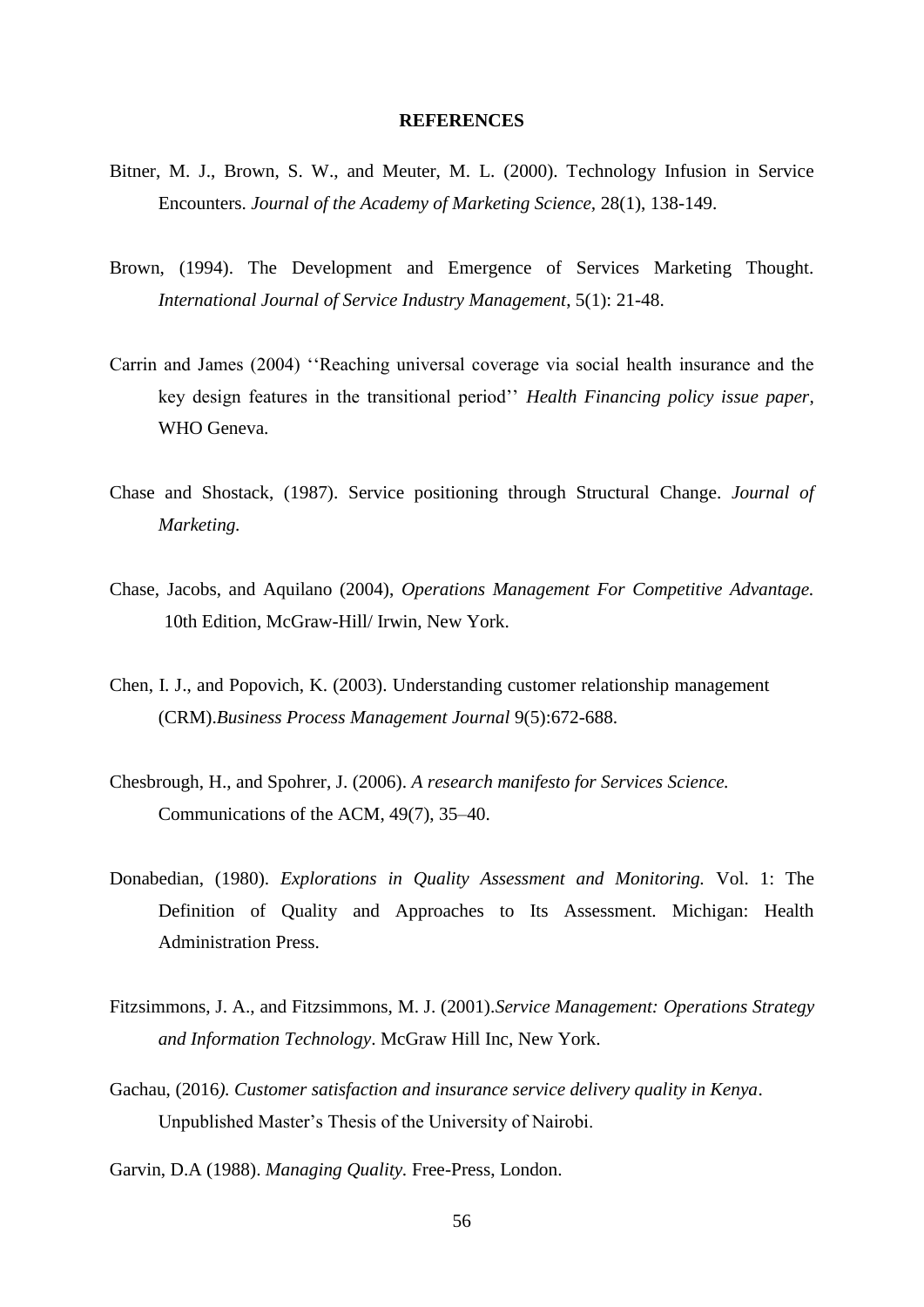- Goldstein, S.M., Johnston, R., Duffy, J.A, and Rao, J. (2002). The service concept: the missing link in service design research. *Journal of Operations Management* 20 (2002) 121–134.
- Johns, N. (1999). What is this thing called service? *European Journal of Marketing.*
- Johnston, R., and Clark, G. (2001). Service Operations *Management: Improving Service Delivery, 2nd ed. Harlow, England: FT Prentice Hall.*
- Karanja, P. N., (2013). *Effects of Internal Customer Satisfaction on Service Delivery in Resolution Insurance.* Unpublished Master's Thesis of the University of Nairobi, Kenya.
- Kotler, P., and Armstrong, G. (2010). *Principles of Marketing*. India: Pearson Education Ltd.
- Linje, (2015). *Customer Satisfaction with National Health Insurance Fund Services: A Case Study of Selected Public and Private Hospitals in Moshi Municipality, Tanzania.*  Unpublished Master's Thesis of Mzumbe University.
- Lovelock, C. H., and G. S. Yip (1996). *Developing Global Strategies for Service Businesses* California Management Review, 38(2), 64-86.
- Maina, (2013). *The determinants of customer satisfaction in the life insurance industry in Kenya.* Unpublished Master's Thesis of the University of Nairobi.
- McDowell, I., and Newell, C. (1996). *Measuring Health.*New York: Oxford University Press.
- McIntyre, D. (2007). *Learning from experience: Health care financing in low-and middleincome countries.* Global Forum for Health Research.
- Mugenda, O. M., and Mugenda, A. G., (2003).*Research methods: Quantitative and qualitative approaches*, Nairobi, Acts Press.
- Namuhisa, (2014). *Determinants of Uptake of NHIF Scheme by the Informal Sector in Nairobi County, Kenya*. Unpublished Master's Thesis of Kenyatta University.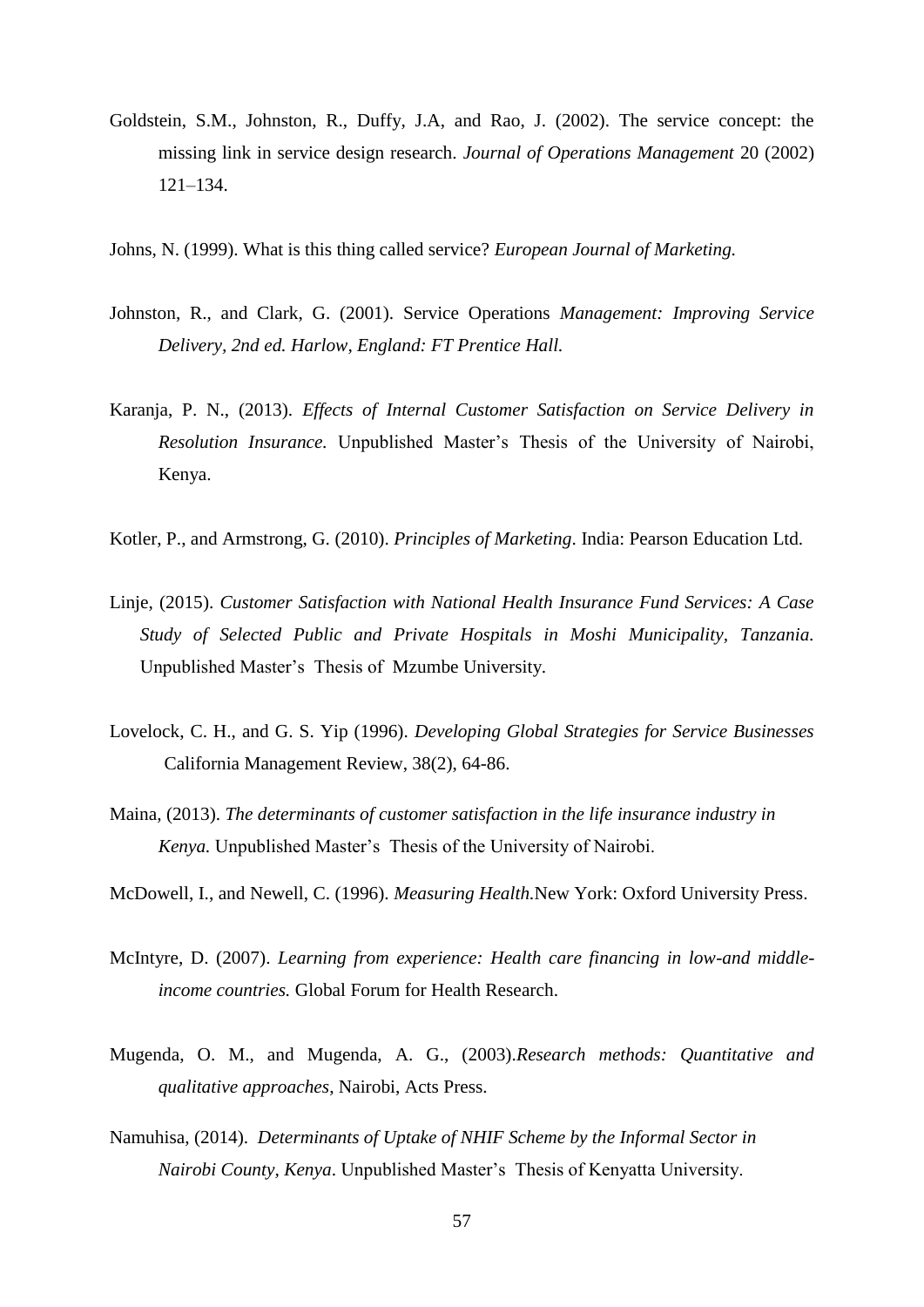Oliver, R.L. (1997). A *Behavioral Perspective on the Consumer*. McGraw-Hill, New York

- Oyeniyi, O., and Joachim, A. A. (2008). Customer Service in the Retention of Mobile Phone Users in Nigeria.*African Journal of Business Management* Vol.2 (2), pp. 026-031.
- Parasuraman, A., V. A. Zeithaml and L. L. Berry (1985). A Conceptual Model of Service Quality and Its Implications for Future Research. *Journal of Marketing,* 49(4), 41-50.
- Parasuraman, A., Zeithaml, V. A., and Berry, L. L. (1988). SERVQUAL: A Multiple-Item Scale for Measuring Consumer Perceptions of Service Quality. *Journal of Retailing.*
- Porter-O'Grady, T., Hawkins, M.A., and Parker, M.L. (1997).*Whole-systems shared Governance: Architecture for integration. Gaithersburg, MD: Aspen.*
- Raymond, (2011). *Assessment of Members' Satisfaction with Social Health Insurance Services: A Case of NHIF Tanzania*. Unpublished Masters' Thesis of the University of Dar es Salaam.
- Shostack, G. L. (1984). *Designing services that deliver.* Harvard Business Review.
- Smart, P. A., Maddern, H., Maull, R. S., and Baker, P. (2007). Customer satisfaction and service quality in UK financial services. *International Journal of Operations & Production Management,* 27(9), 999-1019.
- Suki, N. (2013). Customer Satisfaction with Service Delivery in the Life Insurance Industry in Malaysia. *An Emperical Study Journal.*
- Wanjiru, (2014). *Challenges in Provision of Universal Health Care by the National Hospital Insurance Fund in Kenya.* Unpublished Master's Thesis of the University of Nairobi.
- Wang, Hong, and Nancy, P. (2012). Community Based Health Insurance; A revolutionary approach to achieving universal coverage in low - income Countries. *Journal of life sciences* 320-329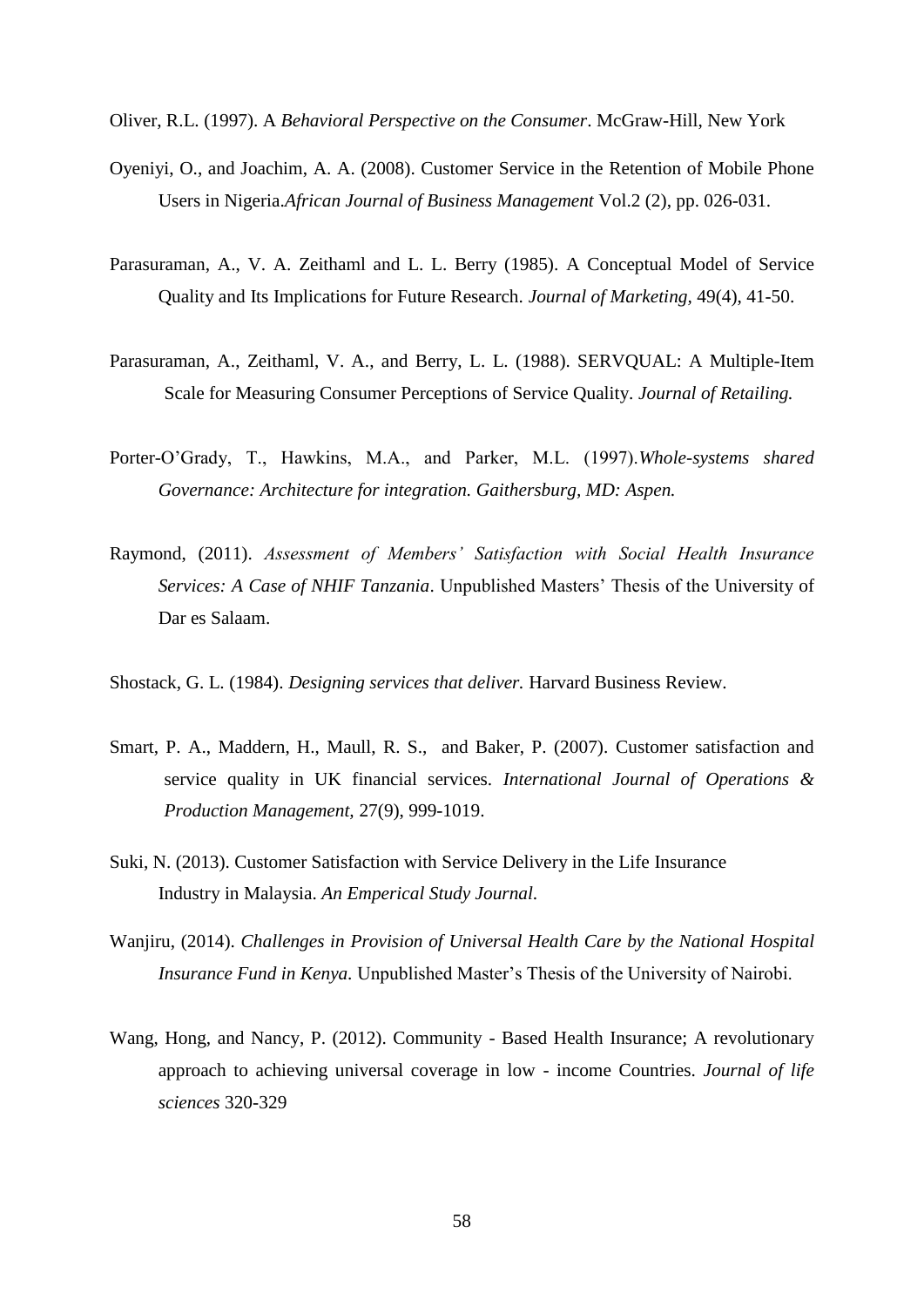Wong, A., and Sohal, L. L. (2003).Assessing Customer-Salesperson Interactions in a Retail Chain. *Journal of Marketing Intelligence and Planning*, 21, 5, 292-304.

Www.*nhif.or.ke/healthinsuranceviewNews*/20180208f168.

- Zeithaml and Bitner, (2000). "Service quality, profitability and the economic worth of customers: What we know and what we need to learn", *Journal of the Academy of Marketing Science*, Vol. 28 No.
- Zeithaml, V.A., Berry, L.L., Parasuraman, A. (1990). *Delivering Quality Service: Balancing Customer Perceptions and Expectations*. Free Press, New York.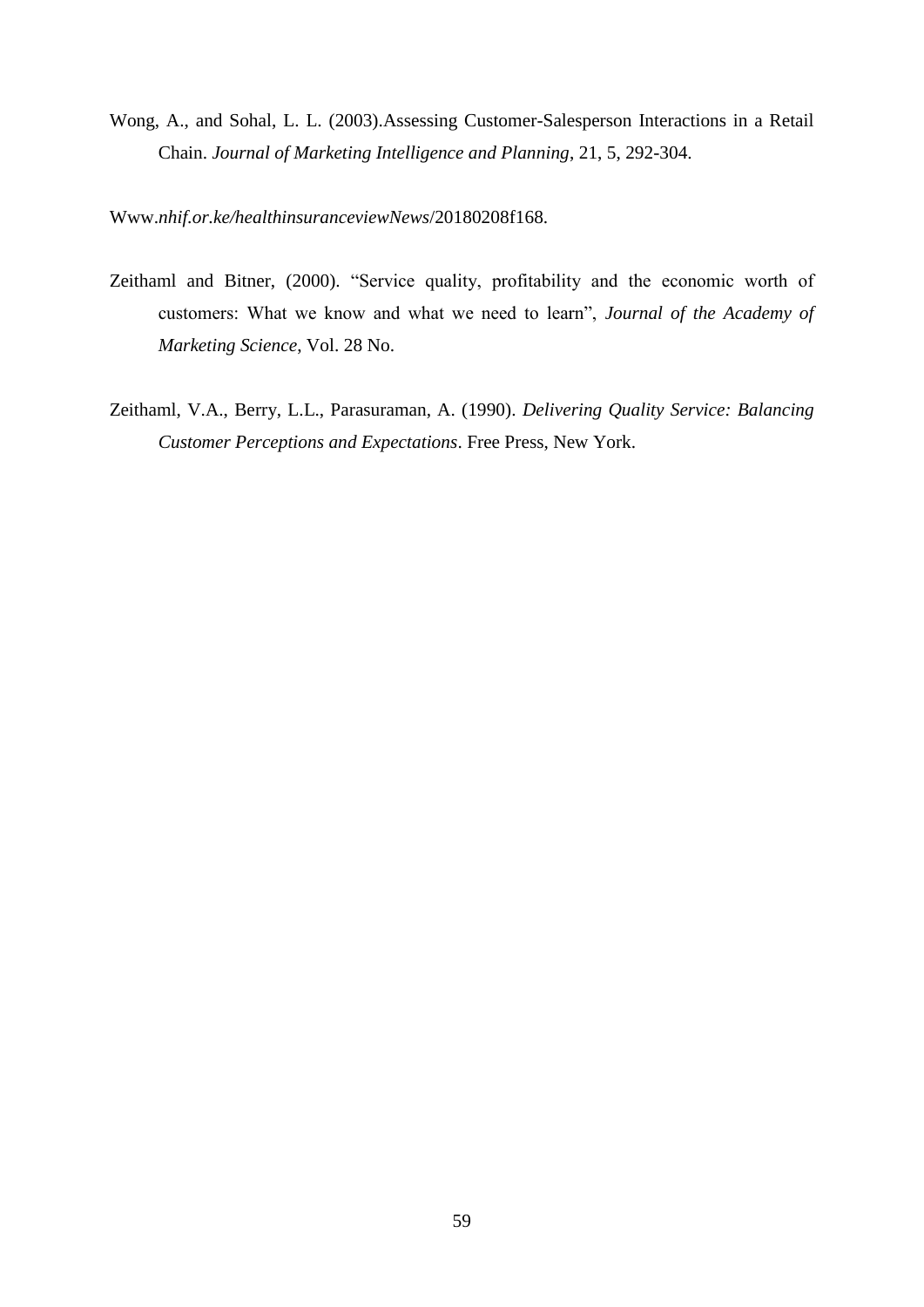# **APPENDICES**

# **APPENDIX I: SUMMARY OF LITERATURE REVIEW**

# <span id="page-59-1"></span><span id="page-59-0"></span>**Table 2.1 Summary of Studies and Knowledge Gaps**

| N <sub>0</sub> | <b>Scholar</b> | <b>Study</b>                 | <b>Major Findings</b>                               | <b>Limitations and Knowledge</b>                               |
|----------------|----------------|------------------------------|-----------------------------------------------------|----------------------------------------------------------------|
|                |                |                              |                                                     | Gaps                                                           |
| 1.             | Raymond        | Assessment                   | The level of customer                               | The researcher cited time and                                  |
|                | (2011)         | on members'                  | satisfaction in terms of<br>type of service offered | financial constraints                                          |
|                |                | satisfaction                 | by the accredited                                   |                                                                |
|                |                | with Social                  | health facilities showed                            | The study was based on NHIF                                    |
|                |                | Health                       | that NHIF members                                   | Tanzania with distinct insurance                               |
|                |                | Insurance<br><b>Services</b> | were more satisfied                                 | policies making it difficult to<br>generalize it in the Kenyan |
|                |                | focusing on                  | with inpatient care than<br>outpatient care.        | context.                                                       |
|                |                | <b>NHIF</b>                  |                                                     |                                                                |
|                |                | Tanzania.                    |                                                     |                                                                |
|                |                |                              |                                                     |                                                                |
| 2.             | Karanja        | Effect of                    | The study found out                                 | The researcher did not have                                    |
|                | (2013)         | internal                     | that there is an                                    | sufficient time and resources.                                 |
|                |                | customer                     | association between the                             | There was difficulty in obtaining                              |
|                |                | satisfaction on              | variables such that                                 | data from the respondents.                                     |
|                |                | service                      | poor internal customer                              |                                                                |
|                |                | delivery in                  | satisfaction resulted in                            | The study did not consider both                                |
|                |                | resolution                   | decline in service                                  | the two dimensions of customer                                 |
|                |                | insurance.                   | delivery                                            | satisfaction (that is; internal and                            |
|                |                |                              |                                                     | external).                                                     |
| 3.             | Suki           | Customer                     | The findings revealed                               | The study focused on the life                                  |
|                | (2013)         | satisfaction                 | that service delivery                               | insurance industry in Malaysia                                 |
|                |                | with service                 | was significant on                                  | and therefore the findings of the                              |
|                |                | delivery in the              | customer satisfaction                               | study could not represent                                      |
|                |                | life insurance               | with regards to                                     | customer satisfaction with NHIF                                |
|                |                | industry in                  | assurance, empathy                                  | services in Homa Bay County in                                 |
|                | Maina          | Malaysia.<br>The             | and tangibility.                                    | Kenya.                                                         |
| 4.             | (2013)         | determinants                 | The study found out<br>that most consumers          | The study was carried out in<br>Nairobi with a fairly high     |
|                |                | of customer                  | prefer care providers                               | standard of living and could not                               |
|                |                | satisfaction in              | who are responsive,                                 | be generalized as a reflection of                              |
|                |                | the life                     | courteous, enthusiastic,                            | the whole country.                                             |
|                |                | insurance                    | listen carefully, and                               |                                                                |
|                |                | industry in                  | proactive.                                          | The study was very broad in                                    |
|                |                | Kenya.                       |                                                     | terms of scope. The current study                              |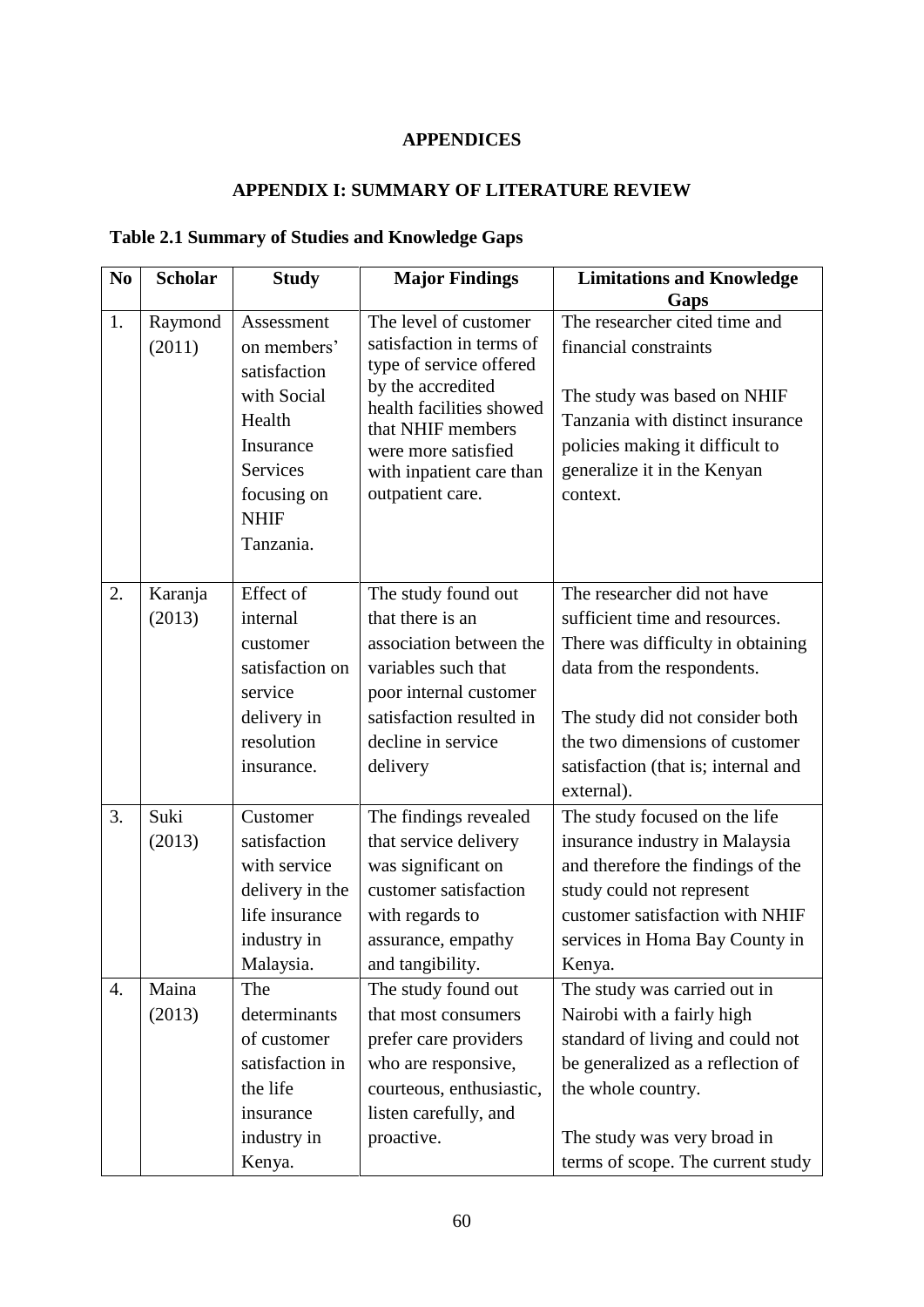|    |                    |                                                                                                                                                                     |                                                                                                                                                                                                                                                                                                                                                        | focuses on customer satisfaction                                                                                                                                                                                               |
|----|--------------------|---------------------------------------------------------------------------------------------------------------------------------------------------------------------|--------------------------------------------------------------------------------------------------------------------------------------------------------------------------------------------------------------------------------------------------------------------------------------------------------------------------------------------------------|--------------------------------------------------------------------------------------------------------------------------------------------------------------------------------------------------------------------------------|
|    |                    |                                                                                                                                                                     |                                                                                                                                                                                                                                                                                                                                                        | with respect to NHIF services in                                                                                                                                                                                               |
|    |                    |                                                                                                                                                                     |                                                                                                                                                                                                                                                                                                                                                        | Homa Bay County in Kenya.                                                                                                                                                                                                      |
| 5. | Wanjiru<br>(2014)  | Issues arising<br>in universal<br>health care by<br>the NHIF,                                                                                                       | The study revealed that<br>the scheme should be<br>readjusted to give more<br>focus on preventive                                                                                                                                                                                                                                                      | The research focused on the<br>challenges in provision of<br>universal healthcare in Kenya,<br>while the current study looks at                                                                                                |
|    |                    | Kenya                                                                                                                                                               | rather than curative<br>health care                                                                                                                                                                                                                                                                                                                    | the members' satisfaction with<br>regards to NHIF services in<br>Homa Bay County                                                                                                                                               |
| 6. | Namuhisa<br>(2014) | Determinants<br>of uptake of<br>NHIF scheme<br>by the<br>informal<br>sector in<br>Nairobi<br>County,<br>Kenya.                                                      | The study findings<br>revealed that there was<br>a strong positive<br>correlation between the<br>level of income and<br>awareness of NHIF<br>benefits while the<br>binary logistic<br>regression model found<br>that NHIF uptake was<br>significantly associated<br>with income level,<br>awareness of NHIF<br>benefits and access to<br>NHIF outlets. | The respondents were reluctant to<br>answer the questions<br>The study did focus on the effect<br>of NHIF services on customer<br>satisfaction.                                                                                |
| 7. | Linje<br>(2015)    | Customer<br>satisfaction<br>with NHIF<br><b>Services</b><br>focusing on<br>selected<br>public and<br>private<br>hospitals in<br>Moshi<br>Municipality,<br>Tanzania. | The research findings<br>showed that health care<br>services under NHIF<br>did not meet the<br>expectations of the<br>clients (NHIF<br>members).                                                                                                                                                                                                       | The researcher cited time and<br>monetary resource constraints.<br>The study was based on NHIF<br>Tanzania with distinct insurance<br>policies making it difficult to<br>generalize it in the Kenyan<br>context.               |
| 8. | Gachau<br>(2016)   | Satisfaction of<br>clients and<br>quality service<br>delivery based<br>on insurance<br>in Kenya.                                                                    | Insurance companies<br>need to focus on<br>enhancing employees<br>reward systems and<br>continued training<br>support as they will<br>enhance good service<br>encounters, increase                                                                                                                                                                     | The researcher cited difficulty in<br>data collection as the respondents<br>were hesitant.<br>The research focused more on<br>internal customers as a measure<br>of customer satisfaction<br>neglecting the external customers |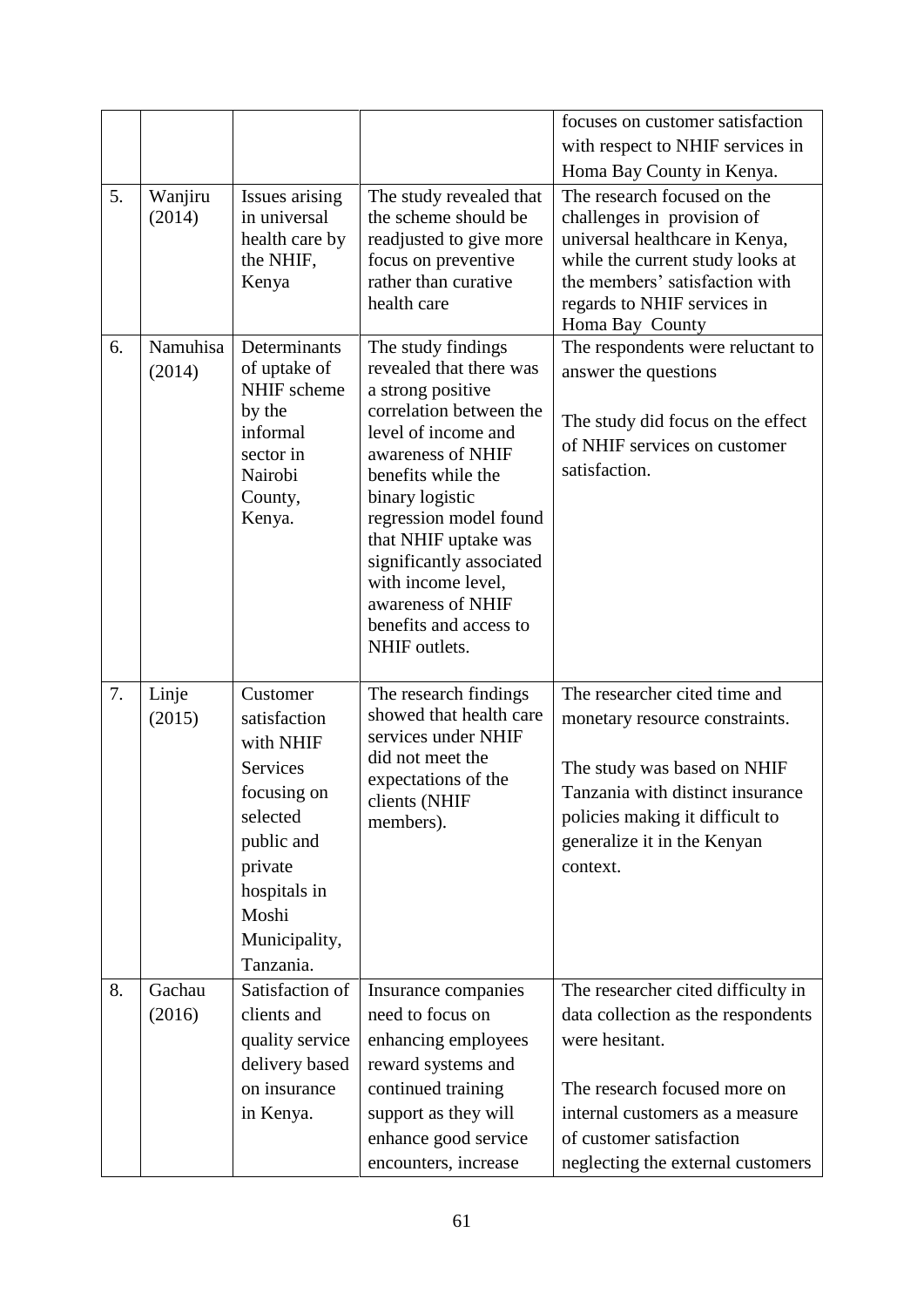| which the current study focuses<br>employees satisfaction, |
|------------------------------------------------------------|
| motivation, skills and<br>on.                              |
| commitment to service                                      |
| delivery quality.                                          |
|                                                            |
|                                                            |

**Source: Researcher (2018)**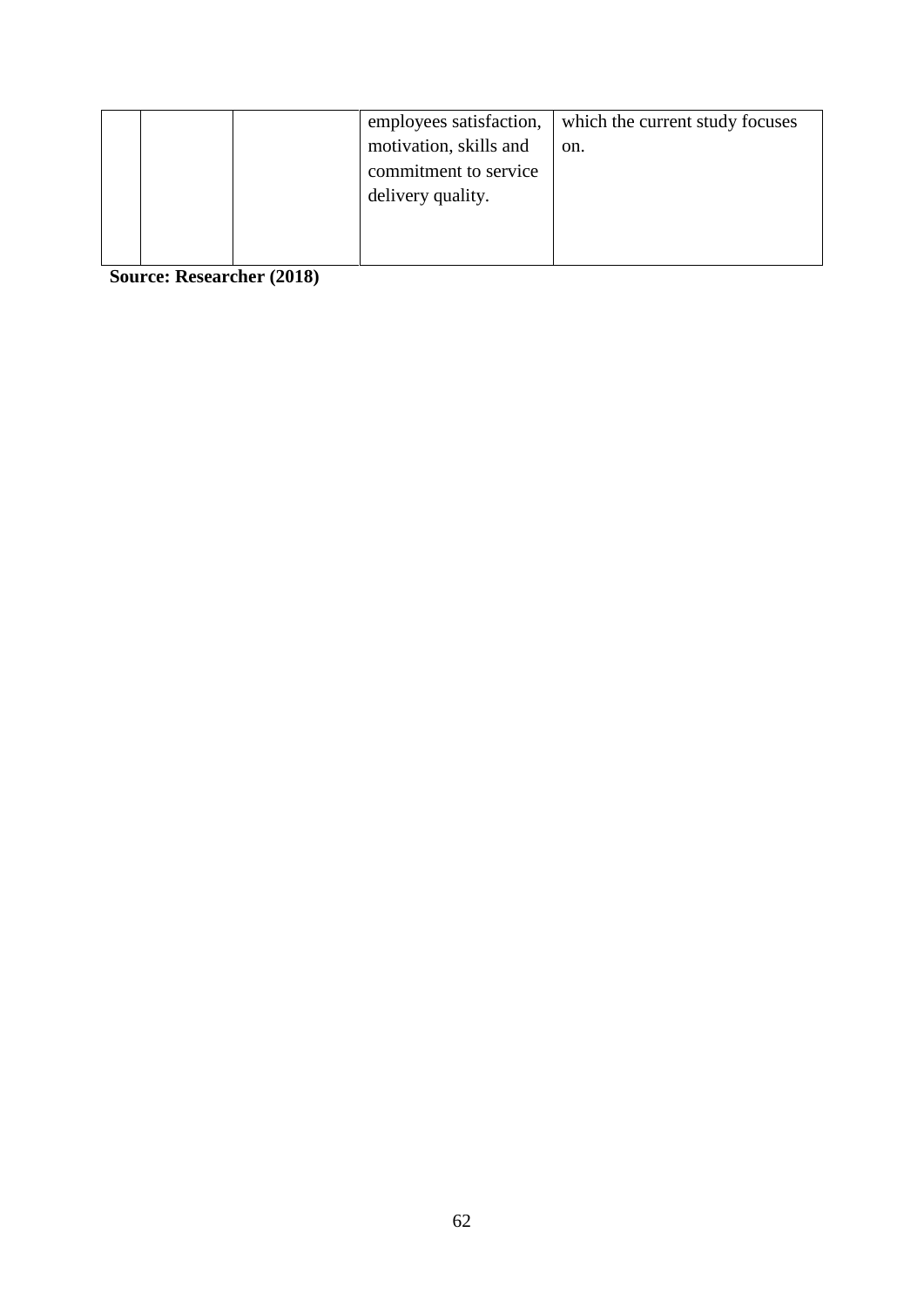## **APPENDIX II: QUESTIONNAIRE**

### **Questionnaire meant for NHIF Principal Members**

<span id="page-62-0"></span>Please answer all the questions. You are kindly requested to take time and provide the information asked as accurately as possible. Your honesty will be highly appreciated. The information is purely educational and will be treated with utmost confidence.

## **SECTION A: PERSONAL INFORMATION**

|  |  |  | 1. Kindly indicate your gender |  |  |
|--|--|--|--------------------------------|--|--|
|--|--|--|--------------------------------|--|--|

Male.................... [ ] Female.................... [ ]

## **2.** Please indicate your age

**3.** Indicate your highest level of education

#### **4.** Marital Status

**5.** Are you a member of NHIF? Yes……. [ ] No……. [ ]

**6**. Please indicate the NHIF category (ies) that you subscribe to;

**7.** Please indicate your Monthly contribution to NHIF (Kshs.)………………………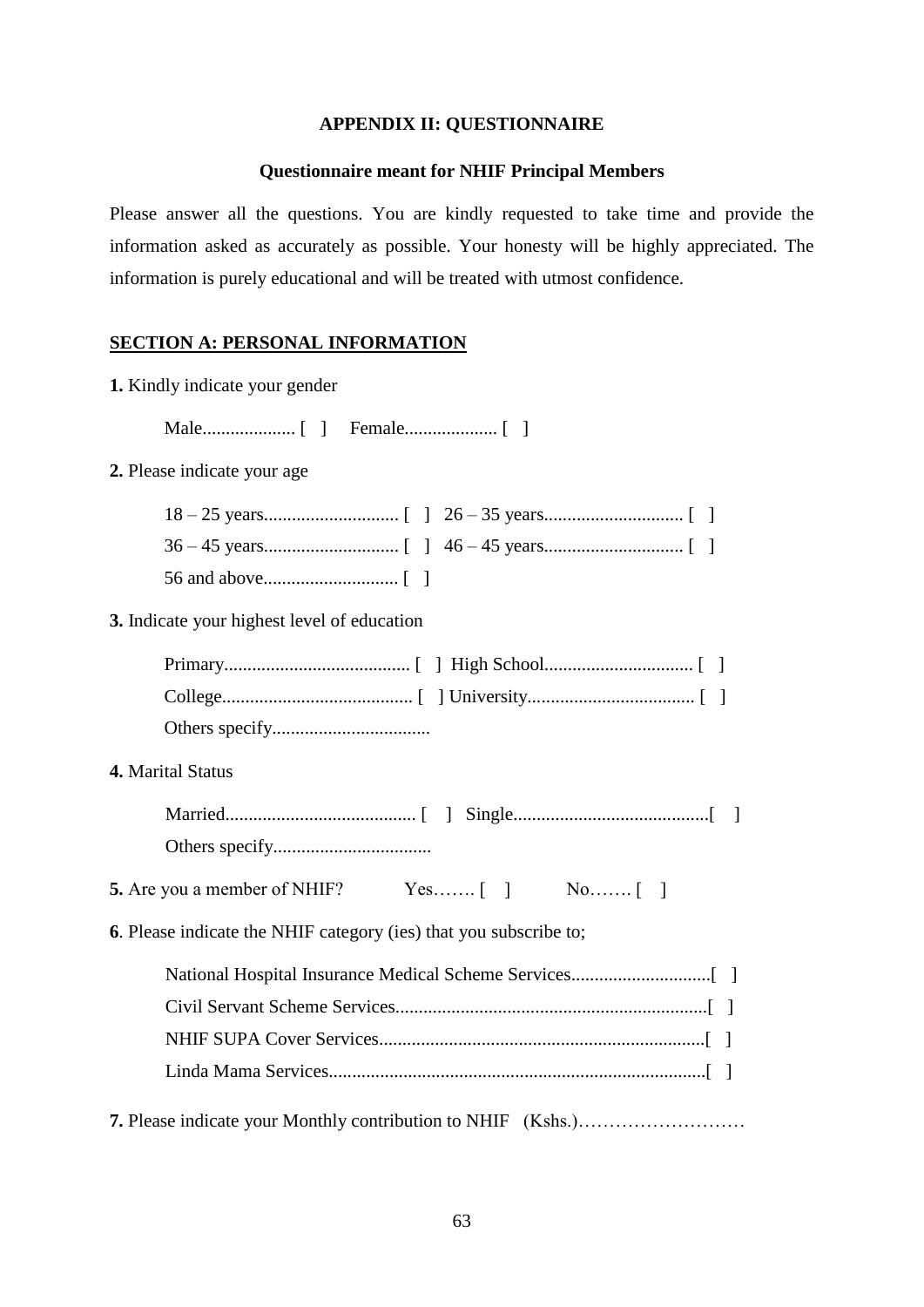# **SECTION B: EXTENT OF PROVISION OF NHIF SERVICES IN HOMA BAY COUNTY**

**8.** To what extent do you agree with the following statements on the extent of provision of NHIF services in Homa Bay County? Where: **1** is Strongly Disagree, **2** is Disagree, **3** is Neither Agree nor Disagree, **4** is Agree, **5** is Strongly Agree

| N <sub>0</sub> | <b>Statements</b>                                                      | $\mathbf{1}$ | $\overline{2}$ | 3 | Δ | 5 |
|----------------|------------------------------------------------------------------------|--------------|----------------|---|---|---|
| $\mathbf{1}$   | NHIF provide comprehensive outpatient services to members              |              |                |   |   |   |
| $\overline{2}$ | NHIF provide comprehensive inpatient services to members               |              |                |   |   |   |
| $\overline{3}$ | NHIF provide maternal care and reproductive health cover to<br>members |              |                |   |   |   |
| $\overline{4}$ | NHIF provide Renal dialysis package                                    |              |                |   |   |   |
| 5              | NHIF provide drug and substance abuse rehabilitation package           |              |                |   |   |   |
| 6              | NHIF provide dental and optical care                                   |              |                |   |   |   |
| $\overline{7}$ | NHIF provide annual check-ups and tests for organ donor (s)            |              |                |   |   |   |
| 8              | NHIF provide vaccinations                                              |              |                |   |   |   |
| 9              | NHIF provide last expense                                              |              |                |   |   |   |
| 10             | NHIF provide group life insurance cover                                |              |                |   |   |   |
| 11             | NHIF provide all surgical procedures including transplants             |              |                |   |   |   |
| 12             | NHIF provide cancer treatment                                          |              |                |   |   |   |
| 13             | NHIF provide radiology services (X-rays, CT Scan, & MRI)               |              |                |   |   |   |
| 15             | NHIF provide emergency road and air evacuation services                |              |                |   |   |   |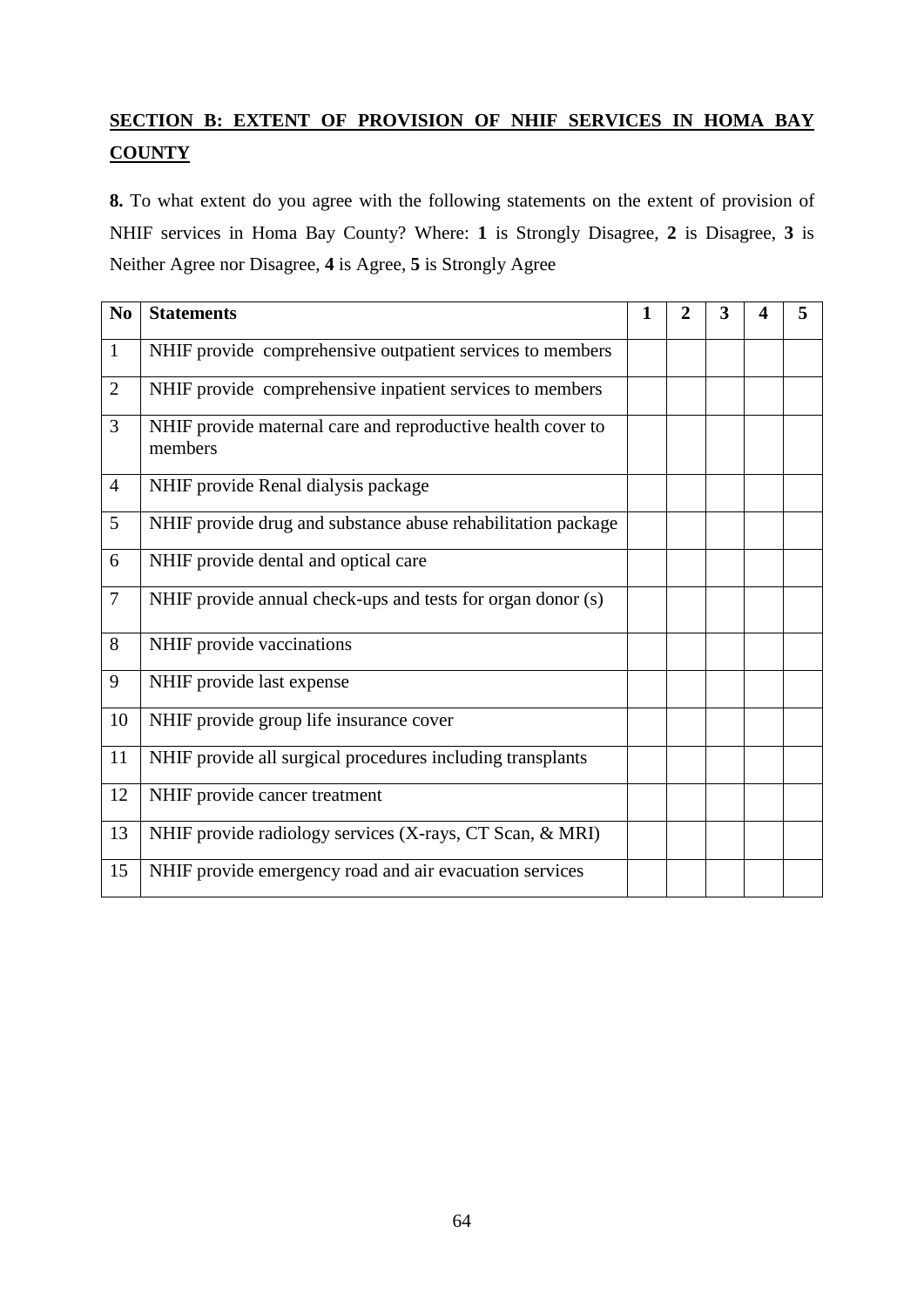# **SECTION C: DETERMINNG IF CATEGORY OF NHIF SERVICES ARE CORRELATED TO LEVEL OF CUSTOMER SATISFACTION**

**9.** To what extent are you satisfied with the following statements regarding NHIF services? Where; **1** is Very Dissatisfied, **2** is Dissatisfied, **3** is Neither Satisfied Nor Dissatisfied, **4** is Satisfied, **5** is Very Satisfied

**No Statements 1 2 3 4 5 A NATIONAL HOSPITAL INSURANCE MEDICAL SCHEME SERVICES** 1 The National Hospital Insurance Medical Scheme enable members to access timely and responsive universal medical services from the accredited hospitals 2 The National Hospital Insurance Medical Scheme is affordable in terms of monthly NHIF contributions 3 The service providers observe courtesy, credibility and competence when providing medical services to members under this scheme 4 The accredited hospitals provide guaranteed medical services in an accurate and dependable manner under this scheme **B CIVIL SERVANT SCHEME SERVICES** 1 The Civil Servant Scheme enable members to access timely and responsive medical services from the accredited hospitals 2 The Civil Servant Scheme is affordable to members in terms of monthly NHIF contributions 3 The service providers observe courtesy, credibility and competence when providing medical services to the civil servants 4 The Civil Servants enjoy guaranteed medical services in an accurate and dependable manner from the accredited hospitals **C NHIF SUPA COVER SERVICES** 1 Accredited hospitals provide timely and responsive services under the SUPA cover arrangement 2 The SUPA cover services are affordable in terms of monthly NHIF contributions 3 The service providers observe courtesy, credibility and competence when providing medical services to members in